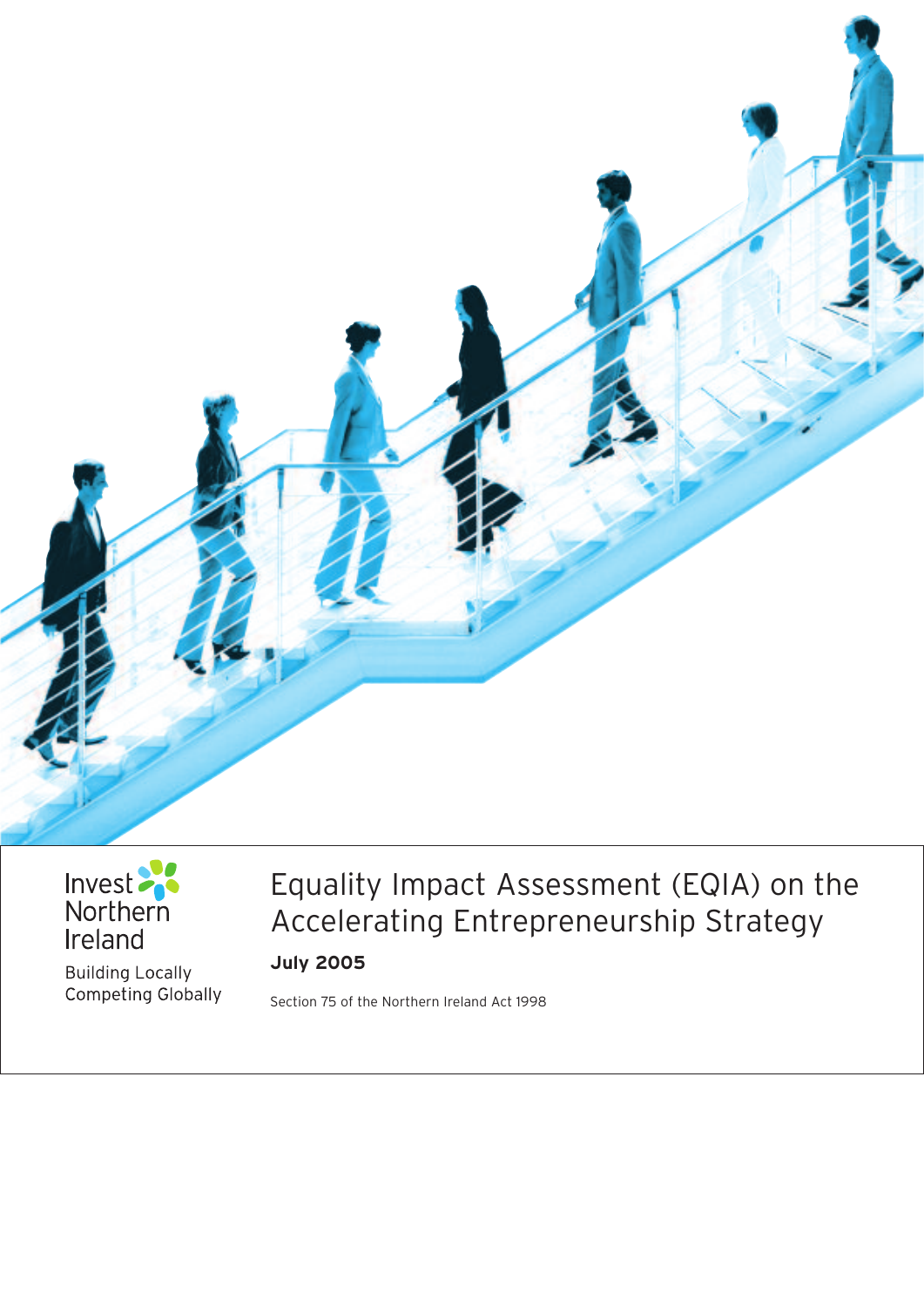# **INVEST NI**

# **Accelerating Entrepreneurship Strategy**

*Encouraging New Business* 

# **Equality Impact Assessment**

# TABLE OF CONTENTS

| <b>PREFACE</b>                                                                        | $\overline{3}$                                            |
|---------------------------------------------------------------------------------------|-----------------------------------------------------------|
| <b>INTRODUCING INVEST NORTHERN IRELAND</b>                                            | 4                                                         |
| <b>INVEST NI and SECTION 75</b>                                                       | $6\overline{6}$                                           |
| THE ACCELERATING ENTREPRENEURSHIP STRATEGY                                            | $\overline{I}$                                            |
| <b>Start a Business Programme</b><br>$\bullet$                                        | <u> 13</u>                                                |
| <b>Community Business Start Up Programme</b><br>$\bullet$                             |                                                           |
| <b>Investing in Women Initiative</b><br>$\bullet$                                     |                                                           |
| <b>Prince's Trust Business Programme</b><br>$\bullet$                                 |                                                           |
| <b>Shell LiveWIRE Programme</b>                                                       |                                                           |
| <b>Export Start Scheme</b><br>$\bullet$                                               | $\frac{19}{21} \frac{27}{33} \frac{33}{38} \frac{42}{44}$ |
| <b>Global Start</b>                                                                   |                                                           |
| <b>Go for It Campaign</b>                                                             |                                                           |
| <b>CONSIDERATION OF AVAILABLE DATA AND RESEARCH</b>                                   | 52                                                        |
| <b>CONSIDERATION OF ADVERSE IMPACT</b>                                                | 53                                                        |
| <b>MEASURES TO MITIGATE AND ALTERNATIVE POLICIES</b><br>(Preliminary Recommendations) | 55                                                        |
| <b>FORMAL CONSULTATION</b>                                                            | 57                                                        |
| <b>DECISION BY PUBLIC AUTHORITY</b>                                                   | 57                                                        |
| <b>PUBLICATION OF RESULTS</b>                                                         | 57                                                        |
| <b>MONITORING FOR ADVERSE IMPACT</b>                                                  | 57                                                        |
| <b>APPENDICES</b>                                                                     |                                                           |
| <b>Examples of Section 75 Groups by Dimension</b>                                     | <u>58</u>                                                 |
| <b>Start a Business Programme Centres</b>                                             | 59                                                        |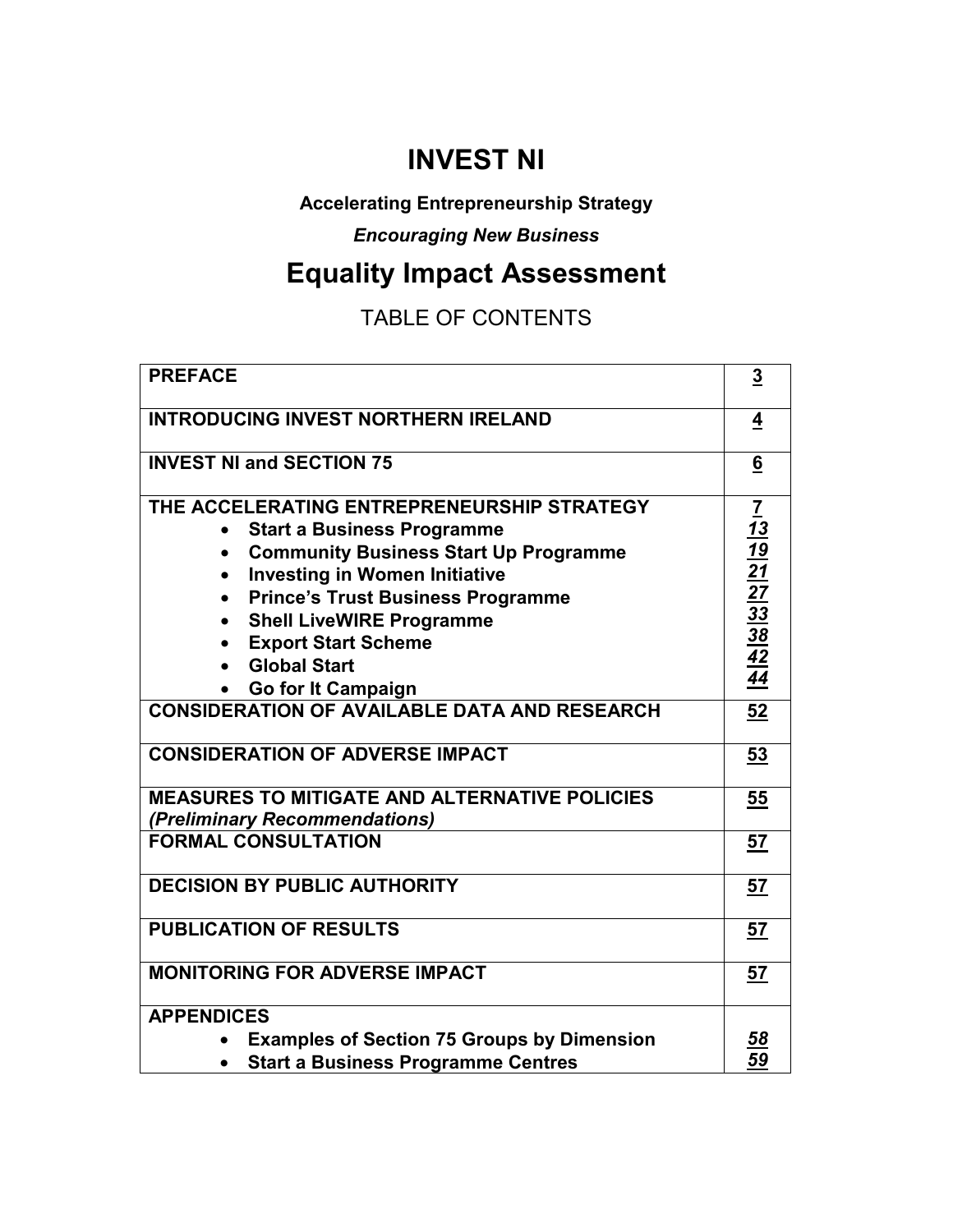# **PREFACE**

Further to the statutory duties contained within Section 75 of the Northern Ireland Act 1998, Invest Northern Ireland is committed to carrying out an equality impact assessment (EQIA) on each policy or group of co-joined policies where screening had indicated that there may be significant implications in relation to one or more of the nine equality dimensions.

This draft report has been made available as part of the formal consultation stage of the EQIA relating to the Accelerating Entrepreneurship Strategy (AES). We would welcome any comments you may have about this EQIA and our preliminary recommendations with regard to measures to mitigate adverse impact and alternative policies.

Further copies of this EQIA report are available on Invest NI's website at www.investni.com/equality/eqias

If you have any queries about this document, or to find out if it is available in alternative formats (including Braille, disk and audio cassette, and in minority languages to meet the needs of those whose first language is not English) then please contact:

### **The Equality Unit, Invest NI, Floor 7, 44–58 May Street, Belfast BT1 4NN**

Telephone: 028 9069 8268 or 028 9069 8264

Textphone: 028 9055 2100

Fax: 028 9049 0490

E-mail: equality@investni.com

Deadline for comments will be: **31 October 2005**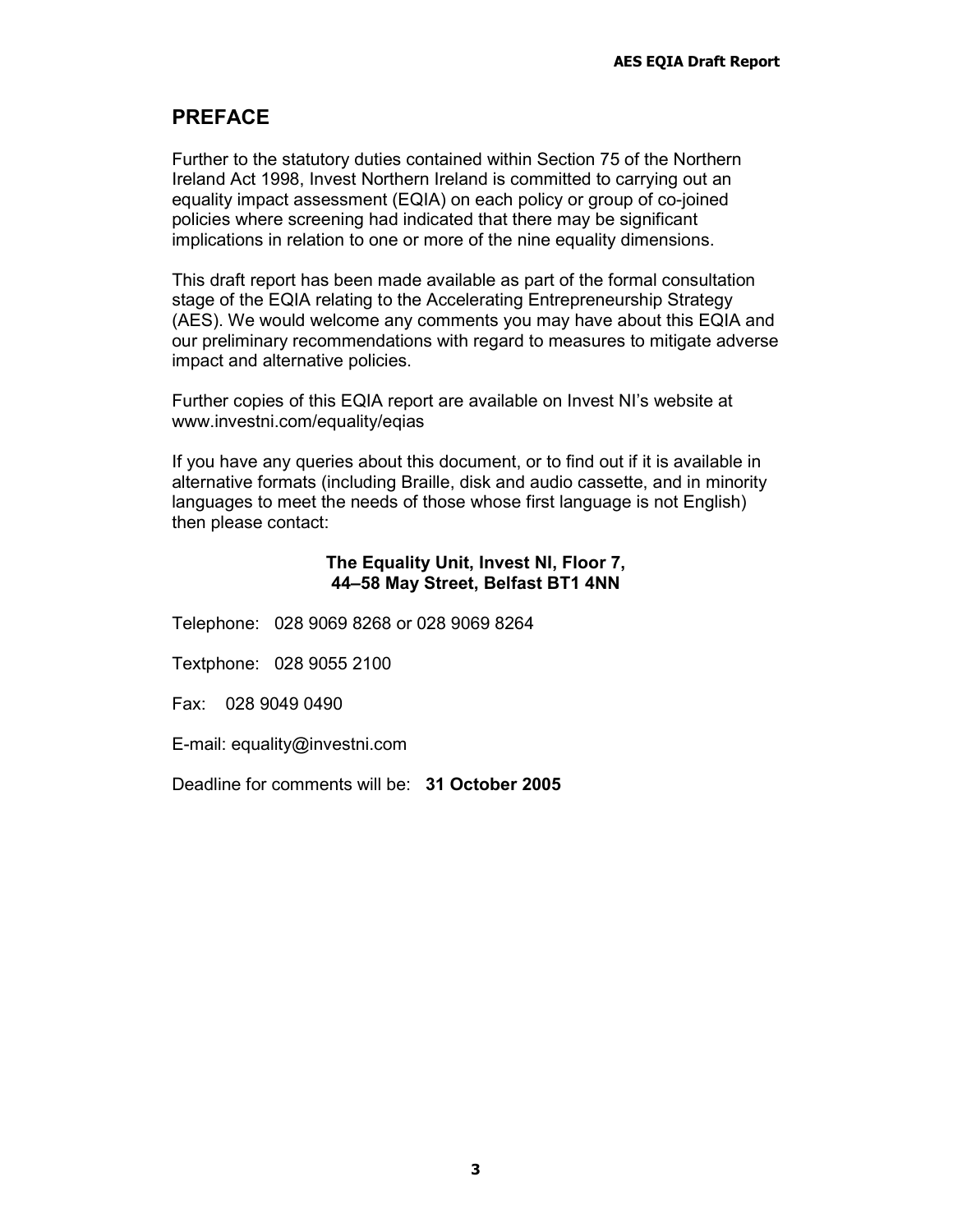# **INTRODUCING INVEST NORTHERN IRELAND**

Invest Northern Ireland was established as a corporate body under the Industrial Development Act 2002, to work in partnership with the Department of Enterprise, Trade and Investment (DETI) in order to stimulate and encourage economic development in Northern Ireland<sup>1</sup>.

As Northern Ireland's economic development agency, Invest NI has brought together the activities formerly undertaken by the Industrial Development Board (IDB), the Local Enterprise Development Unit (LEDU), the Industrial Research and Technology Unit (IRTU), the Business Support Division of the Department of Enterprise Trade and Investment and the business support functions of the NI Tourist Board<sup>1</sup>.

### **OUR MISSION**

• To accelerate economic development in Northern Ireland, applying expertise and resources to encourage innovation and achieve business success, increasing opportunity for all within a renewed culture of enterprise.

# **OUR OBJECTIVES**

- To promote innovation in all its aspects, stimulate higher levels of research and development & design and to improve knowledge transfer
- To achieve higher levels of growth by indigenous and externally-owned businesses
- To promote a more enterprising culture in Northern Ireland so as to raise the overall level and quality of business starts
- To attract high quality, knowledge-based investment from outside Northern Ireland

### **OUR VISION**

- To be recognised as the leading economic development agency in the British Isles in delivering economic growth
- To be forward-looking champions of innovation, entrepreneurship and internationalisation, both with our customers and internally

 $1$  Further details of founding legislation, roles, powers and responsibilities can be found in Invest NI's Management Statement and Financial Memorandum, issued by DETI (April, 2002) and available on request from the Equality Unit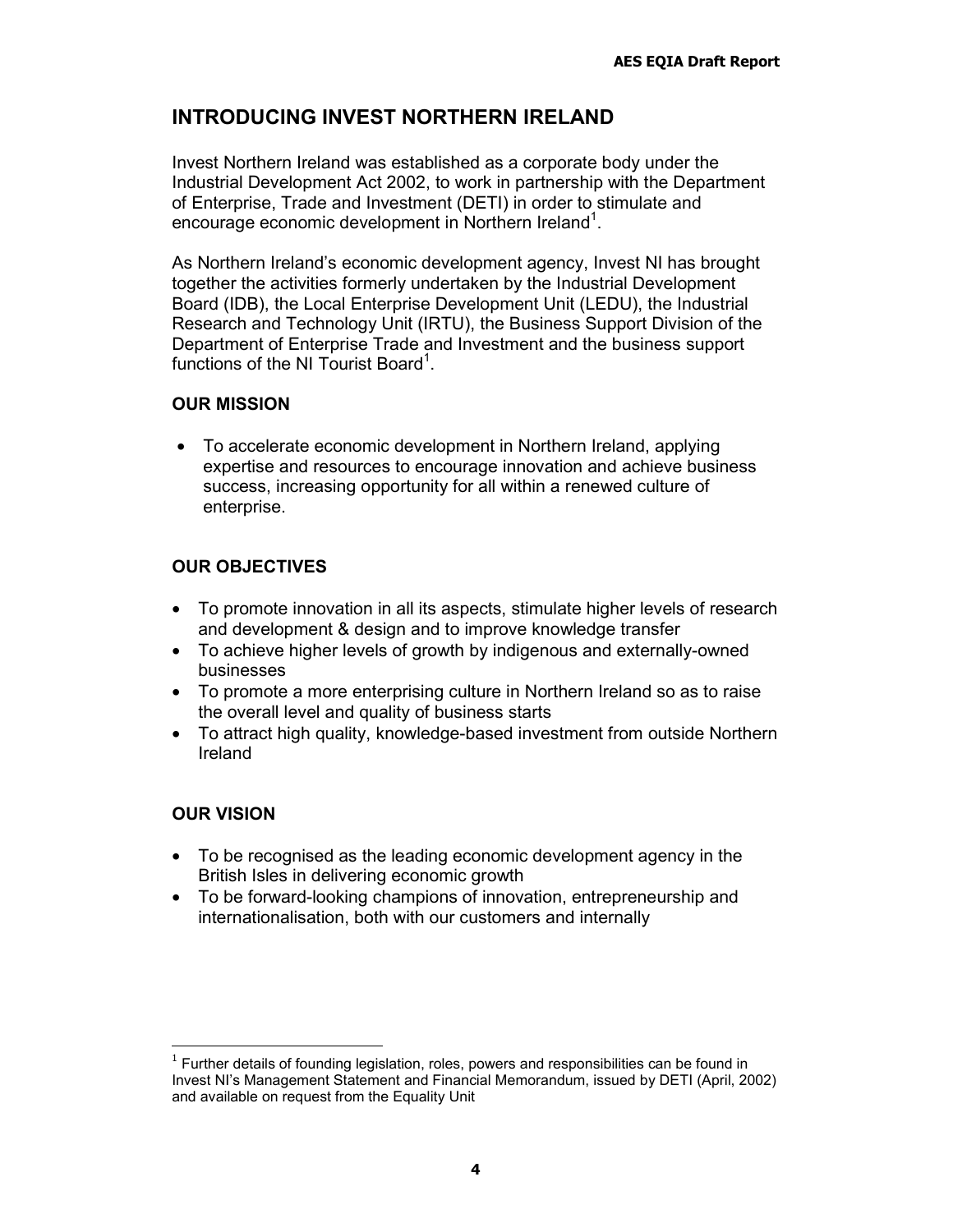# **OUR STRUCTURE**

The organisation is structured into three main groups to achieve its vision and to deliver its aims and objectives. The Invest NI values guide how we work together and demand that we are customer focused, professional and that we operate in a way that facilitates teamwork, creativity, integrity, respect and enthusiasm. The three groups are:

- Innovation and Capability Development Group
- Clients' Group
- Corporate Services Group

Currently Invest NI operates from the following locations in Northern Ireland:

# *Headquarters<sup>2</sup>*

- 44-58 May Street Belfast BT1 4NN
- Upper Galwally, Belfast BT8 6TB
- 17 Antrim Road, Lisburn BT28 3AL

# *Local Offices*

- **North eastern:** Clarence House, 86 Mill Street, Ballymena BT43 5AF
- **North western:** Unit 1, Ulster Science & Technology Park, Buncrana Road, Londonderry BT48 0JB; Science Innovation Centre, Cromore Road, Coleraine BT52 1ST
- **Southern:** Drumalane Mill, The Quays, Newry BT35 8QF; Oracle Conference Centre, Upper Bann Institute, 36 Lurgan Road, Portadown BT63 5BL
- **Western:** 47 Kevlin Avenue, Omagh BT78 1ER; INTEC Centre, 36 East Bridge Street, Enniskillen BT74 7BT
- **Eastern:** 44–58 May Street, Belfast BT1 4NN

# **International Operations**

Invest NI also has offices spread across three global regions:

- *Europe* London; Dublin; Brussels; Dusseldorf
- *North America* Boston; New York; Washington DC; Atlanta; San Jose
- *Asia Pacific* Seoul; Tokyo; Taipei

 $2$  At the present time, plans are advanced for a single-site Belfast headquarters to replace the three existing HQ locations.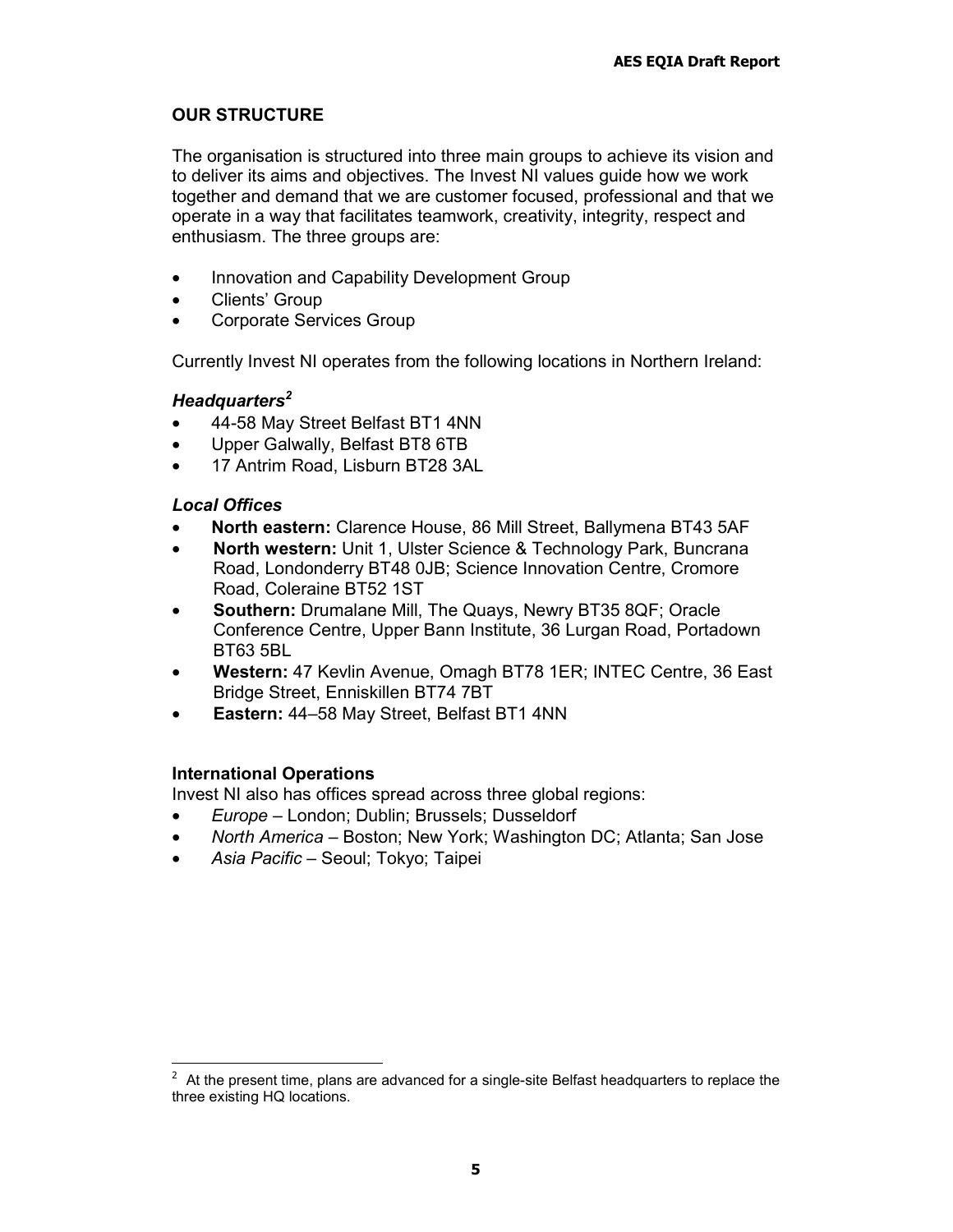# **INVEST NI and SECTION 75**

Section 75 (1) of the Northern Ireland Act 1998 requires that Invest NI shall, "in carrying out its functions relating to Northern Ireland, have due regard to the need to promote equality of opportunity" between the following nine Section 75 dimensions:

- Persons of different religious belief, political opinion, racial group, age, martial status or sexual orientation;
- Men and women generally;
- Persons with a disability and persons without; and
- Persons with dependents and persons without.

In addition and without prejudice to these obligations, in carrying out its functions relating to Northern Ireland, Invest NI is also committed to have due regard to the desirability of promoting good relations between persons of different religious belief, political opinion or racial group.

**Invest NI's Equality Scheme** was approved by the Equality Commission for Northern Ireland on 19 November 2003. This scheme sets out arrangements as to how Invest NI proposes to fulfil the obligatory duties determined through Section 75 legislation and its implementation. The Equality Scheme also acknowledges the commitment to carrying out equality impact assessments and policy reviews on existing policies and to develop new policies as required.

Invest NI has conducted Equality Screening Consultations as a method of screening all policies, written and unwritten, to assess which policies may potentially impact on equality of opportunity and/or good relations obligations. Each policy was considered using the following criteria during the initial screening process:

- (a) Is there any evidence of higher or lower participation or uptake of different groups?
- (b) Is there any evidence that different groups have different needs, experiences, issues and priorities in relation to the particular policy?
- (c) Have consultations with relevant groups, organisations or individuals indicated that particular policies create problems, which are specific to them?
- (d) Is there an opportunity to better promote equality of opportunity or better community relations by altering the policy or working with others in government departments, education or in the larger community?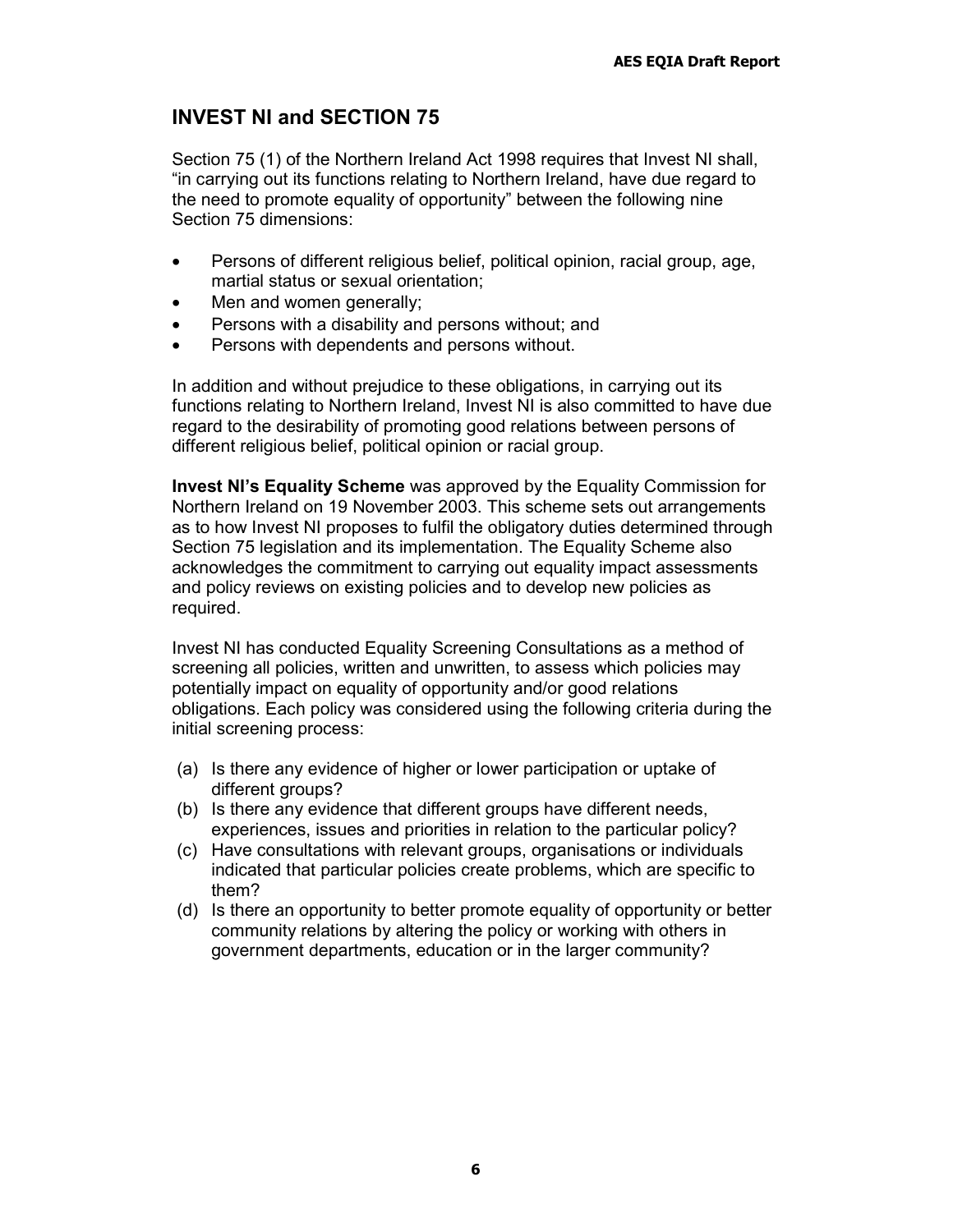# **THE ACCELERATING ENTREPRENEURSHIP STRATEGY**

It is acknowledged that traditionally Northern Ireland has been characterised by relatively low levels of entrepreneurial activity. To address this issue in particular, and also in pursuance of its general mission, Invest NI, in partnership with DETI, has taken the lead in developing the AES for the period 2003–2006.

In its latest Corporate Plan 2005–2008, Invest NI's economic development efforts focus on three key economic drivers namely: being entrepreneurial; being innovative and being international. Following from this, the vision for the AES is:

### **"to make Northern Ireland an exemplar location for starting and growing a successful business."**

Priorities associated with AES are to:

- 1. change attitudes and perceptions about entrepreneurship throughout Northern Ireland society;
- 2. encourage more people from all backgrounds to take the first step and think positively about establishing a business venture;
- 3. place a clear emphasis on building a strong team, capable of guiding the business to success;
- 4. provide a flexible and innovative system of support for people from all backgrounds who have the ideas and the potential to become entrepreneurs and create wealth;
- 5. develop an infrastructure that enables new business ventures to progress and grow rapidly, particularly global trading, knowledge based projects;
- 6. use electronic media to disseminate information, advice and best practice and to ensure effective tracking of business proposals as part of an enhanced speed of response for entrepreneurs seeking support.

While the stated **aims** of AES are to:

- 1. create a culture and an environment through education and promotional campaigns that supports and encourages entrepreneurs;
- 2. segment businesses into three categories (global; export; local) based on the markets in which they will operate and the value added to the Northern Ireland economy;
- 3. develop clear support structures for each market segment and ensure that businesses can seamlessly progress from one segment to another;
- 4. use electronic media, to provide accessible world-class levels of support for entrepreneurs;
- 5. ensure support is provided in an integrated and effective way through a partnership of public, private and voluntary sectors.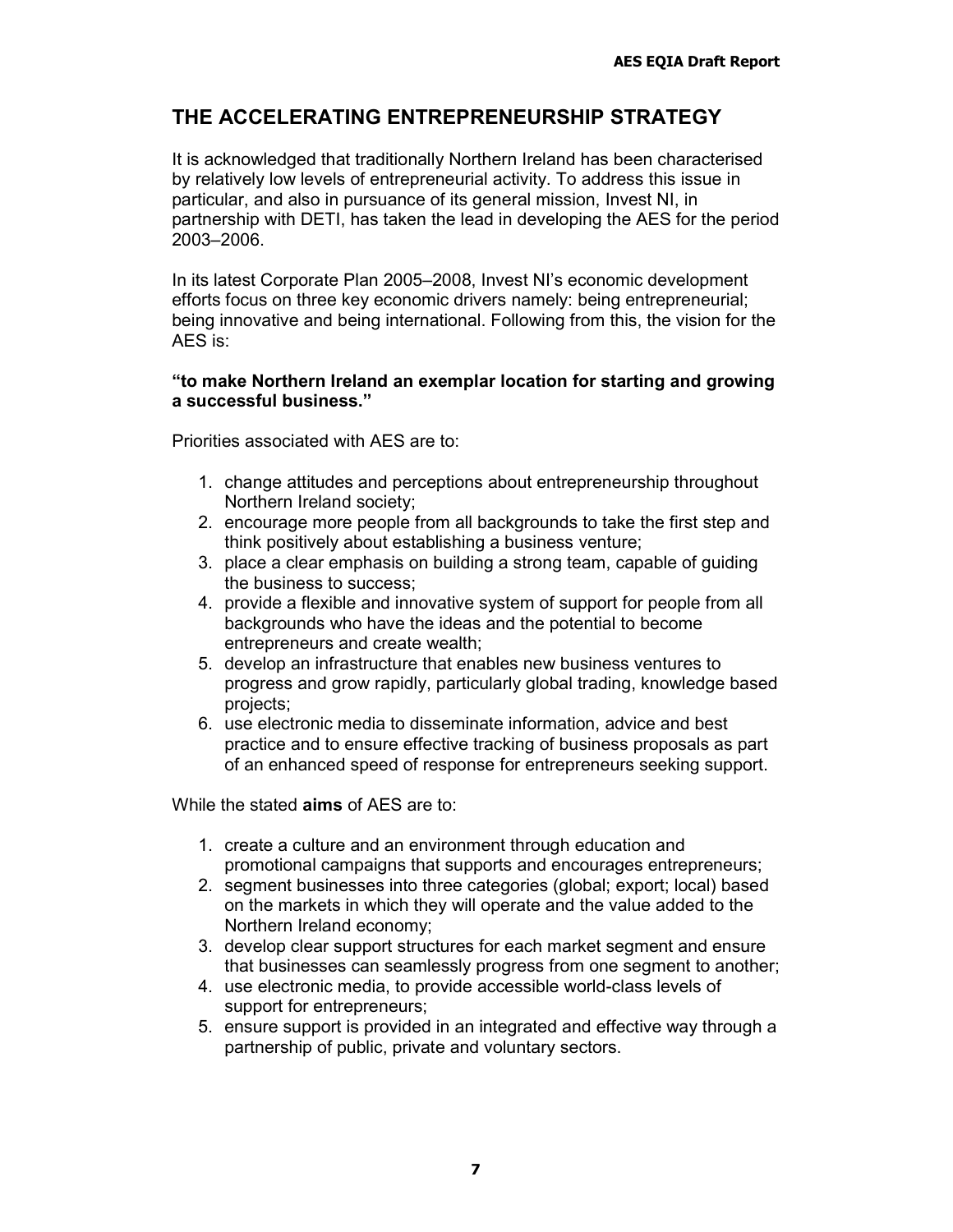The funding of AES is provided through Invest NI but derives from a number of sources, including EU support. The total spend between 1 April 2003 and 31 March 2004 on AES programmes (but excluding the Go for It campaign) was £8,344,377.

Further information on AES is set out in the strategy document, available from Invest NI. This includes specific reference to the need to achieve a successful economy that will provide equal opportunities for all. 'In line with New Targeting Social Need (NTSN) and equality policies, entrepreneurship will be proactively promoted to those from under-represented groups such as women, young people, older people, disabled people, ethnic minorities and those in disadvantaged and rural areas.'

AES is deliberately wide ranging in scope, encompassing diverse activities designed to encourage individuals and groups into business and to support individuals who are already in business. These activities include the following:

- Advice
- Mentoring schemes
- Training programmes
- Financial aid (grants)
- Financial aid (loans)
- Support packages
- Award schemes

Services and facilities under AES are provided in various ways and in numerous locations across Northern Ireland including Invest NI's local offices, 32 Enterprise NI centres, Invest NI headquarters and the Department of Education and Learning's job centres. These locations form the hub of the enterprise network (see Points of Presence map on page 49 at Appendix 1, derived from enterpriseni.com).

Whilst AES deals with both new and established businesses, for the purposes of this EQIA it is proposed to focus attention on the services and facilities that are provided under AES in terms of assistance offered for new or potential enterprises.

Reflecting on the aims and priorities of AES as a whole, it is important to recognise a fundamental difference in the philosophy underpinning activities associated with either encouraging potential businesses or supporting established enterprises.

For the former (new businesses) it would be broadly intended that the point of entry to AES activities should be as wide as possible, that entry criteria are fair and inclusive, and that attempts are made to remove any obstacles that may impede progress through the system. Positive actions should also be encouraged to facilitate those groups that are currently disadvantaged or under-represented in the business community. Whilst resources are made available for businesses with both local and export potential, priority is afforded to the latter as these are classified as wealth generating for the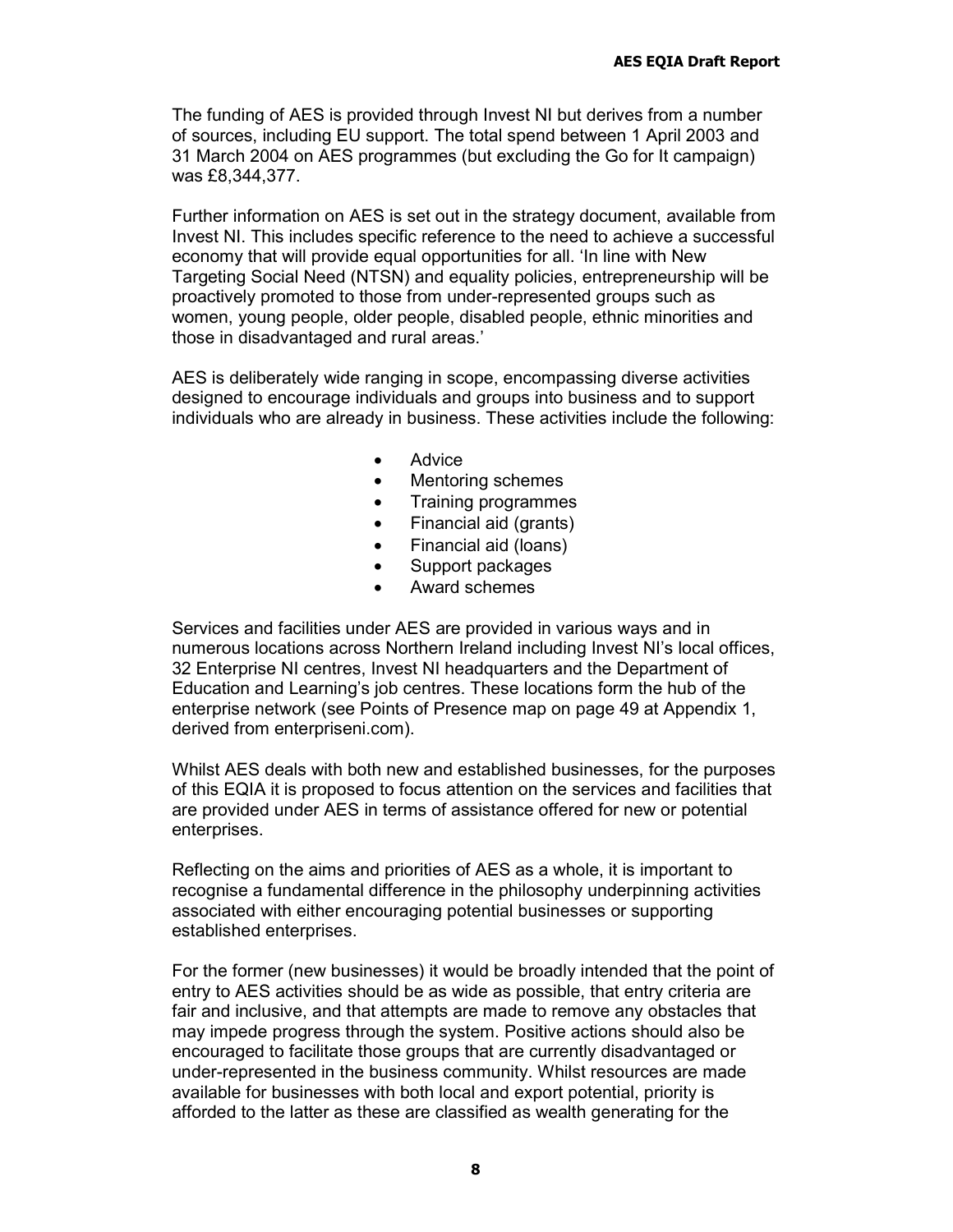Northern Ireland economy (see Industrial Development Act 1971 for terms of reference).

For the latter (established businesses), whilst the selection criteria that are applied to accessing AES activities should also be fair and equitable, the principles that drive selectivity are more likely to reflect upon wider economic concerns, for example, targeting resources towards particular sectors of the economy. Hence access is likely to be more restricted.

This EQIA will deal with those aspects of AES relating to encouraging new businesses. Furthermore, it is important to bear in mind that an EQIA is designed to consider potential adverse effects of a policy in relation to the nine Section 75 dimensions. For this reason, an evaluation of the broader economic or business ramifications of AES may fall outside the scope of this assessment where there is no impact on equality of opportunity.

Whilst the strategy continues to develop and evolve, for the purposes of the EQIA the following programmes and campaigns will be considered:

- **Start a Business Programme**
- **Community Business Start Up Programme**
- **Investing in Women Initiative**
- **Prince's Trust Business Programme**
- **LiveWIRE Programme**
- **Export Start Scheme**
- **Global Start**
- **Go for It Campaign**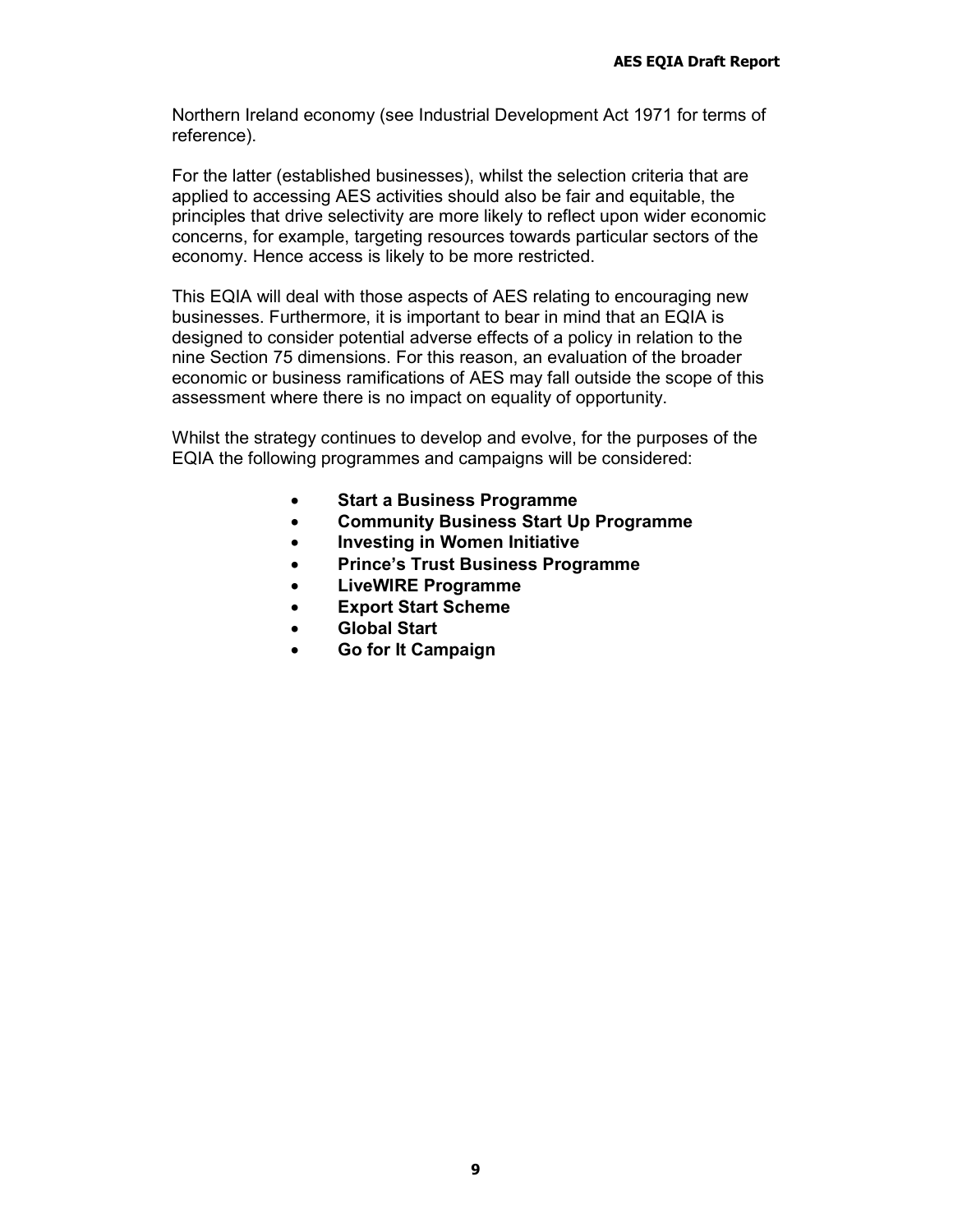### **Entrepreneurial Activity in Northern Ireland: Section 75 Considerations**

Reflecting a range of economic, social and historical factors, the profile of entrepreneurial activity in Northern Ireland is often presented as quite unique within the UK and Europe. Invest NI's most recent *Quarterly Economic Report* (Autumn 2004) outlines a mixed picture of the Northern Ireland economy.

On the positive side, the local labour market remains strong with employment at a record high and unemployment at an historic low. Overall economic activity has strengthened with Northern Ireland economic growth forecast to rise by 3% in 2004 and 2005.

On the negative side, while employment has been increasing overall, the manufacturing and services sectors have declined. The continued growth in public sector employment is also seen as problematic with almost 22,000 jobs created over the last five years and 92% of this employment growth attributed to females. This could partly explain relatively poor levels of female entrepreneurship – almost 40% of female employees in Northern Ireland are in the public sector as opposed to 24% of male employees.

To try to develop a deeper understanding of entrepreneurship, Invest NI commissioned the Global Entrepreneurship Monitor (GEM) to undertake a benchmarking assignment of entrepreneurship within Northern Ireland compared with the rest of the UK for the years 2002, 2003 and 2004.

The 2004 GEM Report (see http://www.investni.com/gem\_report\_2004.pdf) suggests a number of factors that may help explain this idiosyncratic profile including political instability and the dominant role of the public sector in the Northern Ireland economy. More specifically, with regard to social trends that may have either direct or indirect implications for this EQIA, the GEM report draws attention to the following issues:

### *General*

- The level of entrepreneurial activity has increased markedly in Northern Ireland since 2002 while in many other countries it has declined, including the Republic of Ireland.
- There has been an increase in the level of entrepreneurial activity in Northern Ireland since 2002, in line with the UK average.
- The relative position of Northern Ireland in the UK has marginally improved and the gap has narrowed with the Republic of Ireland.
- Generally attitudes towards entrepreneurship have shown signs of improvement as many in the population of Northern Ireland perceive entrepreneurial activity to be of high status and a good career choice.
- Aspects of the regional culture remain unchanged such as a lack of confidence in having the requisite skills to set up their own business and the 'fear the stigma and consequences of failure'.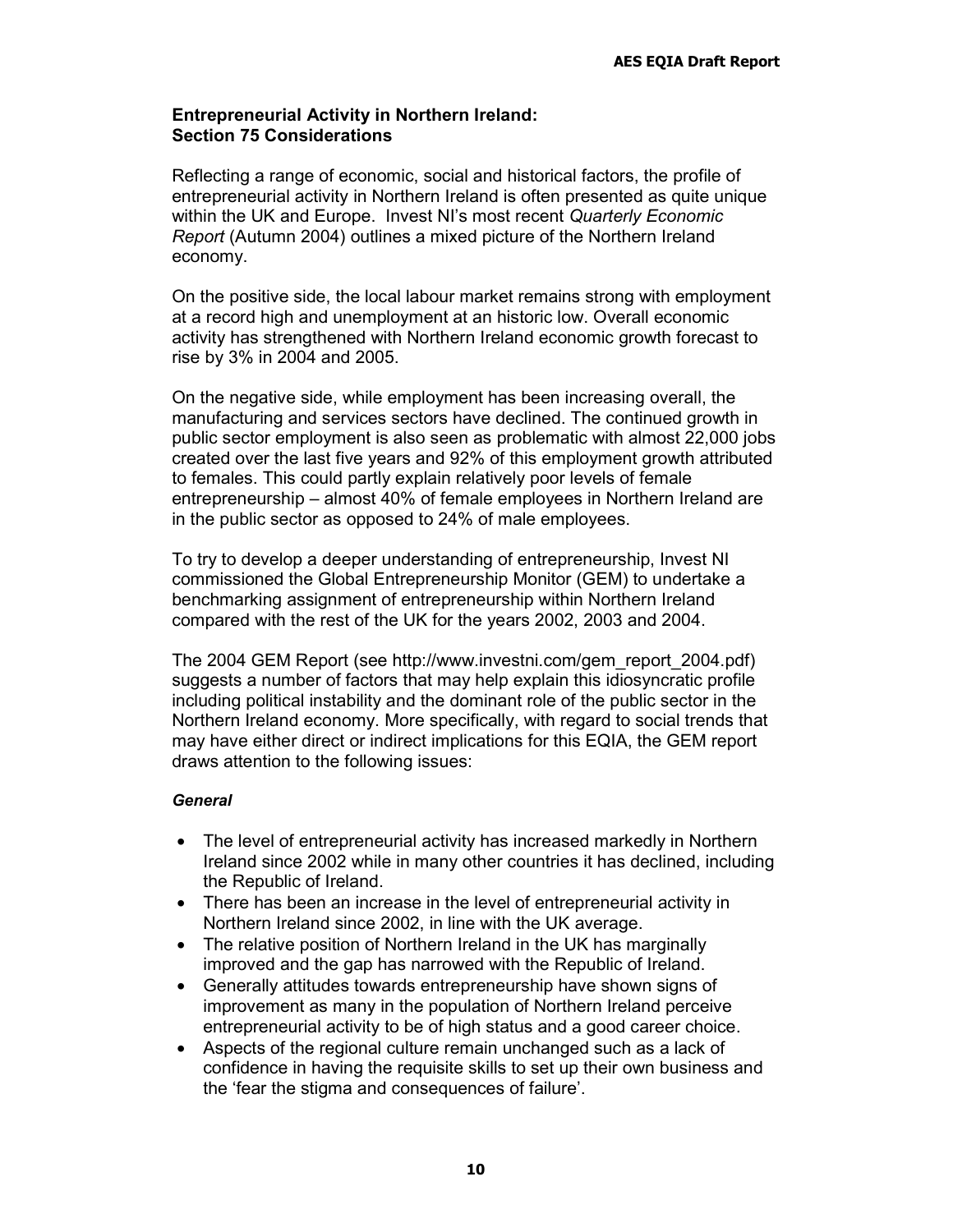• There are significant differences in attitudes towards entrepreneurship between the UK regions.

Whilst there are clear signs of widening access, it is generally recognised that there is considerable room for improvement, and the business case for continuing to promote entrepreneurship among those groups that are currently under-represented (including women and older people) remains powerful. With this in mind the following specific findings from the GEM 2004 report are presented below:

- In 2004, 5% of the adult population (aged 18–64) in Northern Ireland were engaged in entrepreneurial activity. This compares to 6.3% for the UK. In terms of total entrepreneurial activity (TEA), Northern Ireland retains its rank position of ninth out of the 12 UK regions in 2004.
- Most of the gap in entrepreneurial activity between the UK and Northern Ireland is due to fewer individuals identifying or taking advantage of opportunities to start-up in business rather than a difference in the proportion going into business out of necessity.
- As with the UK, the 2004 level of entrepreneurial activity in Northern Ireland is unchanged over the previous 12 months and consolidates the increase since 2002.
- Entrepreneurial activity in Northern Ireland is higher than countries such as Germany and Italy and on a par with the Netherlands, Spain and Denmark. However, the Northern Ireland TEA is less than half of the United States figure.
- Females are less than a third as likely to be entrepreneurs as males in Northern Ireland. The female TEA has fallen from 3.5% in 2003 to 2.3% in 2004 whereas that of males has increased. As a result the gap between male and female entrepreneurship in Northern Ireland has widened in 2004, whereas in the UK it has narrowed. This is because the UK TEA for males has fallen (8.9% to 8.5%) while for females it is it is largely unchanged (3.8% to 3.9%).
- TEA varies significantly for different age groups. Entrepreneurial activity in Northern Ireland is highest for those aged 35–44. Around 7% of the population in this age group are involved in start-up activity.
- Entrepreneurial activity in Northern Ireland is lower than the UK across all age groups. The differences, however, are most pronounced in terms of those in the older age groups but particularly those aged between 45 and 54 where the level of entrepreneurial activity is just over half of that of the UK.
- Rates of entrepreneurial activity differ across educational groups. Graduates are more likely to be entrepreneurs than any other qualifications group in Northern Ireland. Entrepreneurial activity in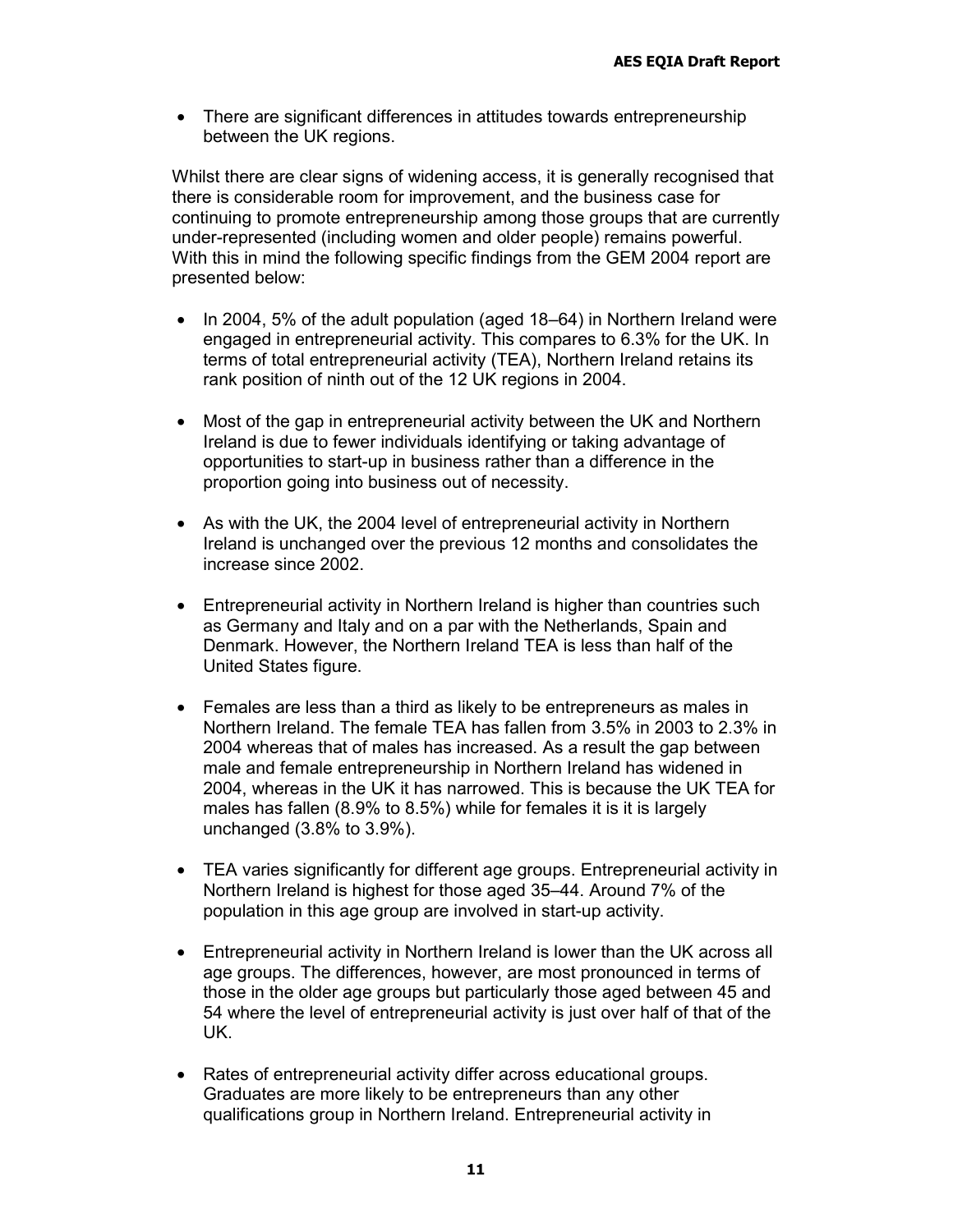Northern Ireland ranges from 3.4% for those with no formal qualifications to 6.5% for graduates.

- In Northern Ireland, as in the UK, entrepreneurial activity increases as levels of income increase. The level of TEA in the UK relative to Northern Ireland is higher in both the middle and upper income groups and similar in the lowest income group.
- In terms of employment status those who are coming from a position of employment are much more likely to be engaged in entrepreneurial activity than any other category.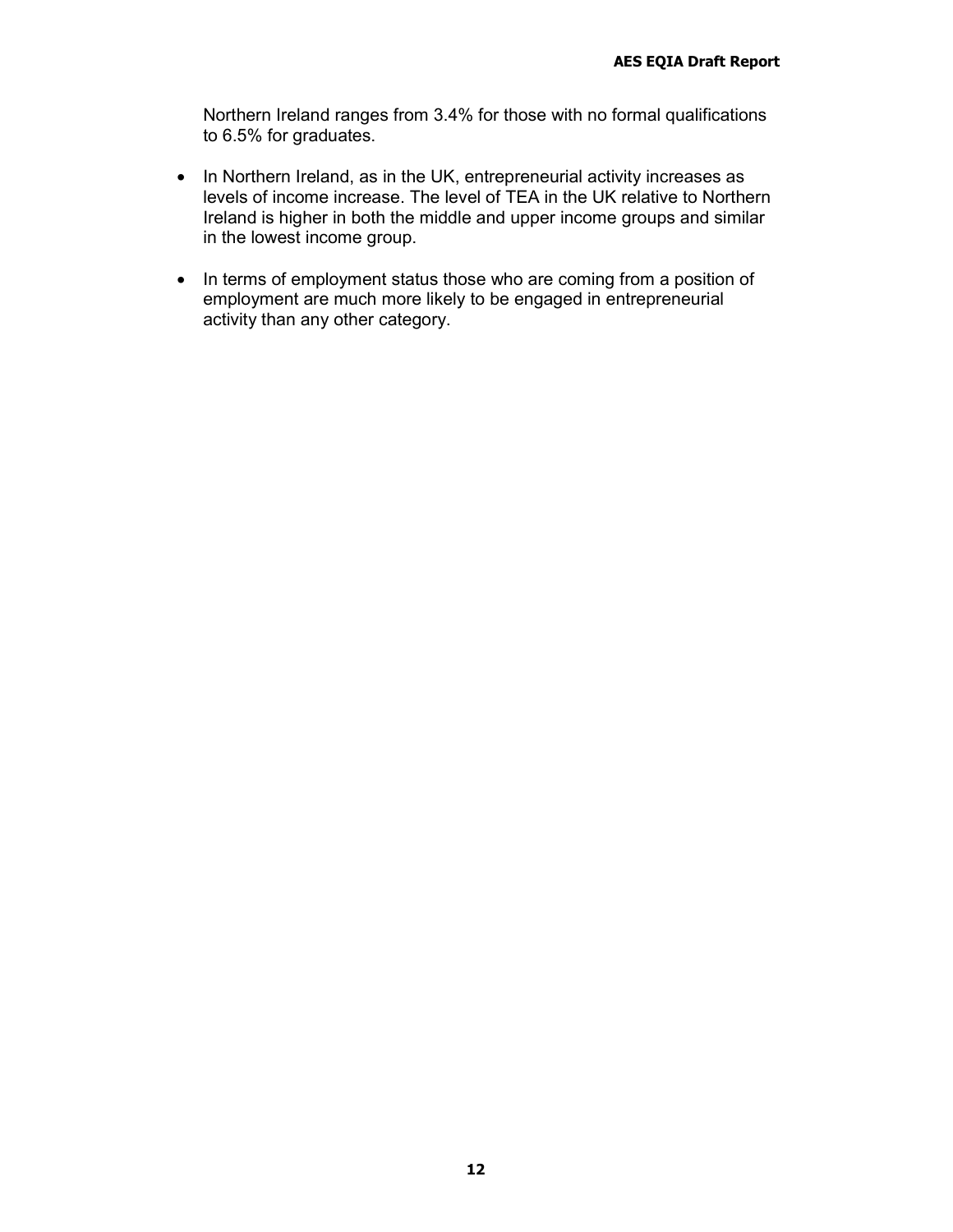# **Start a Business Programme**

### **What?**

The Start A Business Programme (SABP) offers a range of services for those who are contemplating establishing a new business. In particular, the following are made available:

- access to an accredited business adviser;
- an into-business course, focusing on issues to assist in the preparation of starting a new business $3$ ;
- assistance with putting together a business plan;
- specific assistance in determining the minimum capital required to start the business and exploring the potential sources of finance that may be available.

Where need is determined, SABP may also offer direct grant assistance and/or special business loans.

### **Why?**

### **To stimulate enterprise by encouraging and supporting individuals to establish a new business in Northern Ireland.**

### **Who?**

The services provided by SABP are free to all participants and are open to anyone who is thinking of starting a new business, provided the person is prepared to take an active role in the business whether, for example, as a sole trader, a partner, or a limited company, and whether full-time or part-time. The overwhelming majority of businesses supported through SABP are full-time (92% between April 2003 and February 2004).

SABP has been extremely popular since its launch in September 2001. Between 1 September 2001 and 29 February 2004, Invest NI fielded a total of 22,382 enquiries relating to SABP, leading to 16,072 interviews (72%), and 8,115 completed training courses (50% of those initially interviewed). Of those who completed training, 5,243 (65%) produced business plans, leading to 5,078 (97%) business start offers and in turn the creation of 8,379 jobs for the Northern Ireland economy.

The following tables compare programme entrants and business start offers by gender across the three phases of the programme to date.

  $3$  The course covers marketing (four modules) finance (four modules) and the use of information technology and is provided on a flexible basis to suit individual circumstances.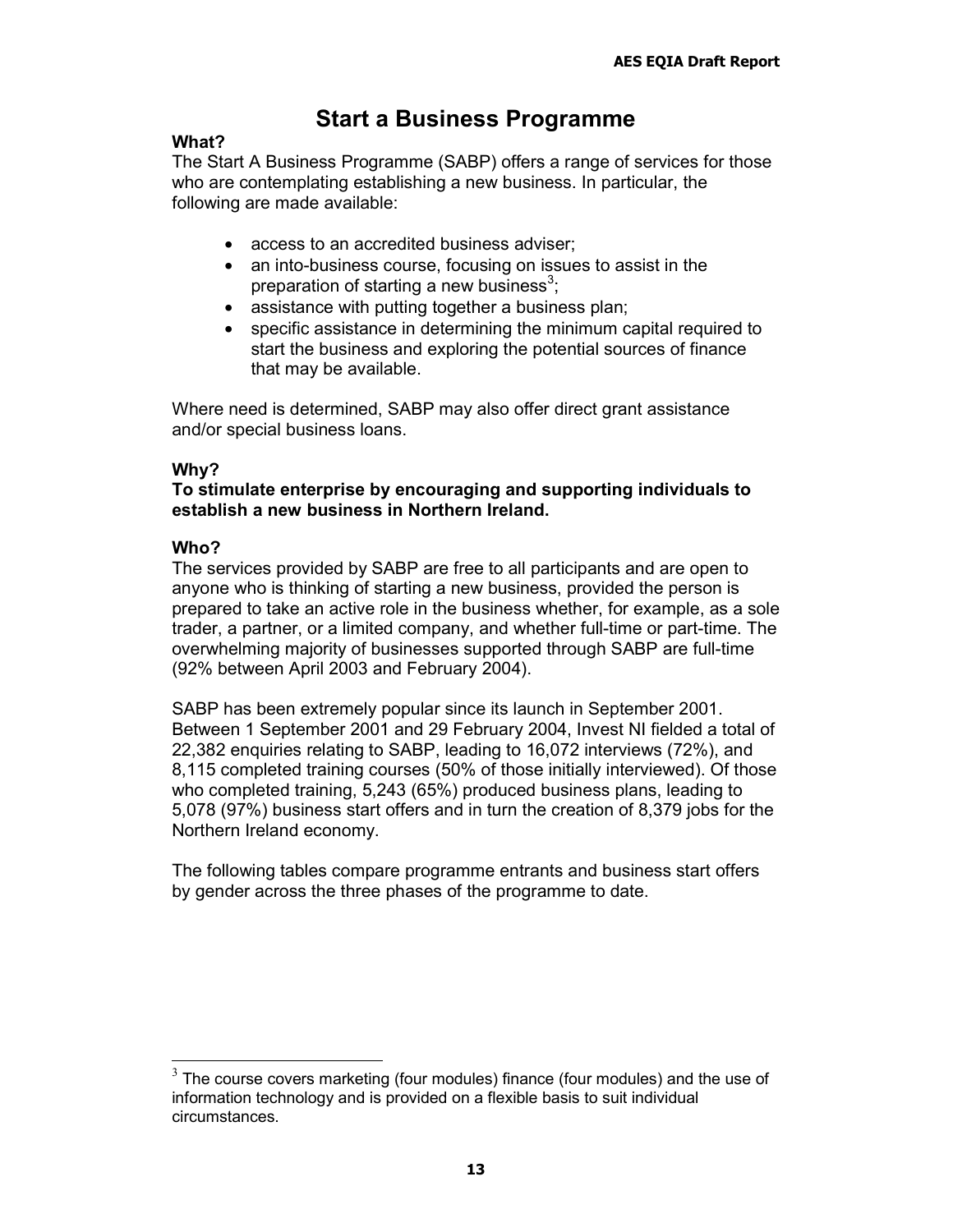| <b>ENTRANTS</b> | $1/9/01 - 31/3/02$ | $1/4/02 - 31/3/03$ | $1/4/03 - 29/2/04$ |
|-----------------|--------------------|--------------------|--------------------|
| <b>Male</b>     | 2049 (68%)         | 4024 (63%)         | 4145 (62%)         |
| Female          | 979 (32%)          | 2334 (37%)         | 2529 (38%)         |

| <b>SABP OFFERS</b> | $1/9/01 - 31/3/02$ | $1/4/02 - 31/3/03$ | $1/4/03 - 29/2/04$ |
|--------------------|--------------------|--------------------|--------------------|
| Male               | 449 (66%)          | 1274 (64%)         | 1555 (64%)         |
| Female             | 228 (34%)          | 709 (36%)          | 871 (36%)          |

Over time it is noteworthy that female participation has risen both at the initial point of enquiry and in terms of offers of support.

The following table indicates the gender breakdown by district council of participants at the stage of initial assessment (1 April 2003 – 31 March 2004).

| <b>District Council Area</b>                                                                                   | <b>Female</b>    | <b>Male</b>      | % Female | $%$ Male |
|----------------------------------------------------------------------------------------------------------------|------------------|------------------|----------|----------|
| Antrim                                                                                                         | 58               | 94               | 38%      | 62%      |
| Ards                                                                                                           | 139              | 225              | 38%      | 62%      |
| Armagh                                                                                                         | 107              | $\overline{118}$ | 48%      | 52%      |
| Ballymena                                                                                                      | 91               | 168              | 35%      | 65%      |
| Ballymoney                                                                                                     | 45               | 88               | 34%      | 66%      |
| Banbridge                                                                                                      | 90               | $\overline{132}$ | 41%      | 59%      |
| <b>Belfast</b>                                                                                                 | 471              | 879              | 35%      | 65%      |
| Carrickfergus                                                                                                  | 80               | 110              | 42%      | 58%      |
| Castlereagh                                                                                                    | 43               | 52               | 45%      | 55%      |
| Coleraine                                                                                                      | $\overline{99}$  | 126              | 44%      | 56%      |
| Cookstown                                                                                                      | 53               | 99               | 35%      | 65%      |
| Craigavon                                                                                                      | 187              | 286              | 40%      | 60%      |
| Derry                                                                                                          | 224              | $\overline{418}$ | 35%      | 65%      |
| Down                                                                                                           | 155              | 262              | 37%      | 63%      |
| Dungannon                                                                                                      | 107              | 185              | 37%      | 63%      |
| Fermanagh                                                                                                      | 151              | 199              | 43%      | 57%      |
| Larne                                                                                                          | 64               | $\overline{97}$  | 40%      | 60%      |
| Limavady                                                                                                       | $\overline{51}$  | $\overline{94}$  | 35%      | 65%      |
| Lisburn                                                                                                        | 170              | 273              | 38%      | 62%      |
| Magherafelt                                                                                                    | $\overline{124}$ | 140              | 47%      | 53%      |
| Moyle                                                                                                          | $\overline{19}$  | $\overline{24}$  | 44%      | 56%      |
| Newry & Mourne                                                                                                 | 130              | 196              | 40%      | 60%      |
| Newtownabbey                                                                                                   | 128              | 248              | 34%      | 66%      |
| <b>North Down</b>                                                                                              | 103              | 194              | 35%      | 65%      |
| Omagh                                                                                                          | 95               | 151              | 39%      | 61%      |
| Strabane                                                                                                       | 55               | $\overline{1}22$ | 31%      | 69%      |
| <b>Total</b>                                                                                                   | 3,039            | 4,980            | 38%      | 62%      |
|                                                                                                                |                  |                  |          |          |
| Figures above indicate where the client made the initial assessment not where the<br>business will be located. |                  |                  |          |          |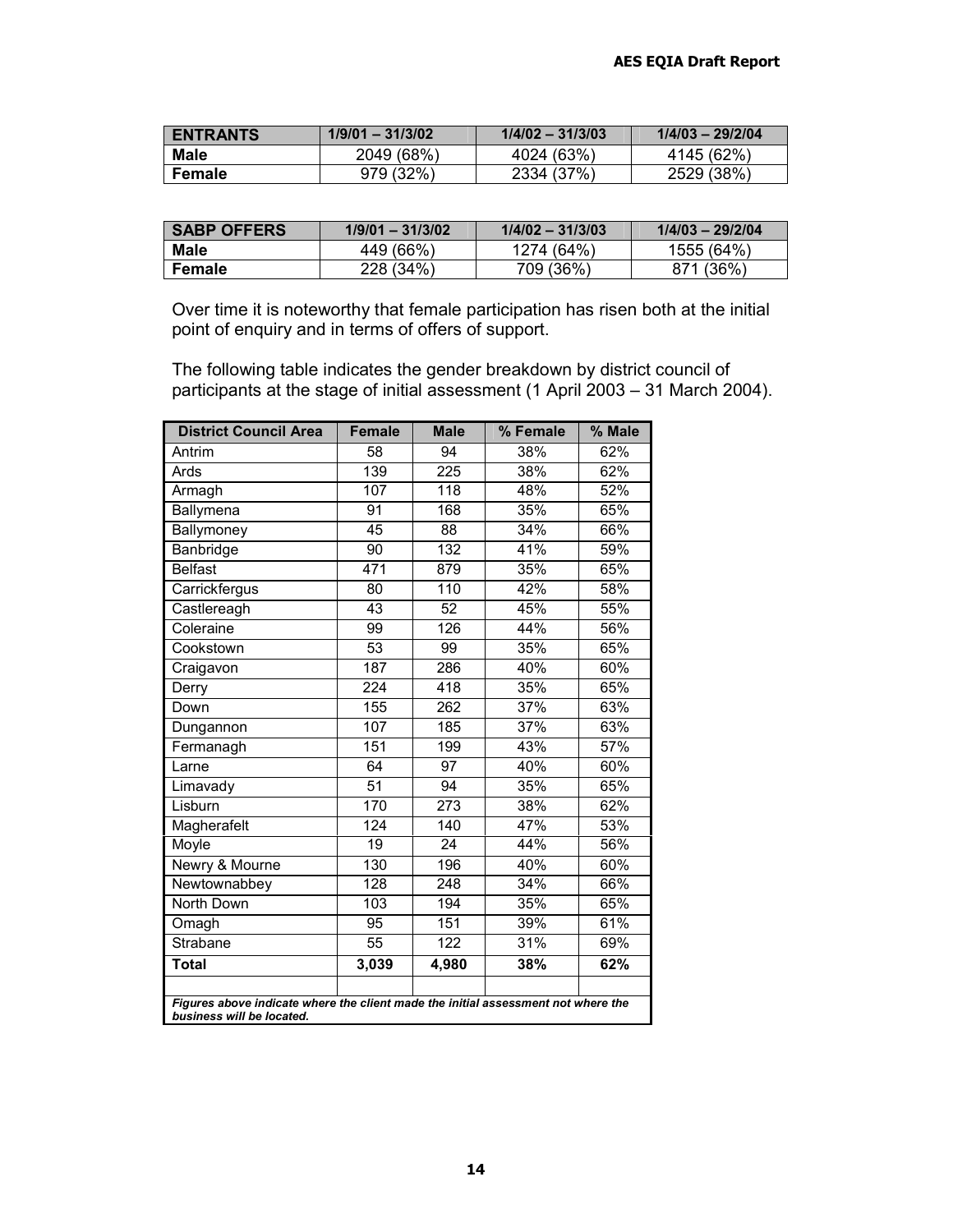The following tables and accompanying graphs indicate the relative proportion of participants at each stage of SABP during 2003-4<sup>4</sup>.

| <b>Perceived</b>      |                  |            |          |          |       |           |
|-----------------------|------------------|------------|----------|----------|-------|-----------|
| <b>Religion</b>       | <b>Enguiries</b> | Assessment | Training | Planning | Offer | Mentoring |
| <b>Protestant</b>     | 29               | 37         | 38       | 38       | 38    | 33        |
| <b>Roman Catholic</b> | 28               | 36         | 39       | 37       | 37    | 28        |
| <b>Other</b>          |                  | 5          |          |          |       | 10        |
| <b>Undisclosed</b>    | 39               | 20         | 16       |          | 18    | 29        |



| Gender      | <b>Enguiries</b> | Assessment | Training | Planning  | Offer    | Mentoring |
|-------------|------------------|------------|----------|-----------|----------|-----------|
| <b>Male</b> | 62               | c,         | 62       | 63        | 63       | 62        |
| Female      | 38               | 39         | 38       | っっ<br>ບ ເ | דפ<br>ັບ | 38        |



| Age            | Enquiries | Assessment | Training | Planning | Offer | Mentoring |
|----------------|-----------|------------|----------|----------|-------|-----------|
| $16 - 30$ yrs  | 29        | 37         | 36       | 36       | 36    |           |
| $31 - 50$ yrs  | 37        | 49         | 53       | 53       | 53    | 56        |
| $51 + yrs$     |           |            |          |          |       | 13        |
| <b>Unknown</b> | 26        |            |          |          |       |           |

 <sup>4</sup> Monitoring information is captured for each participant at initial enquiry. While figures reflect on one year's cycle, numbers indicated at certain stages may include those from previous year's intake.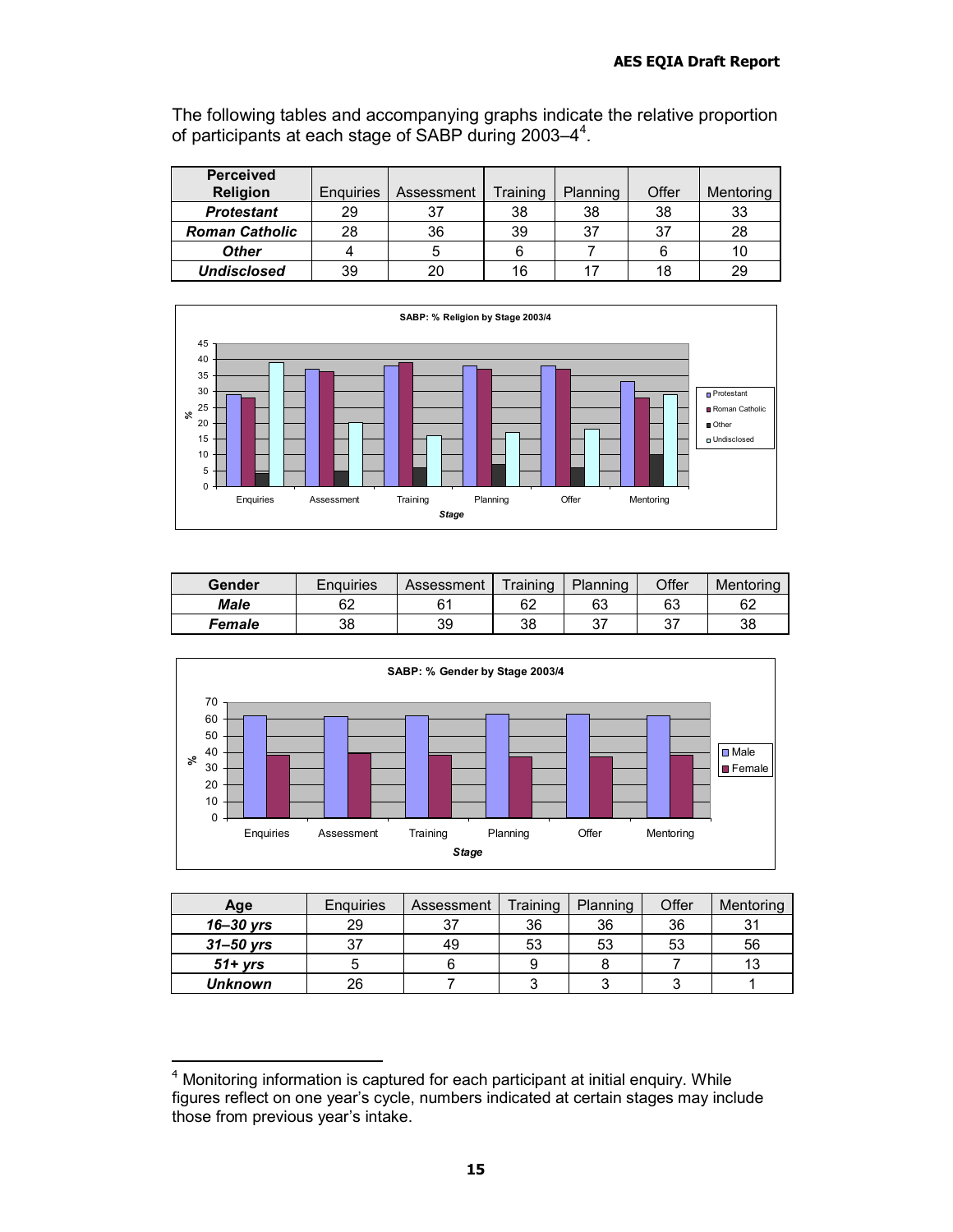

Involvement in SABP by religion across the three phases of the programme to date is shown below (monitored at stage of enquiry):

| <b>Participation</b> | Phase $1$ :    | Phase 2:       | Phase 3:       | Overall    |
|----------------------|----------------|----------------|----------------|------------|
|                      | 1/9/01-31/3/02 | 1/4/02-31/3/02 | 1/4/03-29/2/04 |            |
| Protestant           | 637 (21%)      | 2101 (33%)     | 2577 (39%)     | 5115 (31%) |
| <b>Catholic</b>      | 809 (27%)      | 2099 (33%)     | 2537 (38%)     | 5445 (32%) |
| <b>Other</b>         | 634 (21%)      | 304(5%)        | 434 (6%)       | 1372 (11%) |
| Undisclosed          | 945 (31%)      | 1853 (29%)     | 1126 (17%)     | 3934 (26%) |

In terms of the gender of those making enquiries regarding SABP between 1 April 2002 and 31 March 2004, a total of 6,982 (33%) enquiries were from women and 11,736 (67%) were from men.

Of these 18,720 enquiries, 5054 (27%) did not disclose race or ethnic origin while of the remaining 13,666 (73%), 170 (1.2%) were from members of ethnic minorities and including 20 Black African, 32 Chinese, 21 Indian and 2 Irish Travellers.

With regard to the religion of those making enquiries during this time, of the 59% who disclosed their religion 5,126 (51%) were Protestant and 5,037 (50%) were Catholic.

By age, the majority (53%) of those who disclosed their age (73% of enquirers) were under the age of 40, with 11% between 18 and 25 years, 17% between 25 and 30 years, 25% between 31 and 40 years, 13% between 41 and 50 years, and 5% between 51 and 60 years.

Invest NI monitors all participants on the programme at each of the six stages of involvement by each of the 26 district council areas. While in general the profile of participants in each area reflects the regional profile, it is noteworthy that certain districts are exceptional in terms of Section 75 dimensions.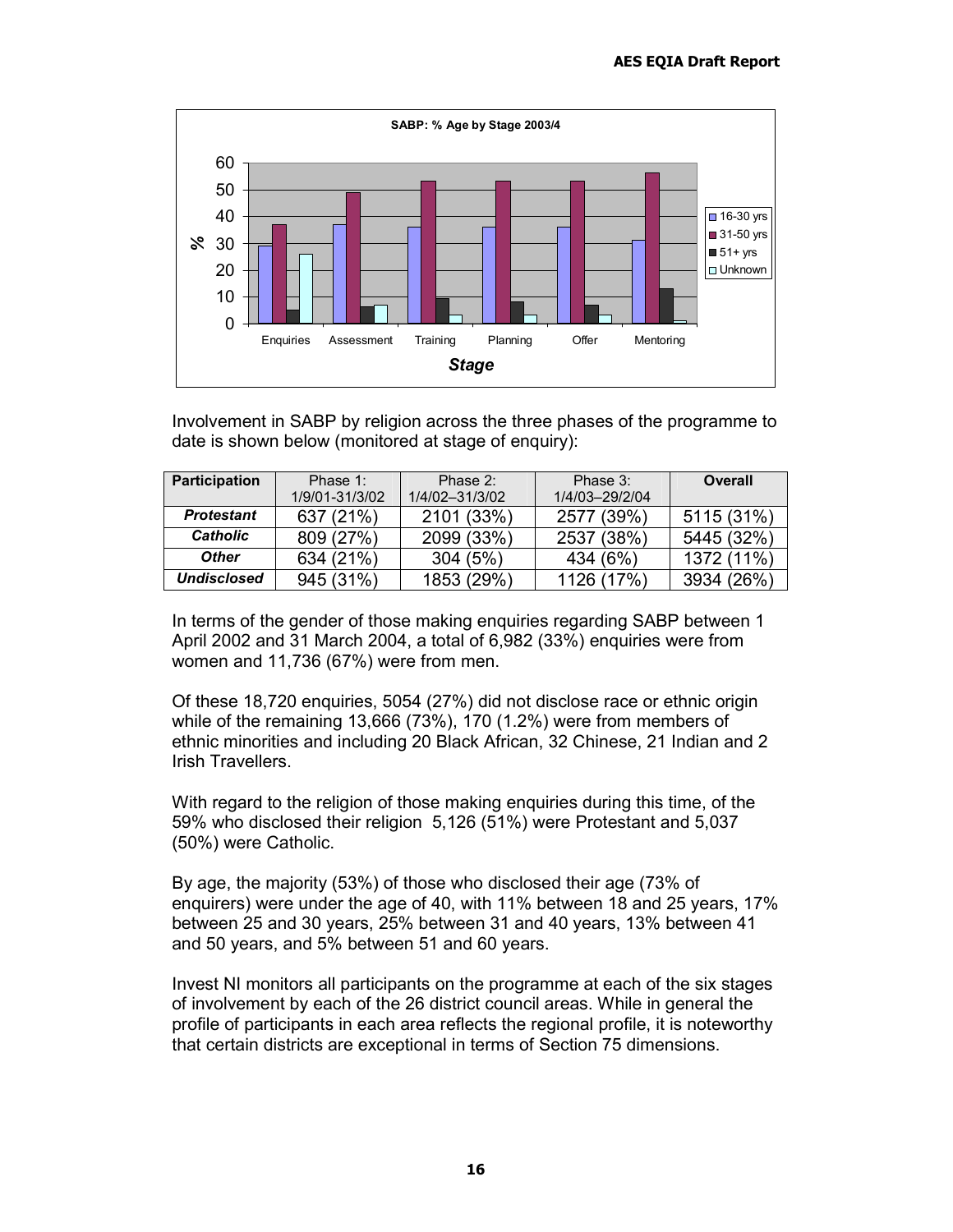For example, the proportion of enquiries from women in Strabane (111/273; 41%), Armagh (295/679; 43%), Coleraine (229/530; 43%), Down (302/761; 40%), Dungannon (246/597; 41%), Fermanagh (306/712; 43%), Magherafelt (283/640; 44%) and Moyle (59/147; 40%) would all appear to be high compared to the regional average (37%). In terms of enquiries from those with a disability, only Down (16/761; 2%), Belfast (15/3134; 0.4%) and Lisburn (10/1123; 1%) had received 10 or more. Numbers of enquiries from members of ethnic minorities was low, with the exception of Belfast (71/3134), Dungannon (11/597), Derry (11/1621), Lisburn (8/1123), Newtownabbey (7/1012) and North Down (9/606), districts where a higher proportion of those from ethnic minorities tend to reside<sup>5</sup>.

In the Invest NI/District Council Independent Validation of SABP (September 2002) the following comments were made relating to the programme at that time:

'An analysis of the gender of participants indicated that there is a dominance of male participation to date (65%) which is significantly higher than the proportion of males in the working age population at large (49%). However, it is relevant to note that the gender make-up is more akin to that of the employment market (where 65% employees are male) and related to the fact that there is a high proportion of employed individuals coming forward to the programme. Although subject to a considerable non-response the religious balance would appear to be relatively mixed with under 5% more Catholics than Protestants, both at or beyond Lead in Assessment stage and post-start Mentoring (when the business is actually trading). A significant proportion of participants (almost a quarter) live in a NTSN area and a third of those reaching offer approved stage to date live in a NTSN area.'

#### **Where?**

Initial contact with the programme is made via a number of sources including Invest NI programmes, local enterprise agencies, district councils, banks, accountants, television advertisements, press advertisements, friends, other Invest NI clients and the Invest NI website.

The programme itself is run through the 32 centres, distributed across the 26 district council areas and shown in Appendix 2. There is at least one centre located in each of the district council areas but there are seven in Belfast.

 $5$  Proportions of ethnic minority members are so low (under 0.2%) that percentage figures are not presented.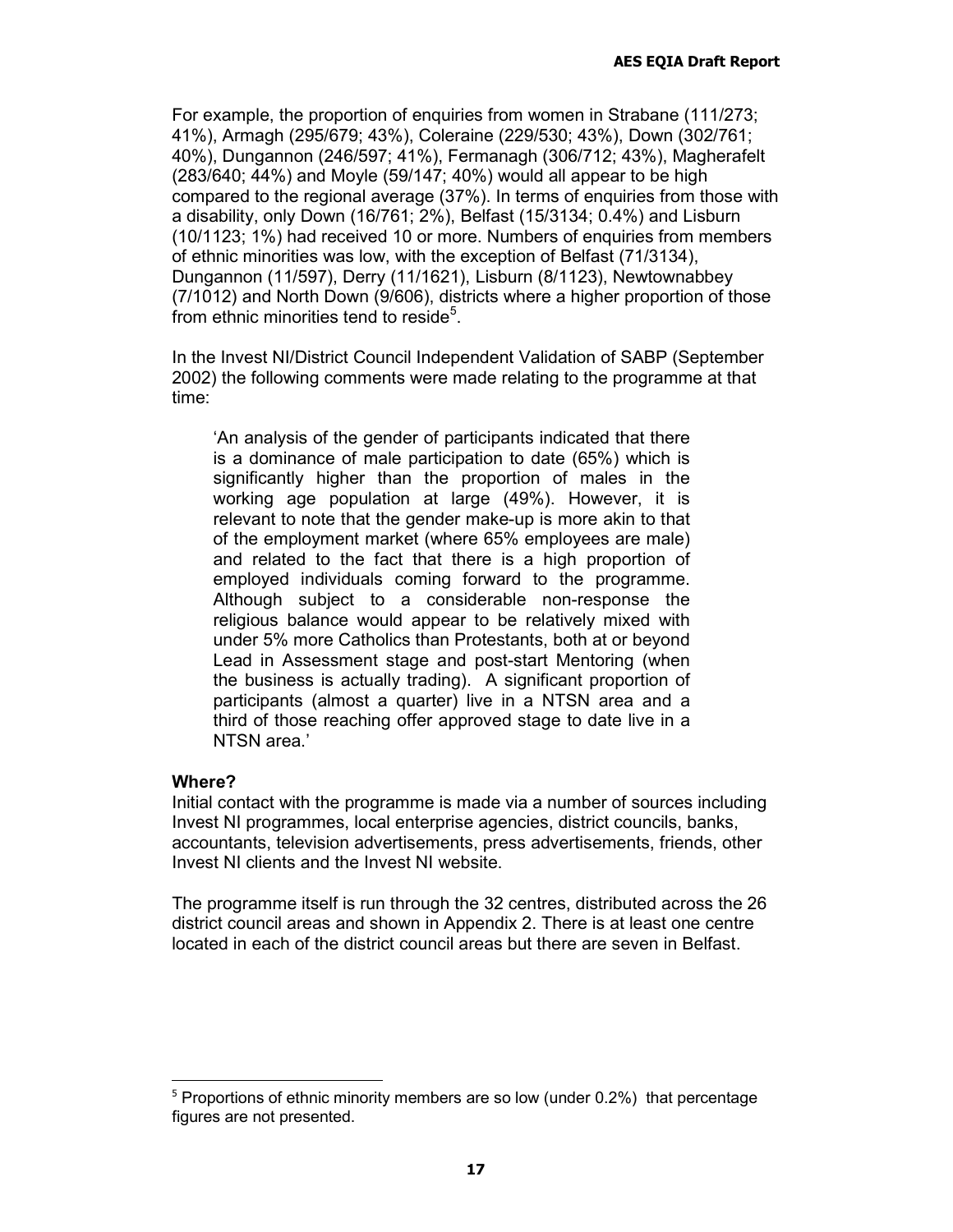### **How?**

The delivery of SABP can be considered in terms of six stages:

- 1. **Enquiry** where the applicant first makes contact with the programme, either face-to-face or via telephone and where the programme is outlined, other programmes signposted and an information pack dispatched.
- 2. **Lead in Assessment** a flexible input of up to one hour involving initial assessment of the client to determine needs and ideas.
- 3. **Training** programme training, incorporating the key elements of marketing, finance and planning and ICT in a 30 hour syllabus, comprising 8 three hour modules (four marketing; four finance, with ICT included throughout).
- 4. **Planning**  flexible input of up to nine hours, one-to-one advice and business planning.
- 5. **Offer of Support**  provision of start-up grants where available and/or negotiation of alternatives, for example, loans.
- 6. **Mentoring** ongoing mentoring assignment (up to 12 hours total commitment) from the inception of the idea through to the end of the first year of trading. Areas covered include performance against projections; constraints and actions; signposting; further training needs.

Stage 1 is provided by a delivery agent (front line staff). Stages 2, 4, 5 and 6 are delivered by a designated business adviser. Stage 3 is delivered by a trainer.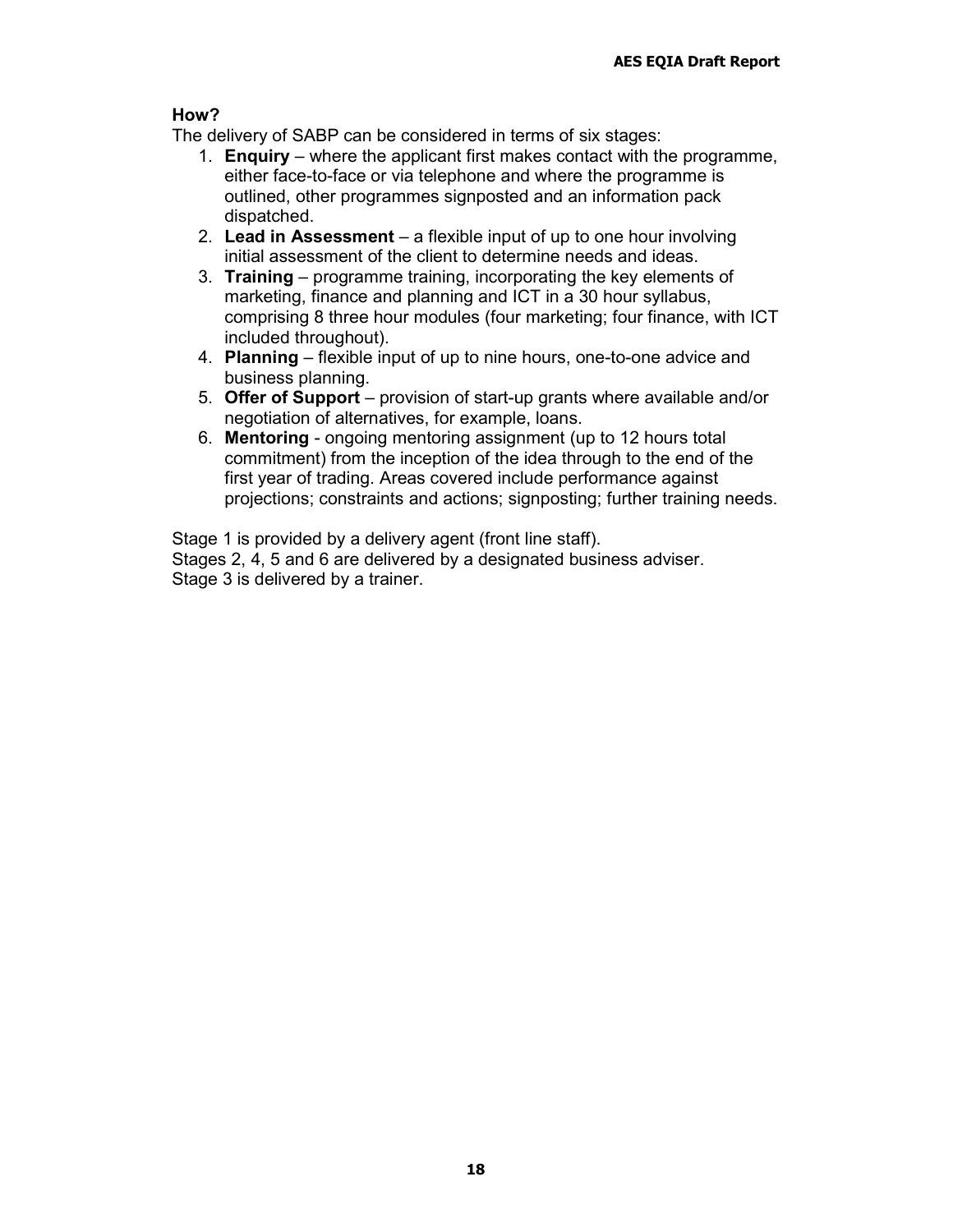# **Community Business Start-Up Programme6**

### **What?**

The Community Business Start Up Programme (CBSUP) provides community groups, who are interested in establishing a business, with a package of training, advice and support. In the first year financial assistance is also made available for salaries for the new business. It is expected that the groups will become self-sustaining in future years.

Grants are available for:

- research
- formation
- key workers
- employment
- capital (manufacturing only)
- post start assistance

Originally, funding for 80 new businesses was provided under the European Union's Peace 1 programme. From April 2002 funding has continued under Peace 2 Measure 1.4, Promoting Entrepreneurship, from the European Union and the Department for Employment and Learning (DEL).

Applications to CBSUP are assessed on standardised scoring and assessment sheets, based on Peace 2 criteria. Copies of the application forms are available from the programme delivery agents on request. The following criteria are applied to all applications:

- The business idea must be easily identifiable or relate to a specific community base in terms of ownership and benefits.
- The business idea should demonstrate viability and sustainability after funding ceases.
- It must be a new business which is not currently trading.
- The business must not displace existing businesses in the area.
- The business should be able to commence trading within 6 months (extendable to 12 months).
- The business must have a tradable product or service that can generate income.
- The new business must create jobs.
- There must be growth potential.
- The business will reinvest its entire trading surplus either into the business or to benefit the community.

# **Why?**

**To help the community and voluntary sector set up profit-making, not profit-taking businesses, in particular promoting economic development in designated NTSN areas.** 

<sup>&</sup>lt;sup>6</sup> Funding for CBSUP ended in November 2004, to be replaced by the Social Entrepreneurship Programme. This new programme will be reviewed under Section 75 at this time.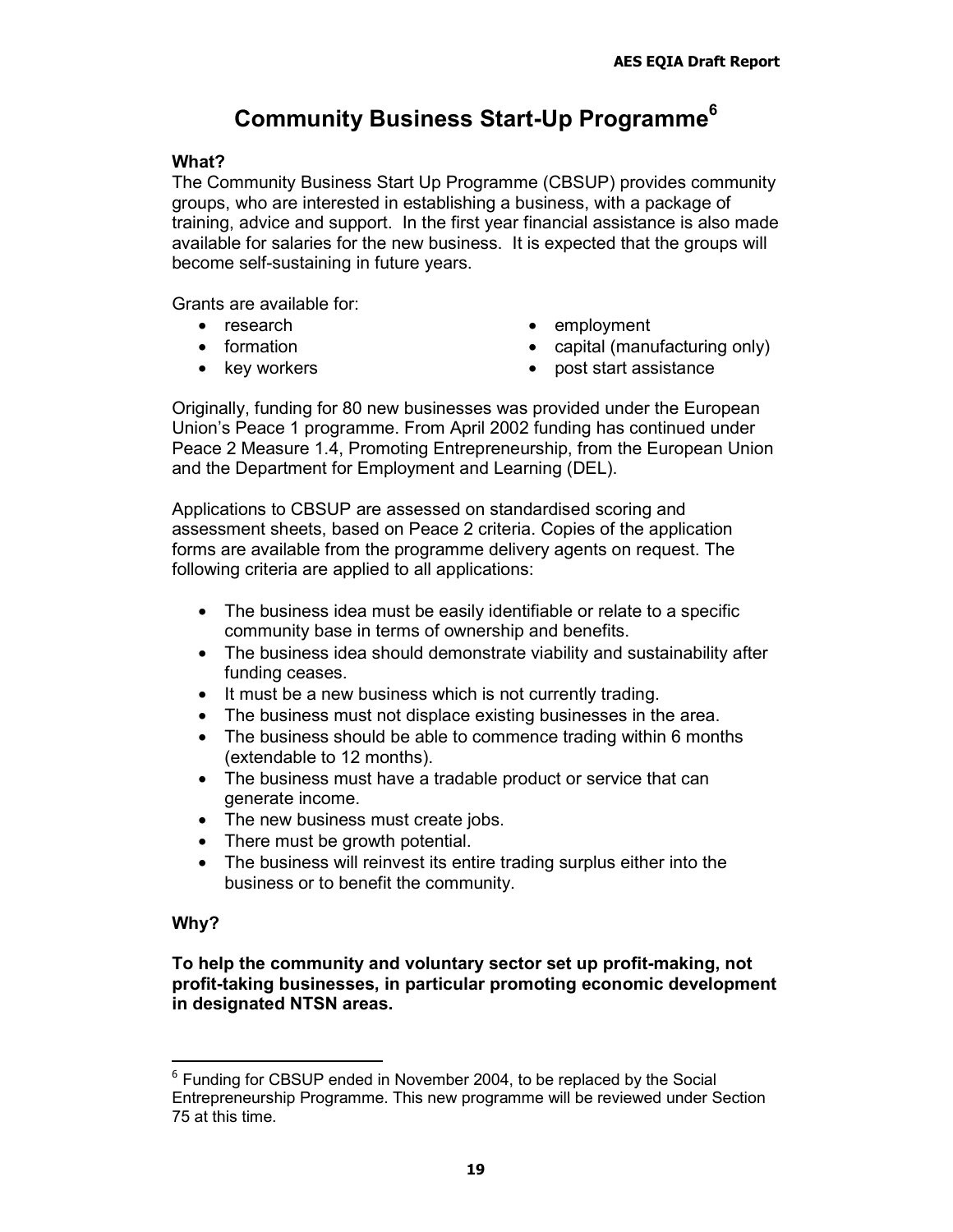### **Who?**

Business activities must be consistent with NTSN criteria, that is:

- be located in designated disadvantaged areas;
- provide a service which directly benefits residents of a designated disadvantaged area; or
- employ residents from a designated disadvantaged area or underrepresented group.

Only new or established bona fide groups representative of the community can apply.

To date a target of 100 groups has been exceeded (131), with 55 businesses approved for funding. Very few applications are rejected, instead there tends to be a process of natural drop-out within the programme. Characteristics of the groups themselves by Section 75 dimensions are not monitored.

### **Where?**

The programme is delivered through five main agents across Northern Ireland who successfully tendered for the work with Invest NI. These agents are:

- **Ledcom**, Ledcom Industrial Estate, Bank Road, Larne, Co Antrim BT40 3AW
- **Newry & Mourne Co-operative and Enterprise Agency**, WIN Business Park, Canal Quay, Newry, Co Down BT35 6PH
- **Omagh Enterprise Company Ltd**., Gortrush Ind. Estate, Great Northern Road, Omagh, Co. Tyrone BT78 5LU
- **Work West**, 301 Glen Road, Belfast BT11 8BU
- **Workspace**, The Business Centre, Draperstown, Co Londonderry BT45 7AG

Subcontract arrangements also exist in: Roe Valley Enterprises Ltd Cookstown Enterprise Centre Ltd Fermanagh Enterprise Ltd

East Belfast Enterprise Park North West Marketing

The contact network for the programme also includes those other Invest NI contact points as shown at Appendix 2. Once initial contact has been established with the group then subsequent meetings are held on site at the premises of the group in question.

### **How?**

A comprehensive operating manual describes the four stages in the implementation of CBSUP**:** 

- 1. initial discussion and application;
- 2. working up the business idea (training sessions, research grant);
- 3. starting up the business (financial package; salaries and formation grant); and
- 4. running the business and future planning (post start assistance).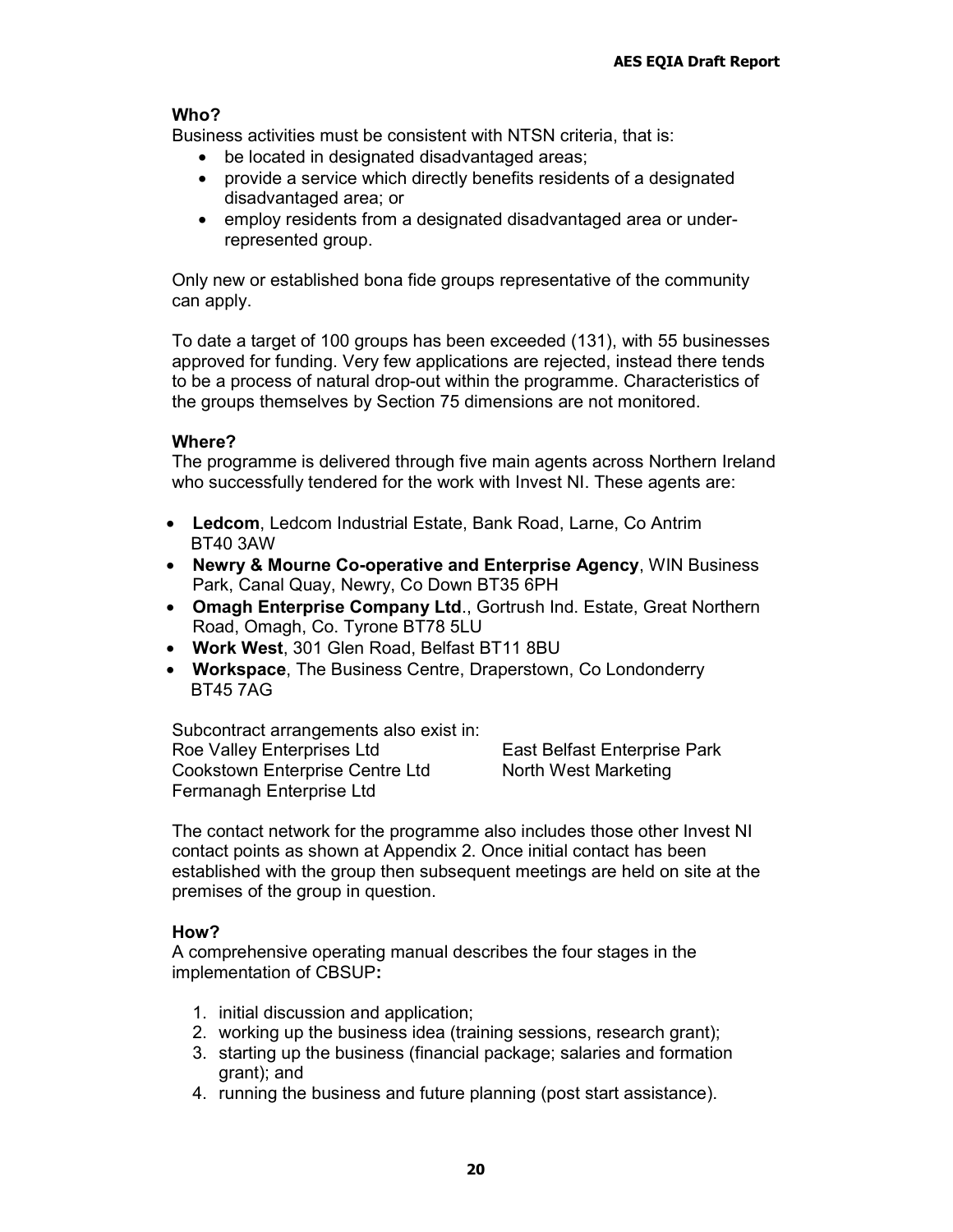# **INVESTING IN WOMEN INITIATIVE7**

### **What?**

The initiative included the following elements:

- Business networks and network development;
- Access Point initiative;
- Stakeholder forum:
- Building Business Visions (Seeing the Possibilities; Seeing the Next Steps; Seeing No Limits);
- Gender Lens for Business Support 5 workshops, 80+ participants
- Enterprising Rural Women;
- Sustained role model promotion Business Journeys video;
- Female entrepreneurship conference support.

### **Why?**

**To increase, through a range of pathway initiatives, the number of women who start up in business in Northern Ireland and the number who are able to grow their business performance over the next five years.** 

There are a number of well-researched and evidenced reasons for focusing on female entrepreneurship as a way of increasing economic development in Northern Ireland.

### Global Entrepreneurship Monitor – Northern Ireland 2004

In 2004, Invest NI assisted over 3,400 new business starts and continued to promote entrepreneurship through a series of targeted initiatives to young people, females and areas of economic disadvantage. During the first phase of the Go for It campaign and Start a Business shows more than 10,000 people have registered an interest in taking forward new business ventures.

The Global Entrepreneurship Monitor (GEM) NI 2004 reported the following in respect of female entrepreneurship:

- Females are less than a third as likely to be entrepreneurs as males in Northern Ireland. The level of female entrepreneurship in Northern Ireland is the lowest of all UK regions and the gap between male and female entrepreneurship is one of the widest.
- The proportion of men and women in Northern Ireland involved in entrepreneurship as a result of perceived opportunities is lower than in the UK. Necessity entrepreneurship is, however, higher in Northern Ireland for both.

 $7$  A strategic review of the initiative took place from July – September 2004, with a view to mainstreaming best practice approaches into the various programmes that Invest NI delivers.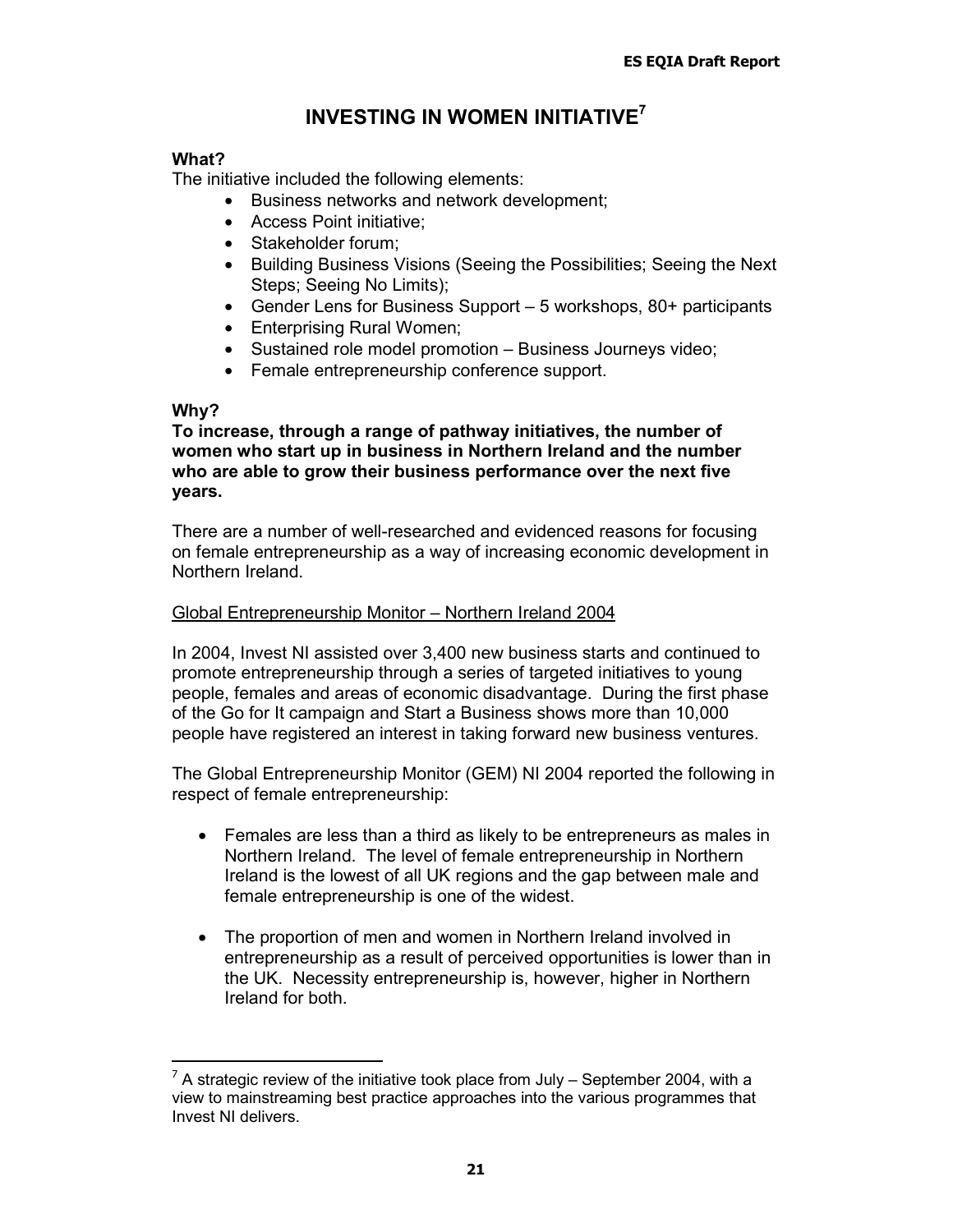- Graduates are more likely to be entrepreneurs than any other qualifications group in Northern Ireland. However, female graduates record one of the lowest entrepreneurial rates of all UK regions.
- Fear of debt emerges as the single most important barrier for men and women in Northern Ireland to setting up their own business or moving into self-employment.
- The average (median) costs of start-up in Northern Ireland are £14,000 compared to £15,000 for the UK. Average start-up costs in Northern Ireland are around 25% higher for men than women.
- Almost two-thirds of individuals in Northern Ireland state that a lack of external finance would prevent them from setting up in business, one of the highest of all UK regions. Women are more likely to perceive finance as a deterrent than men.
- There are clear sub-regional variations in entrepreneurial activity by gender. The highest levels of female entrepreneurial activity are to be found in the eastern outer sub-region with a rate of 3.2%. The lowest level is in the north-west (1.1%).
- The gap between male and female entrepreneurship within the subregions of Northern Ireland also varies markedly. Even in the Western sub-region, which exhibits the highest level of overall entrepreneurial activity in Northern Ireland, women are only 16% as likely as men to be engaged in running their own business. The gap is smallest in the Eastern outer sub-region and the Belfast City Council area: 47% and 40% respectively.

The Household Entrepreneurship Study (May 2002) concerning women and enterprise showed the following.

- Just one in every four entrepreneurs in Northern Ireland were women. In total, 6.3% of women surveyed were self-employed or owned a business compared to 20% of males.
- Women in England were almost twice as likely to be entrepreneurs (11% of the total).
- Women are more likely than males to be involved in entrepreneurship on a part-time basis: for example, own a business as a sideline, have a secondary income from self-employment or be a partner in a business. They are much less likely to be in full-time self-employment.
- Some 37% of women in Northern Ireland are involved in selfemployment or business ownership on a part-time basis compared to 26% of women in England.
- Of those thinking of setting up in business, just one third are women.
- Women would-be entrepreneurs are likely to be older (35–44 years) when compared to males (19–24 years).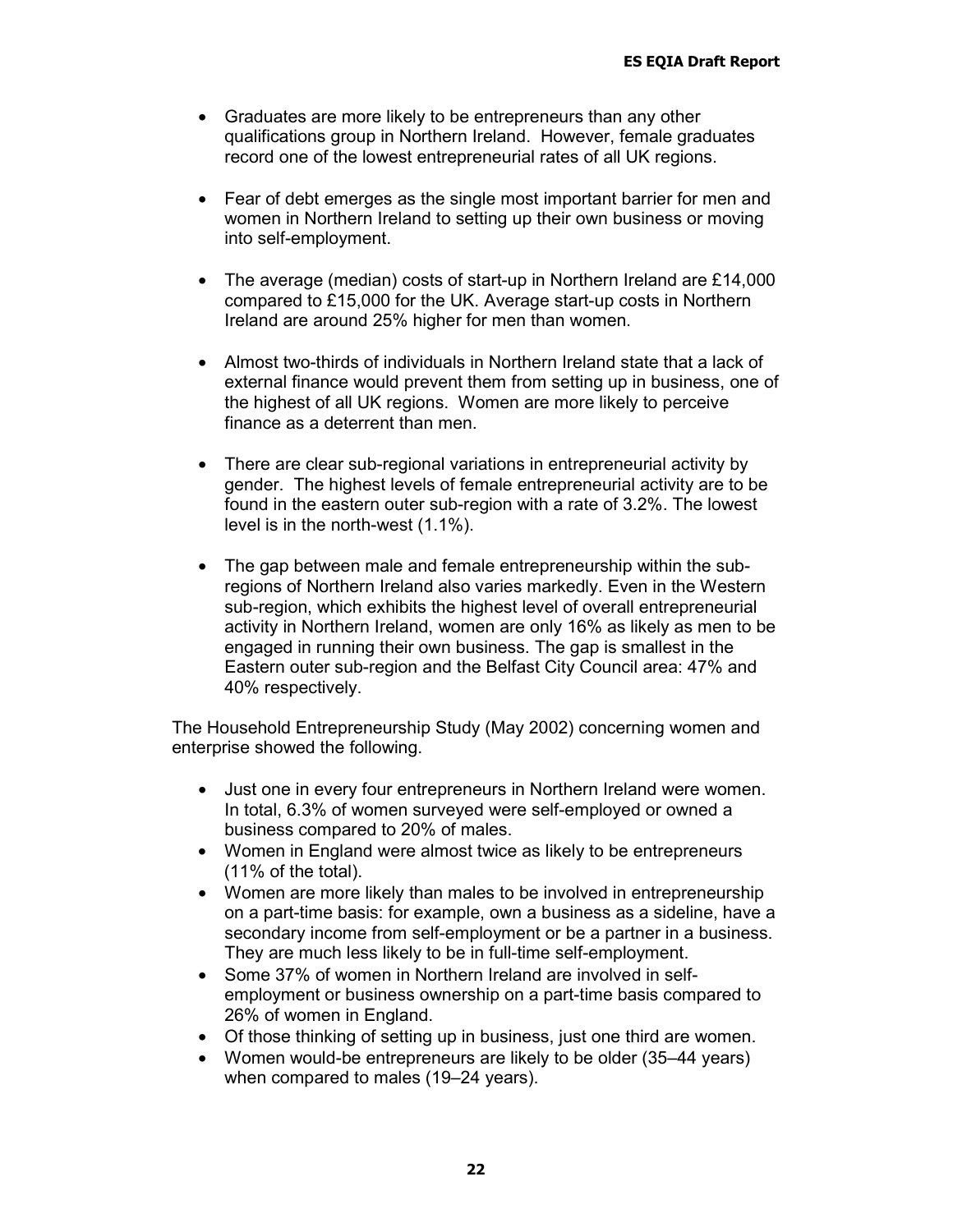• Just 6% of women were thinking about setting up in business. This compares to 9% of women in England.

Reflecting on the under-representation of women in business ownership and entrepreneurial activity in Northern Ireland, the initiative also endeavours to:

- change existing social and cultural perceptions of a woman's role;
- increase access to information and knowledge at the right time;
- increase the inter-connectedness and quality of the enterprise support system.

#### **Who?**

The potential target for this initiative includes all women in Northern Ireland, whether in paid or unpaid work, who may wish to engage in entrepreneurial activities. Two key indicators for Invest NI in terms of female attitudes and action are GEM and the proportion of females taking business ideas forward within the SABP.

### *Start a Business Programme*

The numbers of men and women who have either undertaken training or started trading under SABP is as shown previously (see pages 14 and 15 above). In summary, the data indicates that there has been an increase in both the number of women and the relative proportion of women to men in the programme from 2002 to 2004.

### **Where?**

The core team that manages the Investing in Women initiative is based centrally in Invest NI, however, activities have taken place through a wide range of venues across Northern Ireland including the enterprise agency network and local women's networks.

### **How?**

During the pilot period from 1 June 2002 to 31 May 2004 the Investing in Women initiative has been funded by the European Social Fund through DEL with match funding from Invest NI.

The initiative includes the following five elements.

### *Business Networks*

The networks provide opportunities to raise awareness of female entrepreneurship, to source local role models and highlight key initiatives within mainstream business support. In addition, the networks provide networking opportunities for business women, a framework to develop peermentoring relationships and capture the interest and enthusiasm from business women to support others in business or thinking about starting a business.

There are five business women's networks in Northern Ireland:

• Women in Business : Eastern region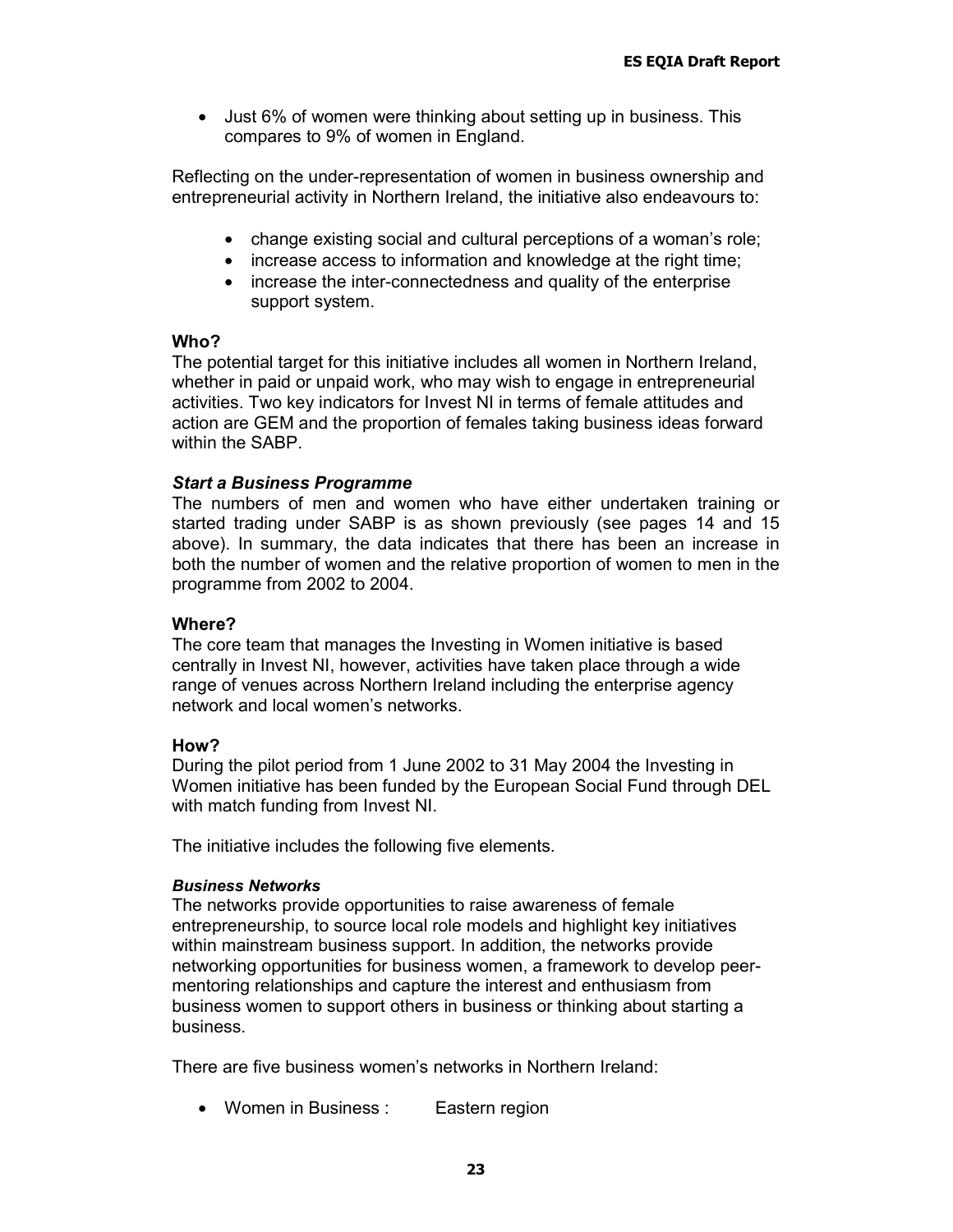- Women in Enterprise : North-west
- Enterprising Women : Southern region
- Women on the Move : North eastern region
- New Enterprising Women : Western region

Each network organises monthly events, seminars and publishes newsletters for members. For example, some 3,059 women benefited from network activities for the one year period from 1 June 2003 to 31 May 2004 (year 2 of European Social Fund funding). The networks also come together to organise joint events. For example, a major event took place during Enterprise Week in November 2004. One hundred and thirteen business women attended the Networking the Networks conference at which the Northern Ireland Business Women's Networks: Forum for Female Entrepreneurs was launched.

In addition, the Training for Women Network (TWN) provides ongoing training for women in business and works closely with the other networks, for example, the Empowering Today's Women for Tomorrow's World conference in April 2004 at which Anita Roddick was the keynote speaker. Some 214 women attended the event.

### *Access Point Initiative*

Invest NI launched a number of Access Points in 2003 for women across Northern Ireland, providing a dedicated resource to deal with enquiries and information for women at any stage of business start-up or growth. In addition, the Access Points provide a regular follow up service for all women who have been signposted to various organisations and initiatives, to establish their level of satisfaction with the support provided.

One of the six strategic objectives of the Investing in Women strategy in 2002 was:

"To increase the interconnectedness and collaboration between the agencies and groups involved directly or indirectly in assisting women to 'step-in' to enterprise or to 'step up' their business' growth, recognising that women are a diverse group needing access to diverse support mechanisms. At local level, it will be important to facilitate/enable access and progression routes within the 'whole system".

The Access Points initiative was delivered by five regional co-ordinators across Northern Ireland with the aim of providing at a local level:

- a single, identifiable and accessible point of contact that will signpost women to relevant advice and information about the business support system;
- a point of contact that will specifically target potential and current female entrepreneurs;
- the opportunity to 'wrap around' as appropriate, existing providers with the goal of increasing uptake, throughput and business growth;
- a mechanism to serve women at all stages of enterprise progression.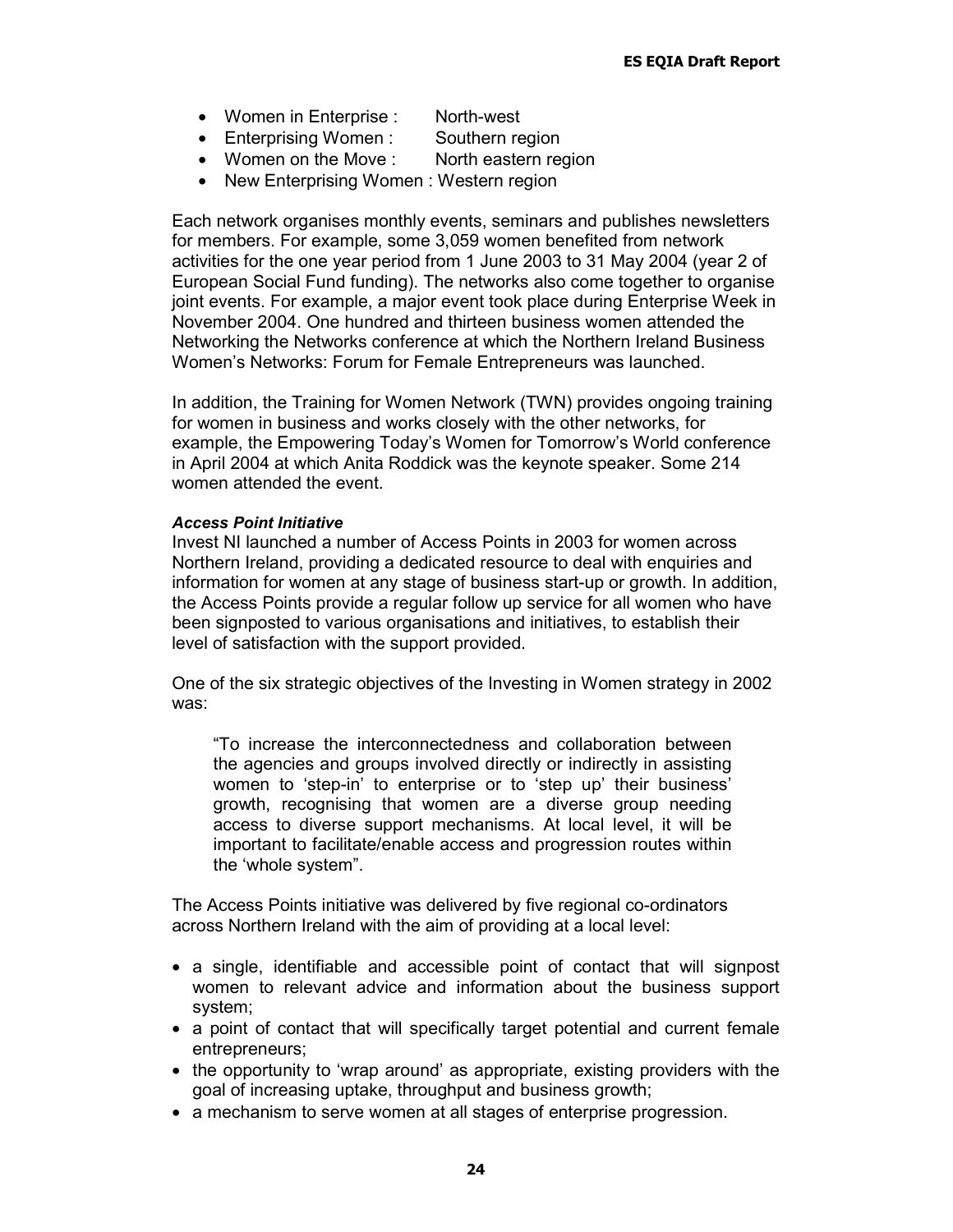| <b>Where</b>           | Who                     |
|------------------------|-------------------------|
| East (Castlereagh)     | Lydia Gamble            |
| North East (Ballymena) | <b>Melanie Christie</b> |
| North West (Limavady)  | <b>Martin Devlin</b>    |
| West (Omagh)           | Helen McGuigan / Mary   |
|                        | <b>McCrory</b>          |
| South (Banbridge)      | Yvonne Clydesdale       |

The five area Access Point co-ordinators<sup>8</sup> currently are:

Current statistics (1 September 2004) taken from the Investing in Women database give activity figures for the initiative as follows:

| <b>Activity</b>                                   | <b>Numbers</b> |
|---------------------------------------------------|----------------|
| Number of women registered                        | 2,358          |
| Number of women with interactions                 | 2,096          |
| Number of interactions taken place*               | 3,427          |
| Number of role models                             | 118            |
| Number of women recorded with<br>extended details | 2,124          |
| Number of women referred from<br>SABP/ loan fund  | 1,056          |

\* A woman may have more than one interaction

#### *Stakeholders Forum*

The forum has been established to allow business women and the business support network the opportunity to meet with the key government departments to input into policy making in terms of female entrepreneurship. The forum meets on a quarterly basis and is an effective means of information exchange and dialogue.

### *Building Business Visions*

This programme started in November 2003 (completed in May 2004) on a pilot basis and encompassed three elements:

• *Seeing the Possibilities* is a workshop for women who are thinking about becoming their own boss. Its aim is to help them think about the implications of running a business across all areas of life, and where they can get further help and support.

**<sup>8</sup>** Access points are to be incorporated into Points of Presence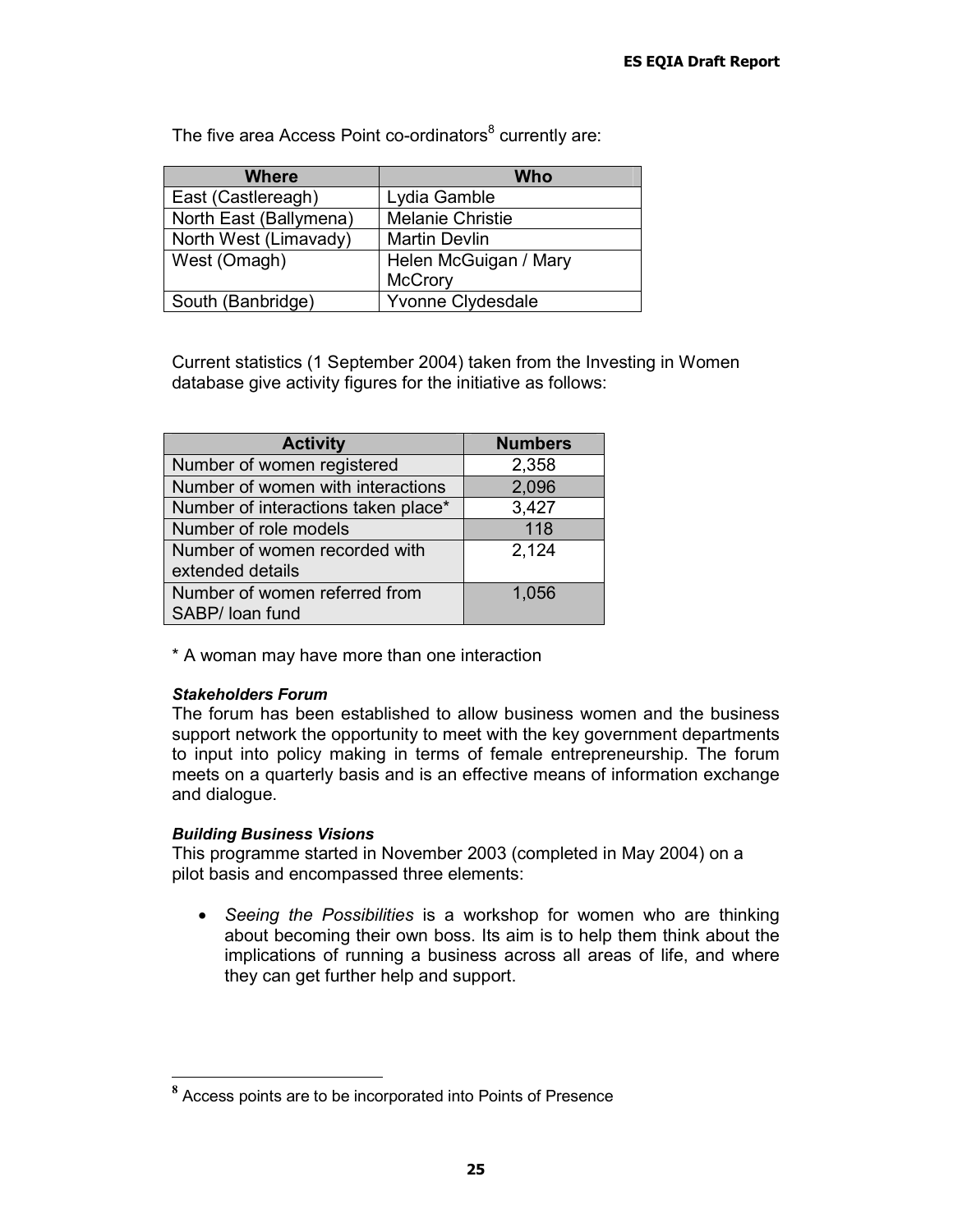Overall the picture in Northern Ireland is improving and the gap between the number of women in Northern Ireland and the number of women in the UK expecting to start up in business has almost halved.

- *Seeing the Next Steps* is a workshop for women who have been running a business for a while. Its aim is to help them take stock, look back over what they've achieved, review how well the business is going and make plans for the future which are right for them and right for the business.
- *Seeing No Limits* is a development programme for women in businesses which are growing in external markets. The programme will give them the opportunity to focus on where they have got to with their business and develop plans for the future with the help of role models, a support network and experience of best practice in other organisations.

One hundred and eighty-three women participated in the pilot programme. Pending the results of the strategic review, the programme may be reshaped and repeated.

### *Enterprising Rural Women*

Enterprising Rural Women was launched in September 2003. The key objectives of Enterprising Rural Women are to encourage, develop and support rural women as they explore and take their first steps towards entrepreneurship. The programme targets the following areas:

- women in general in rural areas of Northern Ireland primarily those in small towns and villages with a population below 2,300 people or in open countryside;
- rural areas with lower level of business start up, a strong dependence on agriculture, and a high percentage of small or very small family farms.

The following issues which have been identified as barriers to rural women beginning a new enterprise are being addressed in the programme:

- distance
- isolation
- marginalisation
- cultural barriers
- low exposure to market trends

The pilot Enterprising Rural Women programme is now complete and has been evaluated. Its effectiveness will be considered via a strategic review which will mainstream best practice approaches into the appropriate Invest NI programmes.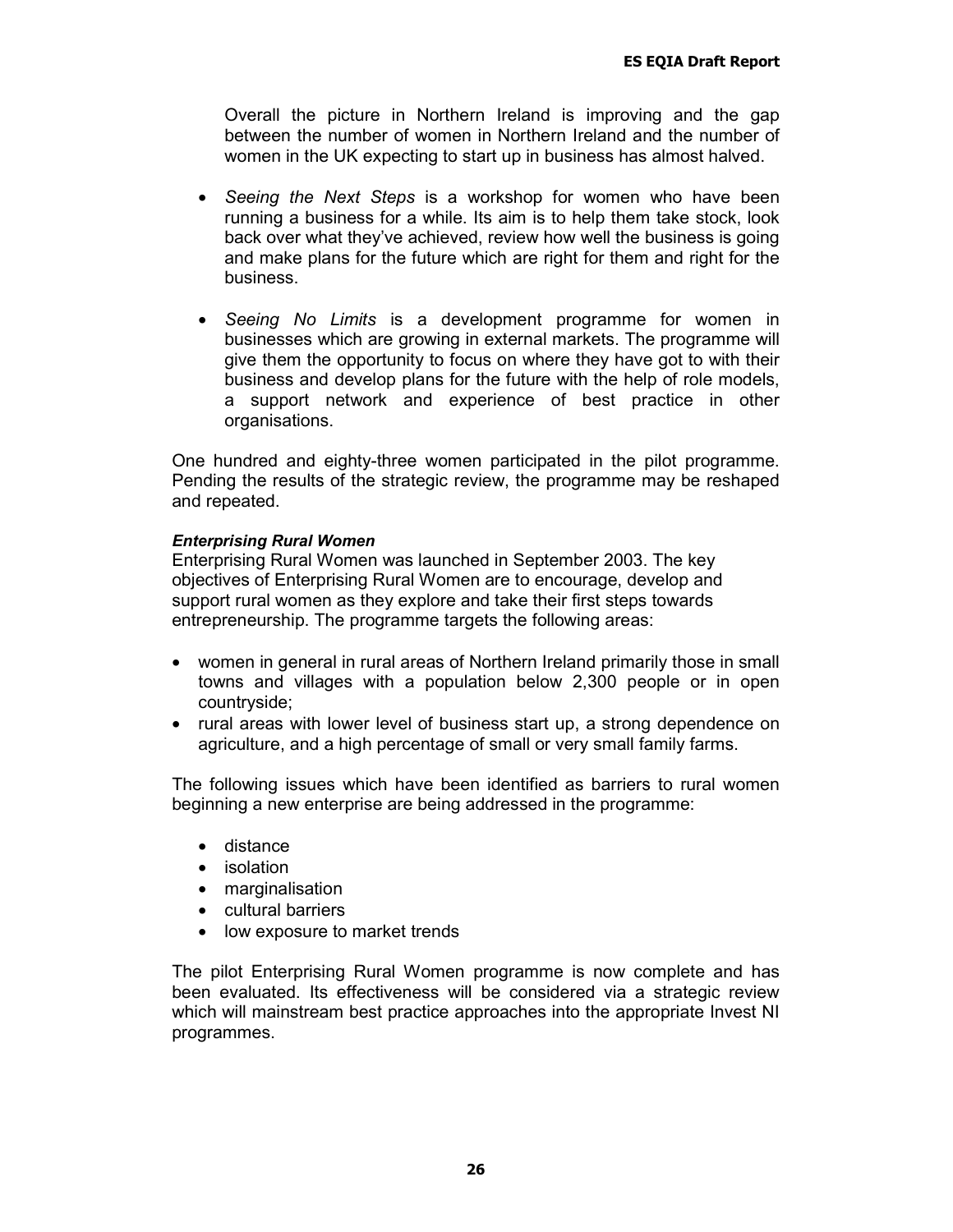# **Prince's Trust Business Programme**

### **What?**

The programme sets out to enable disadvantaged young people between the ages of 18 and 30 overcome historical barriers to becoming self-employed. The programme is specifically targeted at the most disadvantaged in society, particularly those in NTSN groups and areas, and marginalised Section 75 groups. The Trust is the only exclusive provider with a distinctive focus on supporting and encouraging self-employment among this target group in Northern Ireland.

The programme, through the establishment of new businesses, fosters social inclusion among disadvantaged young people by promoting self-employment as a realistic option to address barriers to development. One of the major barriers amongst this target group is gaining access to the labour market. The Prince's Trust Northern Ireland (PTNI) is committed to developing long term support for young people as they move towards economic independence. In practical terms this involves the assessment of young people following initial contact to determine the most appropriate programme and level of support. For increasing numbers of young people additional support and participation on a further Trust programme is required. The outcome of young people undertaking a progression route through Trust programmes will be the achievement of economic independence and employment.

### **Why?**

### **To encourage young people to view starting a business as a viable and realistic career option**

The continued high level of youth unemployment in Northern Ireland (estimated at 9.2% within the 16–30 age bracket in 2003) provides the core rationale for Invest NI's focus on young people through this and associated programmes, for example Shell LiveWIRE. The strategic rationale for intervention is provided by the Global Entrepreneurship Monitor 2002 for Northern Ireland, which found a 'strong cultural resistance to entrepreneurial activity in Northern Ireland'. Furthermore, the business birth rates objective in the Invest Northern Ireland Corporate Plan 2002–2005 makes a commitment to promoting, supporting and celebrating entrepreneurship, objectives which are clearly being met through both the Enterprise in the Community Programme and the Young Entrepreneur of the Year Awards. This evidence for intervention is further supported by the start-up figures provided by the Northern Ireland Business Start Programme database, which demonstrated that for the 17 month period, covering 1 September 2001 to 29 January 2002, 36.36% of the grant offers approved for start-ups were under 30 years of age. These figures demonstrate that intervention in the Young Enterprise Sector appears to be having a positive effect.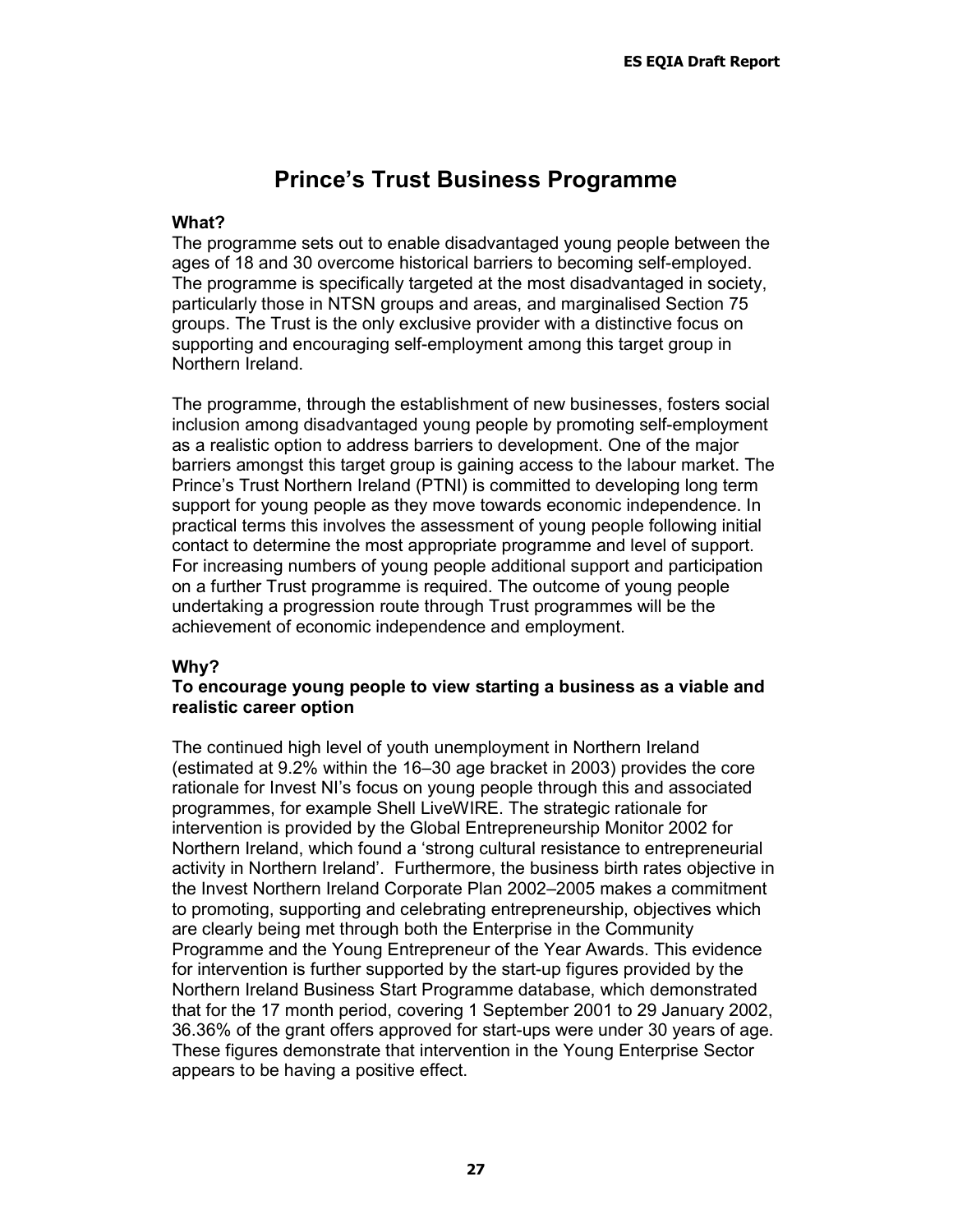### **Who?**

The Prince's Trust's focus is on those young people who are:

- unemployed, particularly those out of work for six months or more;
- educational underachievers (including young people with low basic skills, those truanting and those excluded from school);
- offenders or ex-offenders (including serving prisoners);
- in or leaving care.

Under the programme, all applicants for start-up grants and loans should:

- $\bullet$  be aged 18–30;
- be unemployed, under employed or of limited means;
- be able to clearly demonstrate that they are unable to raise all the necessary finance from banks, families or other sources. In other words the Prince's Trust is the last resort funder;
- have completed an appropriate business training course, for example, SABP.

Of the 160 young people who were engaged with start-up activity during 2002–3, 48 (30%) were female and 112 (70%) were male, while during 2003– 4, the proportion of young women had increased to 31% (46 of 149) (see table below).

| <b>Period</b>           | <b>Number</b> | <b>Male</b>  | Female         | <b>Belfast</b><br>and<br><b>East</b> | <b>North</b><br>West | <b>West</b> | <b>South</b> | Urban        | <b>Rural</b> |
|-------------------------|---------------|--------------|----------------|--------------------------------------|----------------------|-------------|--------------|--------------|--------------|
| $2002 - 3$              | 160           | 112<br>(70%) | 48<br>$(30\%)$ | 43<br>(27%)                          | 28<br>(18%)          | 43<br>(27%) | 46<br>(29%)  | 84<br>(53%)  | 76<br>(48%)  |
| $2003 - 4$              | 149           | 103<br>(69%) | 46<br>(31%)    | 41<br>(28%)                          | 29<br>(19%)          | 37<br>(25%) | 42<br>(28%)  | 90<br>(60%)  | 59<br>(40%)  |
| 6 mths<br>to Sept<br>04 | 86            | 59<br>(69%)  | 27<br>(31%)    | 22<br>(26%)                          | 13<br>(15%)          | 18<br>(21%) | 33<br>(38%)  | 58<br>(67%)  | 28<br>(33%)  |
| <b>Total</b>            | 395<br>(100%) | 274<br>(69%) | 121<br>(31%)   | 106<br>(27%)                         | 70<br>(18%)          | 98<br>(25%) | 121<br>(31%) | 232<br>(59%) | 163<br>(41%) |

During 2002–3, of those who were sent letters of offer, 19 (13%) stated that they had a disability, 86 (60%) were educational underachievers, 2 (1%) were from ethnic minorities and 13 (9%) were lone parents.

The Trust currently does not monitor by religion.

### **Where?**

The point of contact for recruitment of young people for the target groups is through partnerships with key organisations as follows:

- local enterprise agencies and Enterprise Northern Ireland
- LiveWIRE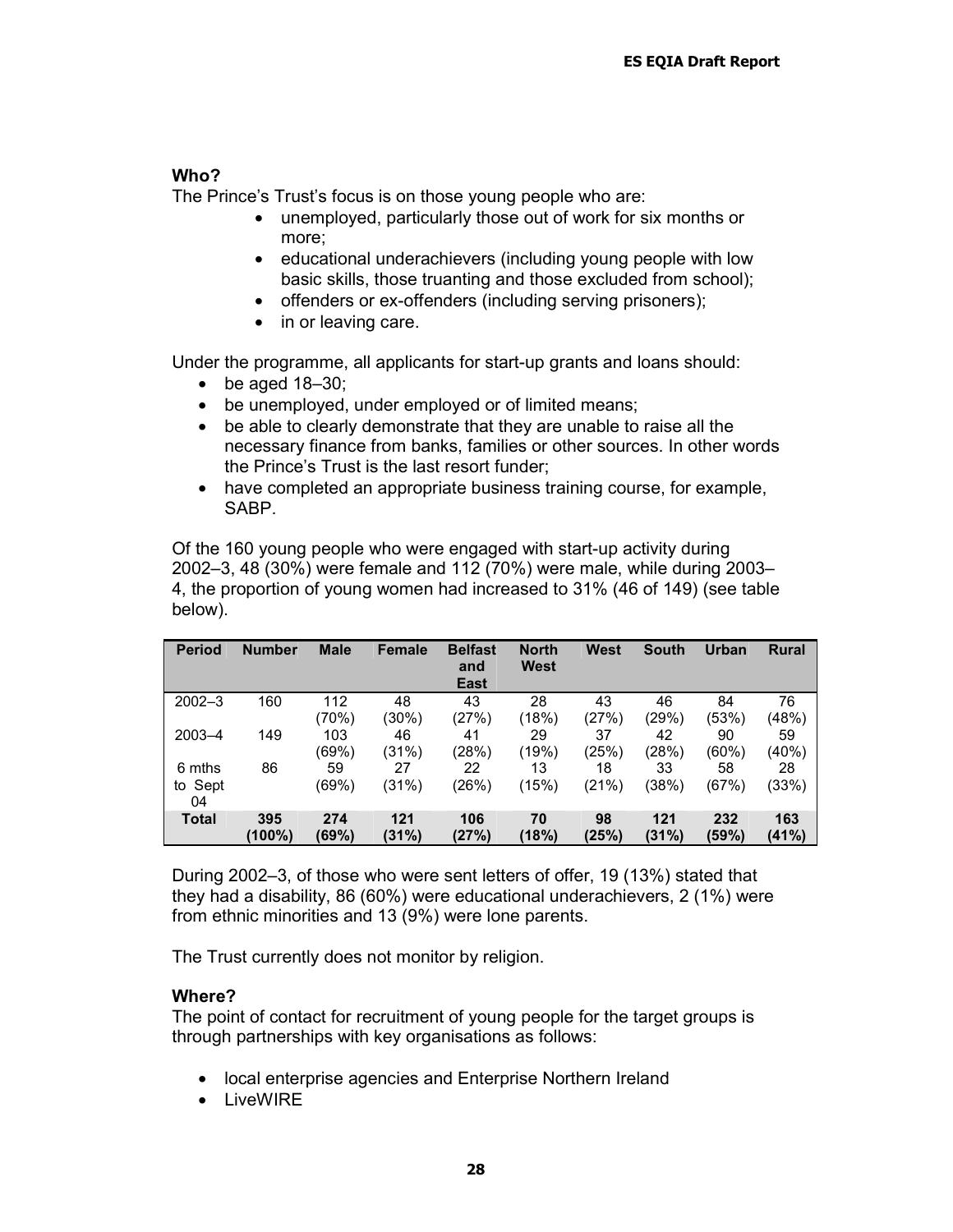- probation service
- social services social worker teams
- ethnic minority organisations
- disability groups
- homeless organisations, and so on

In pursuit of its objectives of reaching the most marginalised and excluded, the PTNI recognised that elements of its provision were not as accessible to young people in rurally isolated communities as in urban areas, and hence put in place a rural outreach programme $9$ . This saw the creation of outreach offices, closer working with organisations in rural areas and the Department of Agriculture and Rural Development.

The Trust has established awareness raising, outreach, delivery and support services throughout Northern Ireland, supported by regional committees, staff recruitment and training strategies and local partnerships to address the rural imbalance.

### **How?**

Initially young people are made aware of the programme through Prince's Trust Awareness Raising Officers. They have developed a network of contacts with referral organisations to raise awareness of support available for young people (18–30) who fit within the Trust's priority groupings. Prince's Trust staff also present at SAB programmes throughout Northern Ireland on a monthly basis to raise awareness to young people of the potential support available to them.

As a not for profit organisation the Trust does not invest in advertising.

However, the following gives a brief overview of some forms of promotion that the Trust engages in that involves no direct cost.

- The Prince's Trust website www.princes-trust.org.uk;
- The Prince's Trust Wired-Up Programme website www.wiredup.net;
- Literature including posters, fliers and leaflets (circulated throughout referral organisations, local enterprise agencies, Invest NI local offices, public venues such as libraries, Citizen Advice Bureaux and so on).
- Local papers. Regular press releases are sent to the local papers detailing the support offered by the business programme, features on young people who started in business and features on local mentors who voluntary support the work of the Trust.
- National papers. Press releases are featured in the national papers usually covering events, exhibitions and award ceremonies that the Trust has held.

**<sup>9</sup>** The rural outreach programme is no longer a stand alone project but has been mainstreamed into Prince's Trust Business Programme core delivery.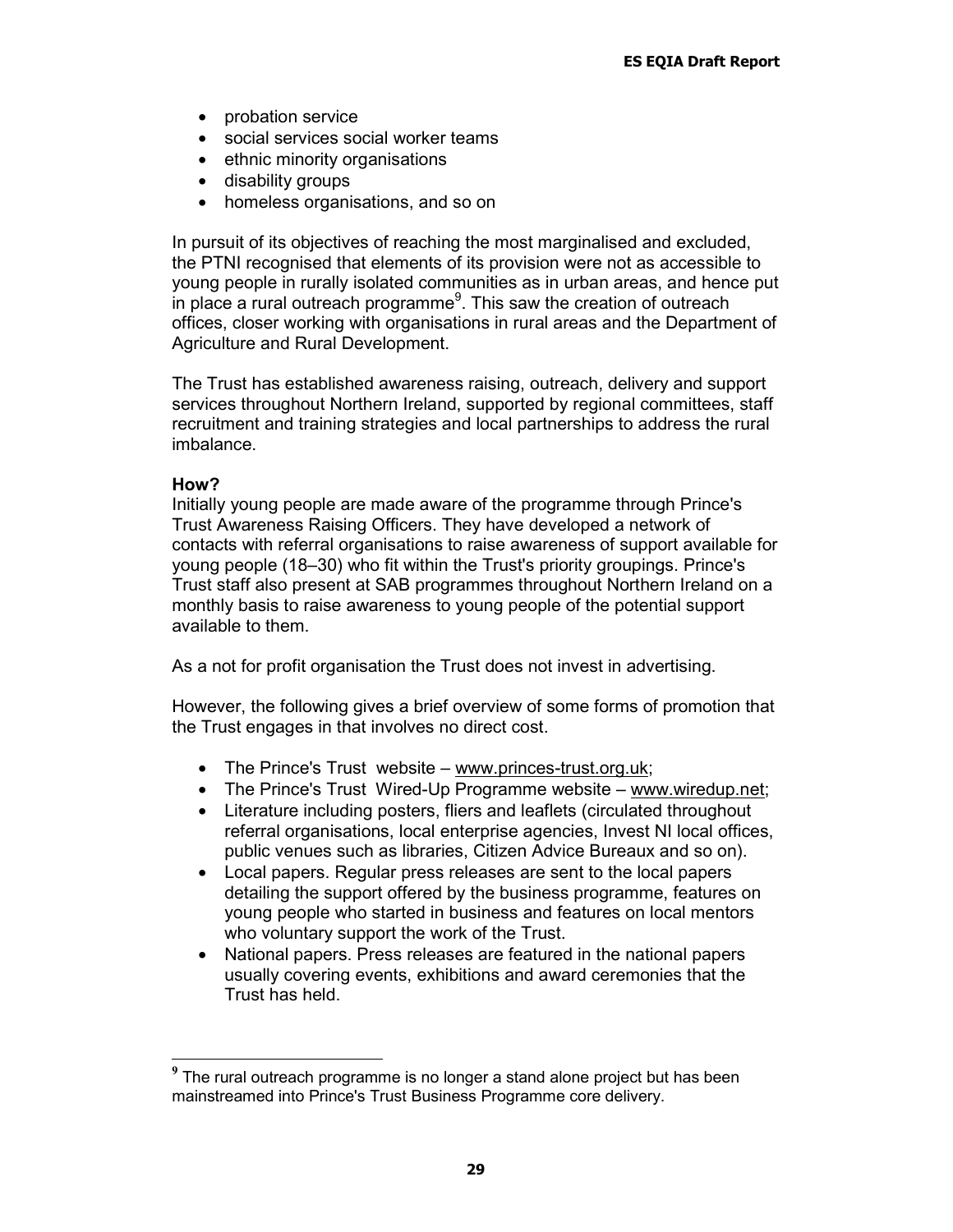- Local radio advertises and promotes the business programme and facilitates discussions on self-employment and career options for young people.
- Roadshows. For example, the Trust undertook, along with the Department of Agriculture for NI, a roadshow series. This series involved approximately eight shows which took place mainly in the southern regional area.
- The Prince's Trust newsletter which is circulated to stakeholders.

Contact with potential clients is then made in a number of ways:

- building on current Prince's Trust database of contacts;
- establishing new contacts, for example cold calling, setting up meetings and presentations, writing to prospective organisations.

Business Programme staff dealing directly with clients at the start-up stage do so in an advisory capacity. All new staff are inducted internally and this includes the 10 stages of programme delivery. All staff are members of the Northern Ireland Institute of Business Advisors (IBA). One member of staff sits on the NI Committee for the IBA and also has six years' experience of working with start-up businesses through her previous employment in a local enterprise agency and one year in Shell LiveWIRE. A number of the Wired-Up staff have completed the IBA Developing Business Counselling Training Course and it is anticipated that the Business Programme staff will also complete this training in the future.

The programme itself comprises three main elements as follows.

#### *Awards Programme*

The Awards Programme offers financial assistance in the form of loans and grants to disadvantaged young people to assist them to set up in business. If the young person needs support to carry out research, they can apply for a test marketing grant. If they have already completed their research then they can apply for full support.

The loans are up to £5,000 for each business with repayment terms of up to three years and incur a 3% per annum interest charge. In the first six months of trading the young business pays only £20 per month in repayments. The grants of up to £1,500 (£3,000 where there are two or more partners) are available to young people facing multiple levels of deprivation and are seen as 'a gift to alleviate poverty through the medium of self-employment'. The average spend per recipient is £3,000.

#### *Mentor Programme*

One of the key elements of the Trust's support is the allocation of a voluntary business mentor to each assisted business. A mentor is allocated for a period of up to three years and meets with the young person at least once a month to assess not only the business development but also the young person.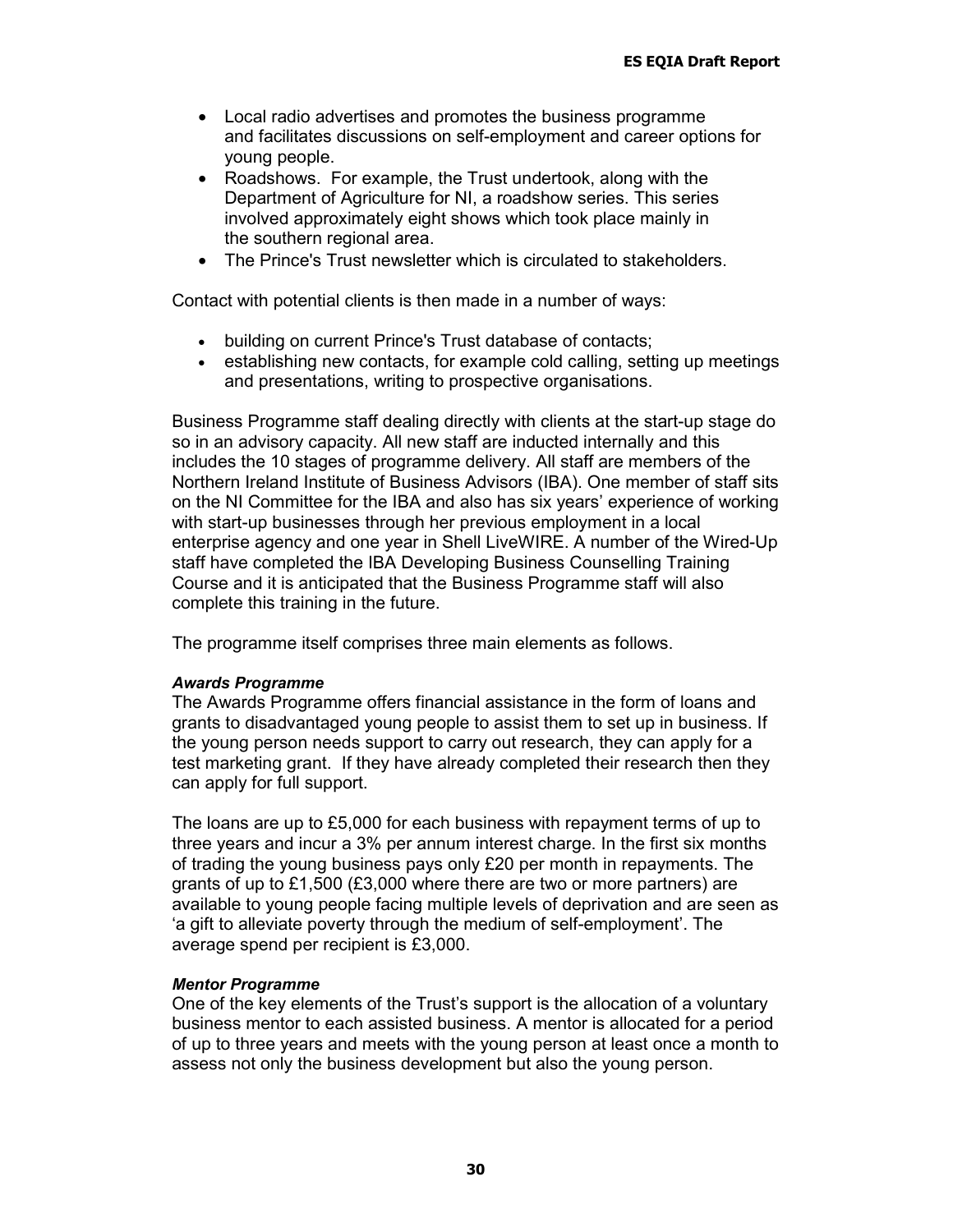The role of the mentor is to provide support and guidance with the aim of improving the personal development of the young person and the sustainability of the business.

The success of the Mentor Programme is dependent upon the recruitment, retention and support of voluntary business mentors. To this end the Trust, in the latter part of 1999, embarked upon an intensive mentor recruitment and support programme, incorporating the provision of a local volunteer mentor support group. Since November 1999 the Trust has increased the number of voluntary business mentors from 75 to 250 representing a growth of 333%. On average each mentor contributes two hours mentoring every month. The value of this resource is worth in excess of £240,000 each year and without the Prince's Trust it would not be available.

The objective of the mentor training programme is to transform a volunteer into a business mentor. Even though the business mentors are competent and experienced in their own field, to many, business mentoring is a new concept. For this reason, it is planned to train the mentor co-ordinators and key staff to enable them to provide workshops for volunteers to develop an awareness and understanding of the key skills that Prince's Trust mentors require in providing the best support to clients. The aim of the workshops is to provide the mentor with the ability to understand the role of the mentor-client relationship, to develop the skills of effective mentoring and to apply what has been learned to the mentor-client relationship.

PTNI's pool of mentors in February 2004 was 600, with 250 of these typically serving 450 clients at any time. Eleven local volunteer mentor support groups oversee the operation of nine mentor co-ordinators.

#### *Wired Up Programme*

The Wired Up programme was developed on the assumption that disadvantaged young people entering the self-employment sector would be even more marginalised by the then emerging digital divide, that is new technology. The Trust needed to ensure that young, socially excluded entrepreneurs could embrace the benefits of ICT and marketing techniques. Micro-businesses did not have the capacity to train and tool up in the basics of ICT; neither did they have the capacity to access funding programmes to assist in this process.

The suite of support services provided are as follows:

- test marketing advice;
- business audit, to assess level of support required and take design brief;
- ICT audit, to assess the level of ICT training and support required;
- ICT training, one to one training at young person's business;
- marketing support (incorporating marketing and Internet strategy);
- corporate stationery pack;
- website hosting;
- presence on virtual business park at www.wiredup.net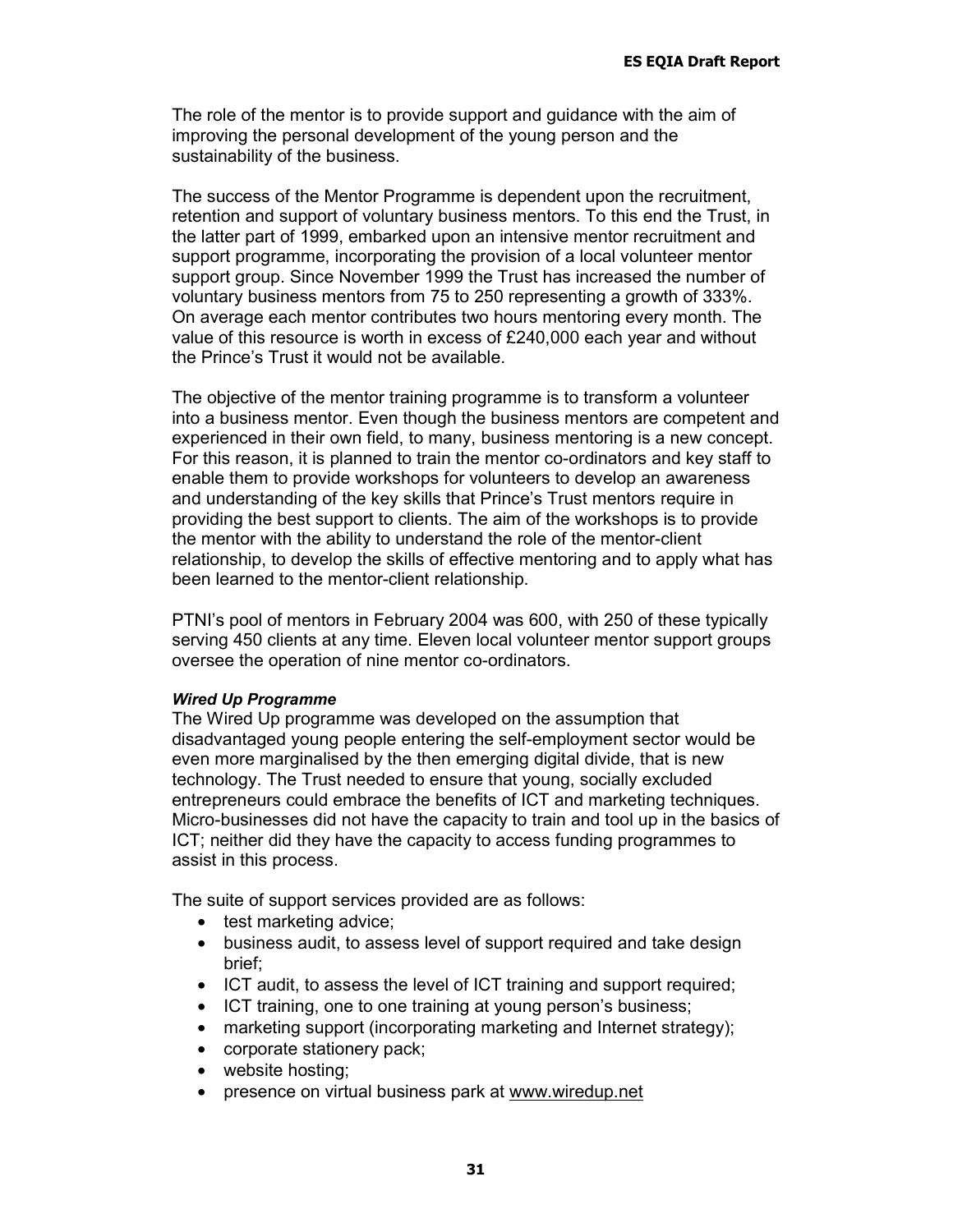Below are listed the 10 stages in the delivery of the Business Programme.

- **Stage 1** Client worker visits young person at home
- **Stage 2** Action plan developed for way ahead
- **Stage 3** Young person given opportunity to access test marketing grant to research business idea
- **Stage 4** Young person referred to SABP
- **Stage 5** Young person supported to develop viable business plan
- **Stage 6** Client worker presents business plan to Prince's Trust Regional Committee for approval of funding
- **Stage 7** Young person, if approved, receives letter of offer from Prince's Trust. If turned down the young person is signposted to other Prince's Trust programmes and other support agencies.
- **Stage 8** The young person is referred on to the Prince's Trust Wired Up programme.
- **Stage 9** Young person receives loan and/or grant monies.
- **Stage 10** Young person linked to mentor and commences trading.

PTNI offers discretionary financial assistance in the form of loans and grants to clients to assist them in establishing or growing their enterprise. Awards are provided on a 'funder-of-last-resort' basis, providing finance to clients who have been unable to generate sufficient funds from mainstream sources such as banks, the SABP or personal savings.

Start-up loans of up to £5,000 for each business can be made available at an annual interest rate of 3%, and these can be up to 100% of the eligible cost with variable repayment terms depending on the size of loan.

Grants of up to £1,500 (or £3,000, where there are multiple partners) are available for applicants who are long-term unemployed and exhibit two other deprivation criteria – lone parent status; educational disadvantage; leaving prison; or long term care. These grants are issued during the start-up phase of the enterprise, often alongside start-up loans, and are described as 'a gift to alleviate poverty through the medium of self-employment'. The Trust strives to maintain an 80:20 loan to grant ratio, making the loan fund the primary source of funding.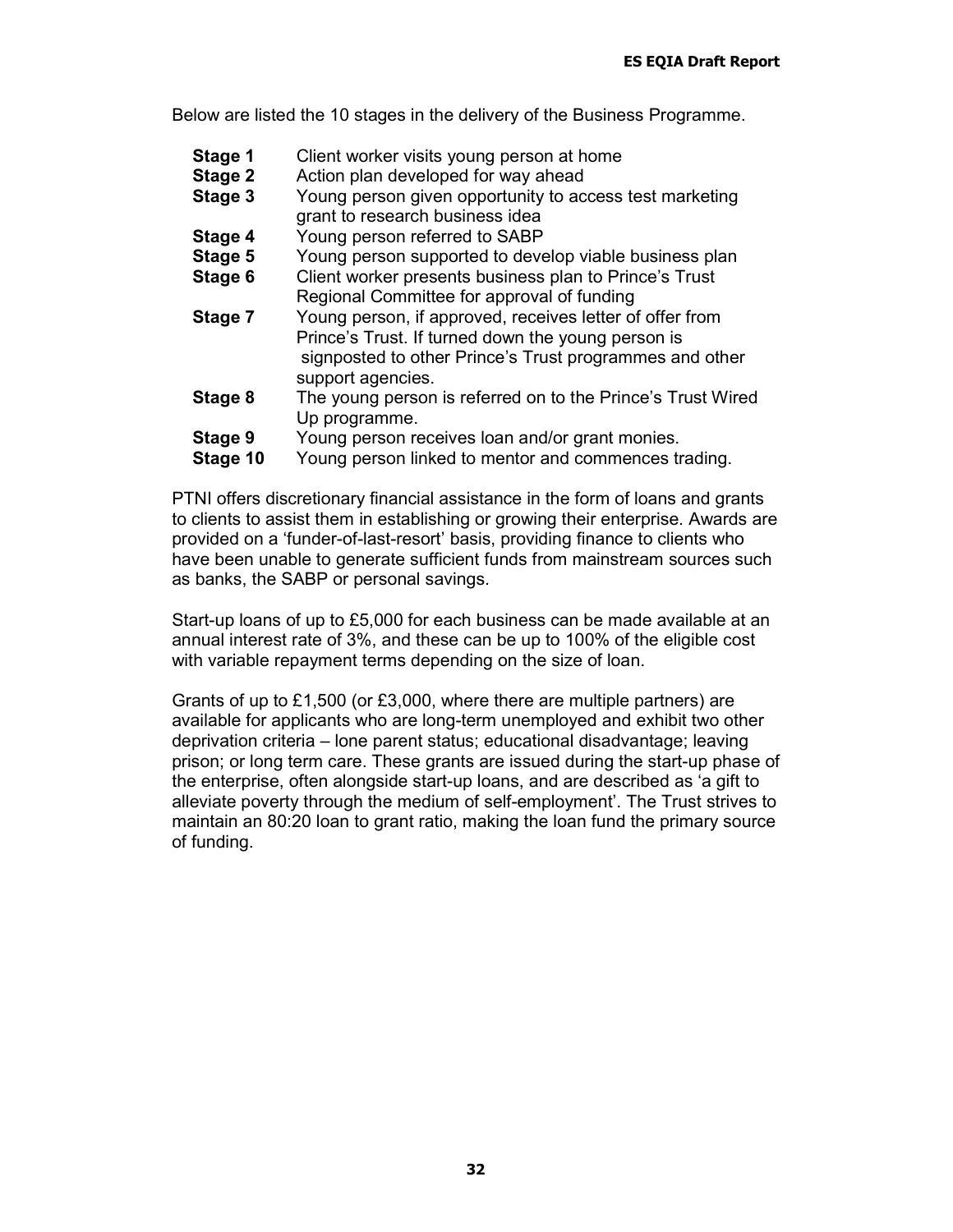# **Shell LiveWIRE Programme**

### **What?**

Shell LiveWIRE Northern Ireland was first established in 1989 as part of a UKwide initiative at that time. LiveWIRE comprises three core programmes:

- Enterprise in Education
- Enterprise in the Community
- annual Young Entrepreneur of the Year Awards

LiveWIRE NI has been the most active region in the UK over recent years and operates as part of the LiveWIRE International Group. Its funding is derived from Invest NI (69%) and Shell (31%).

An independent evaluation conducted for Invest NI into Shell LiveWIRE NI in February and March 2003 illustrated the continued rationale for intervening in the youth enterprise sector because of continued high levels of youth unemployment in the 16–30 age bracket (9.2%). The programme was also seen to align with the following government policy objectives:

- the Business Birth Rates objective of the Invest Northern Ireland Corporate Plan 2002–2005;
- the priorities of the consultation document Accelerating Entrepreneurship;
- Department of Enterprise, Trade and Investment Corporate Plan 2002– 2005;
- Community Support Framework;
- Programme for Government.

The evaluation also demonstrated that intervention in the youth enterprise sector generally was making an impact, with 36.36% of business start-ups for the period 1 September 2002 to 9 January 2003 coming from the 18–30 age bracket.

# **Why?**

### **To raise awareness of youth enterprise in Northern Ireland and to assist young people in the 16–30 age group to explore the option of starting a business through the provision of research, advice, support and guidance.**

More specifically, the operating plan for 2003 developed by LiveWIRE NI set out the aims of the organisation as follows:

- to encourage young people to view starting a business as a viable and realistic career option;
- to provide those that respond to this message with tailored products and services through a standarised, quality-assured co-ordinated process;
- to make best use of LiveWIRE's current ICT capability by allowing NI enterprise partners shared access to the company's interactive client database;
- to design and implement a targeted marketing campaign taking into consideration the objectives of NTSN.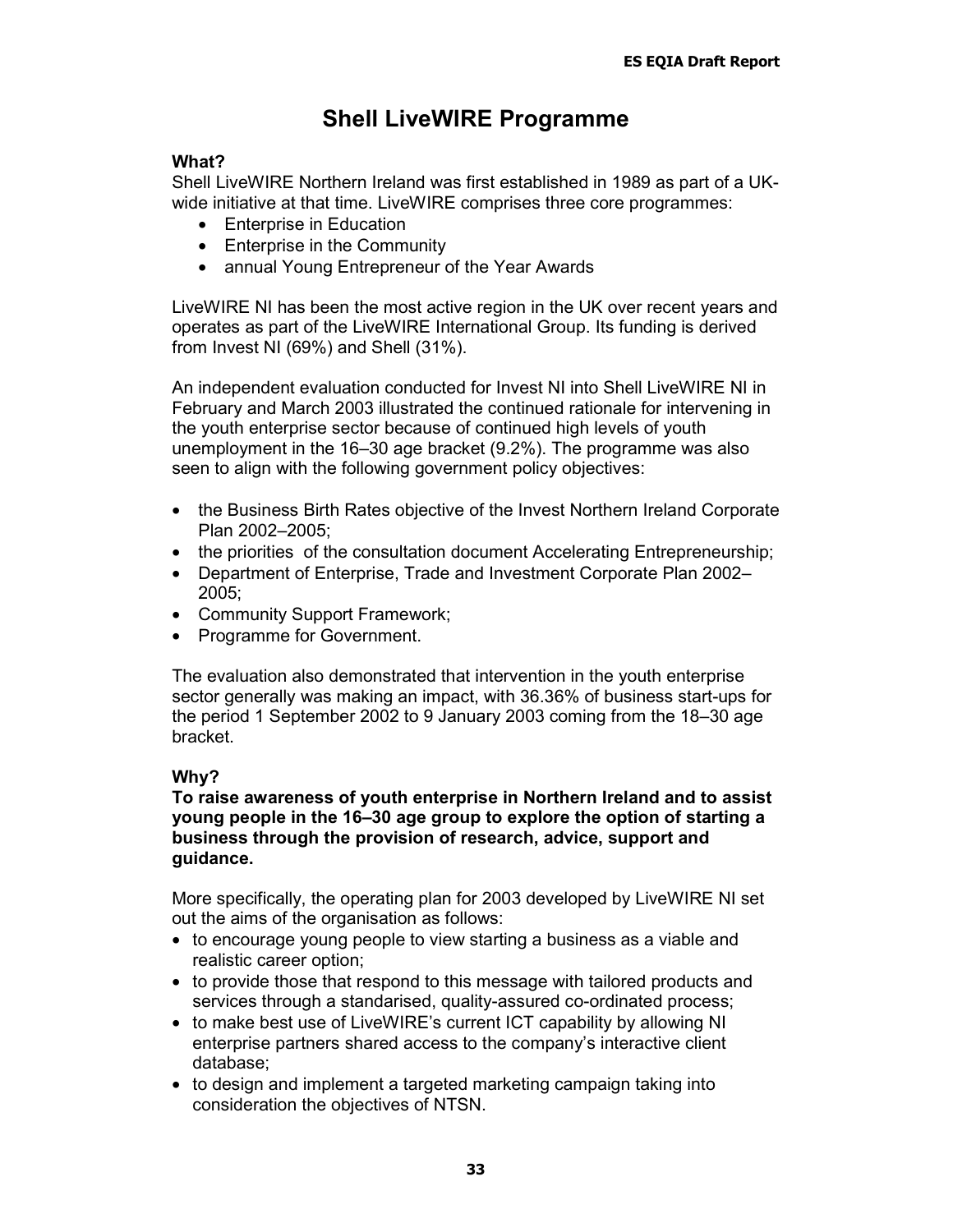### **Who?**

The operating plan for 2003 called for 1,260 referrals to SABP and 2,800 registrations each year, (that is respondents' full details and dispatch of Personal Enterprise Resource, LiveWIRE Direct) from the economically active base of 229,000 and subsequent pool of some 20,500 (9%) 'thinkers'.

Between 1 April 2003 and 30 September 2003, Shell LiveWIRE estimated that it made initial contact with 4,457 potential young entrepreneurs between the ages of 16 and 30 years through its exhibitions at 10 events across Northern Ireland. Two thousand nine hundred and twenty-eight young people subsequently registered with the programme and received an essential business kit and were referred to SABP. One thousand and thirty-eight took part in the SABP and of these 172 were offered grant aid towards starting a business.

Of 3,273 registered clients between 1 April 2003 and 31 March 2004,

- 141 were aged under 16  $(4.3\%)^{10}$
- 193 were aged 16 (5.9%)
- 343 were aged 17–20 (10.5%)
- 277 were aged 21–24 (8.4%)
- 2021 were aged 25  $(61.8\%)$ <sup>11</sup>
- 253 were aged 26–30 (7.8%)
- $\bullet$  45 were aged over 30 (1.3%)

The client information management system records details of clients by gender, age, race and disability, although the dataset is far from complete. Of the 2,771 recorded registrations between September 2002 and March 2003, 1,701 were from young men (61.3%) and 1,070 were from young women (38.6%), with the modal age of young men being 17 and young women, 23.

The number of people who had registered their personal details with LiveWIRE NI for the period 1999–2003 is as follows:

| 1999  | 2000 | $\begin{array}{c} \hline \end{array}$ | $\vert$ 2002 | $-2003$ |
|-------|------|---------------------------------------|--------------|---------|
| 5.166 |      | 7,436 5,825 6,020                     |              | 950     |

\* For the period January 2003 to March 2003.

In September 2002 LiveWIRE introduced a client information management system (CIMS). Data for the period September 2002 to March 2003, broken down by gender and age, is shown overleaf.

 $10$  Whilst the target group is aged 16–30, those aged under 16 who ask for information on the programme are not denied this material and will be registered at that time.

 $11$  Those with no date of birth were allocated 25 as mean age for monitoring purposes.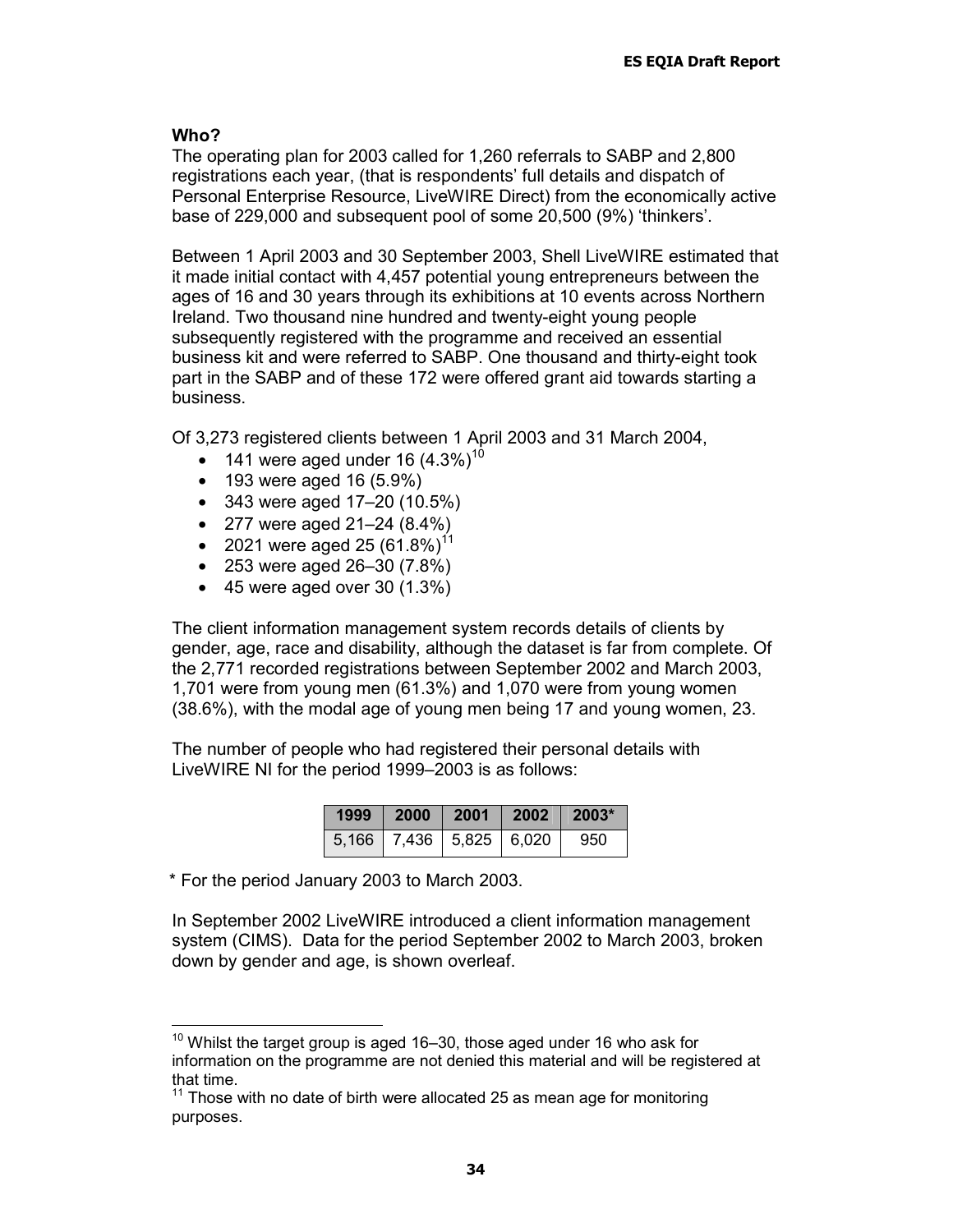| <b>Age and Gender Distribution</b> |             |        |       |        |
|------------------------------------|-------------|--------|-------|--------|
| Age                                | <b>Male</b> | Female | Total | $\%$   |
| 16 yrs                             | 30          | 17     | 47    | 1.70   |
| 17 yrs                             | 134         | 65     | 199   | 7.18   |
| 18 yrs                             | 118         | 62     | 180   | 6.50   |
| 19 yrs                             | 48          | 57     | 105   | 3.79   |
| 20 yrs                             | 28          | 30     | 58    | 2.09   |
| 21 yrs                             | 47          | 46     | 93    | 3.36   |
| 22 yrs                             | 68          | 59     | 127   | 4.58   |
| 23 yrs                             | 84          | 74     | 158   | 5.70   |
| 24 yrs                             | 61          | 43     | 104   | 3.75   |
| 25 yrs                             | 42          | 30     | 72    | 2.60   |
| 26 yrs                             | 21          | 24     | 45    | 1.62   |
| 27 yrs                             | 26          | 14     | 40    | 1.44   |
| 28 yrs                             | 29          | 18     | 47    | 1.70   |
| 29 yrs                             | 17          | 24     | 41    | 1.48   |
| 30 yrs                             | 16          | 24     | 40    | 1.44   |
| <b>Unknown</b>                     | 895         | 456    | 1351  | 48.75  |
| $> 30$                             |             |        | 64    | 2.31   |
| <b>Total</b>                       | 1664        | 1043   | 2771  | 100.00 |

### **Where?**

Activities associated with the LiveWIRE programme are held in a wide range of locations. For example, between April and September 2003 exhibitions were staged at:

- UCAS exhibition (King's Hall, Belfast)
- Larne roadshow
- Carrickfergus roadshow
- Newtownabbey roadshow
- BIFHE seminar
- Job Scene fair
- St Pat's seminar (Armagh)
- Lagan College seminar
- NE Antrim Institute seminar
- STEP students

### **How?**

LiveWIRE Northern Ireland has undertaken its core activities of outreach, link-up and enquiry through three core programmes:

- the Enterprise in Education Programme;
- the Enterprise in the Community Programme;
- the annual LiveWIRE Young Entrepreneur of the Year awards.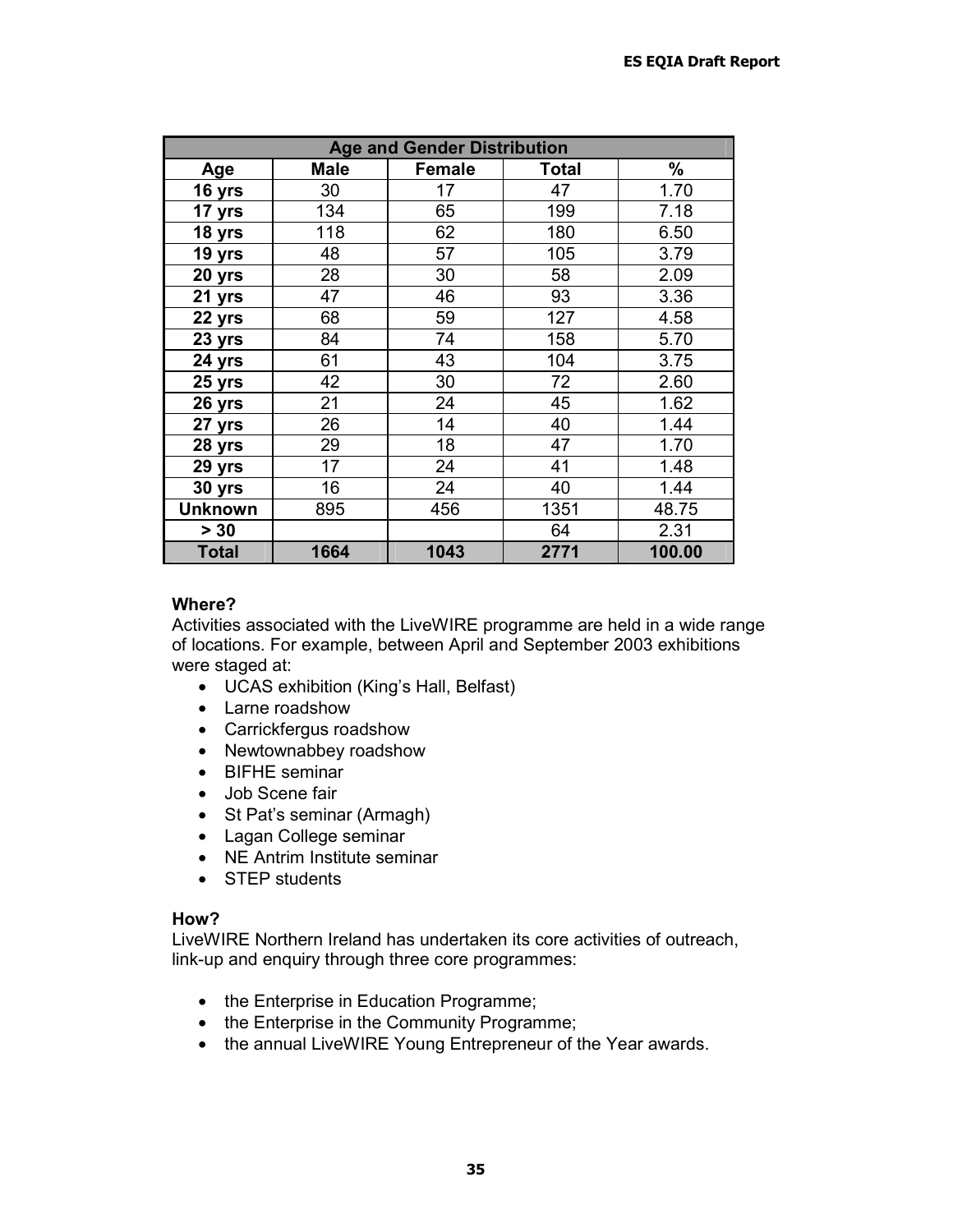### *Enterprise in Education Programme*

Through the Enterprise in Education programme LiveWIRE has engaged in various activities directly linked to education. These include:

- developing the UK's first GCSE module in self-employment, training teachers on its delivery and piloting the module in eighteen schools in Northern Ireland;
- sponsoring key skills packs for every 16-year-old in education in Northern Ireland;
- providing 120 schools with a Northern Ireland based Enterprise Resource Bank, which includes state-of-the-art business planning and business research tools;
- delivering enterprise presentations and workshops in schools, colleges and universities across Northern Ireland.

To date the Enterprise in Education Programme has been funded by Invest NI, DEL, Council for the Curriculum Examination and Assessment (CCEA) and Shell LiveWIRE.

### *Enterprise in the Community*

As part of the Enterprise in the Community Programme, LiveWIRE conducts community outreach by:

- establishing fixed distribution sites to market and promote LiveWIRE materials throughout Northern Ireland;
- producing the Northern Ireland enterprise network's interactive enterprise awareness CD Rom;
- introducing the LiveWIRE Direct service, which offers free business information and research facilities via phone or e-mail;
- delivering workshops and careers fairs to promote understanding of enterprise and to present self-employment as a career option;
- delivering enterprise awareness presentations to community groups throughout Northern Ireland;
- developing links within the Northern Ireland enterprise support network through introducing formal systems for referral of clients to and from SABP;
- promoting entrepreneurship through role models by organising press and media coverage.

The Enterprise in the Community programme is funded by some of the local district councils in Northern Ireland although not all councils have funded the programme, resulting in a lack of geographical equity in terms of provision of the services offered through the Enterprise in the Community project while creating uncertainty for LiveWIRE Northern Ireland in delivering these services.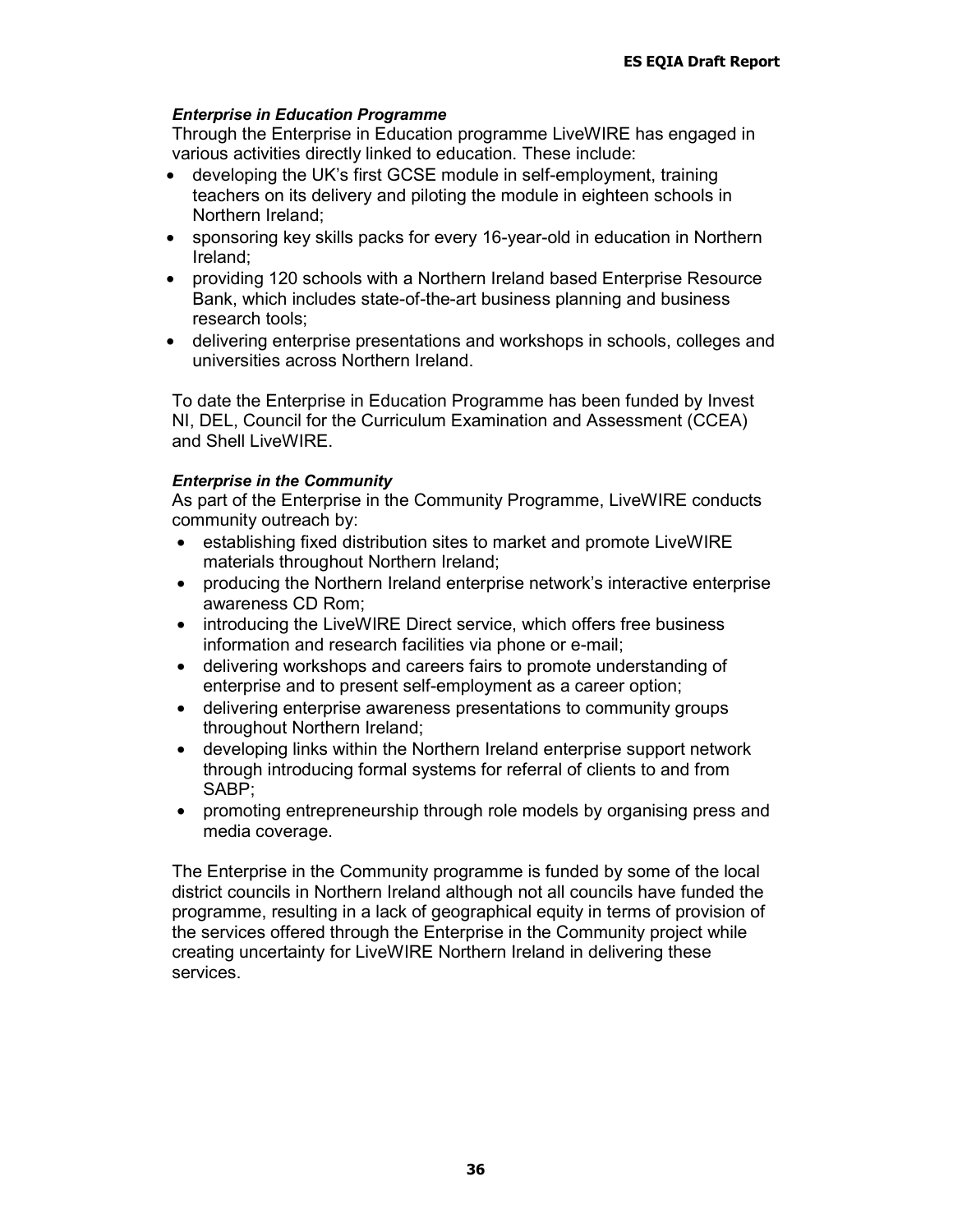#### *The LiveWIRE Young Entrepreneur of the Year*

LiveWIRE Northern Ireland runs an annual competition to celebrate entrepreneurship in the 16–30 age bracket. The aim of the competition is to identify the most promising young entrepreneur. The award provides the winner with a vehicle for one year plus £2,000 in cash. In addition, Shell provides the winner of the award with petrol for one year. All Northern Ireland finalists receive a Toyota 'day out', a Hilton leisure break, a sustainable development audit carried out by Arena Network and a LiveWIRE owner manager pack.

The Young Business Awards provide an award for each of the 26 district council areas, culminating in an overall winner.

The Northern Ireland winner automatically receives a place in the UK final, which provides the possibility of winning a further £10,000 plus a range of small prizes and extensive publicity for the business.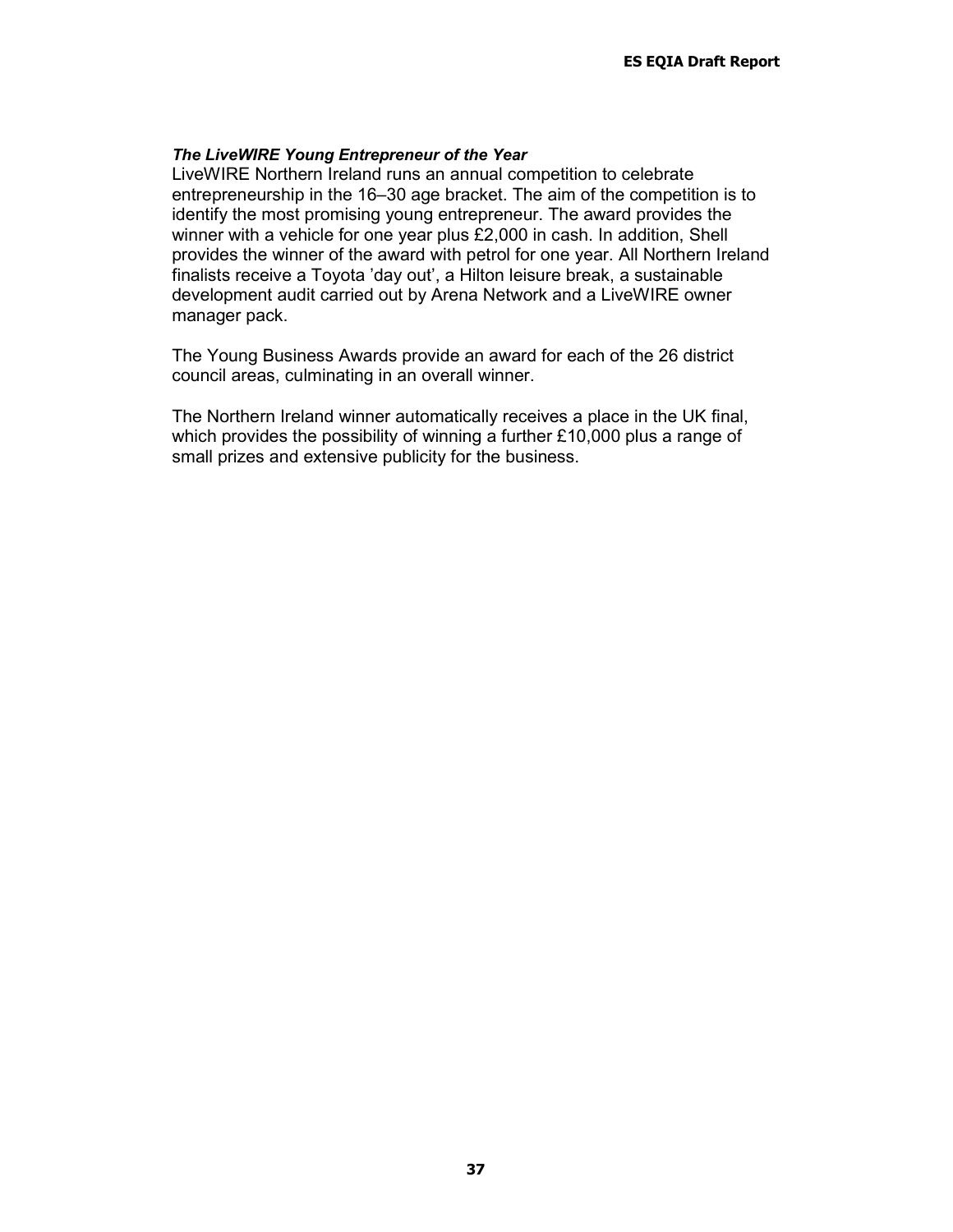# **Export Start Scheme**

### **What?**

The Export Start Scheme (ESS) was first introduced in June 1992 as LEDU's primary scheme for assisting new export-orientated companies which have growth potential. On 1 April 2002, Invest NI's Growth Start scheme was introduced, developing from the amalgamated Export Start and Accelerated Start-Up schemes (former LEDU schemes). In 2004 the name of the scheme reverted to the Export Start Scheme to align with categories in the AES.

In the late 1990s and early 2000 ESS was one of four major schemes which LEDU targeted at start-up businesses. Between June 1992 and March 2001 ESS provided a total of £14.4 million assistance to companies during their initial two-year start-up period.

The criteria for assistance under the existing ESS are that the business must have the potential to sell to markets outside Northern Ireland within three years, or be involved in import substitution. The support offered to businesses is both financial and advisory.

The support offered by Invest NI to those businesses which participate on ESS includes:

- access to experienced staff who help people to develop business ideas and deal with the practicalities of setting up a business;
- financial support such as grants, loans and equity from Invest NI or from other financial sources;
- non-financial support across key business areas including: market research, productivity, financial controls, competitor information, guidance on legal issues or ICT advice;
- advice about management skills and practical assistance on exploiting new market opportunities;
- access to the full range of Invest NI's business improvement programmes to maximise the possibility of success.

### **Why?**

### **The scheme seeks to generate new businesses, with the potential, within three years to start selling products outside NI or substitute products currently imported from outside NI.**

The scheme therefore is aimed at businesses with export potential, and encourages them to exploit near-market opportunities such as Great Britain and the Republic of Ireland. Entering markets further afield is also encouraged and supported.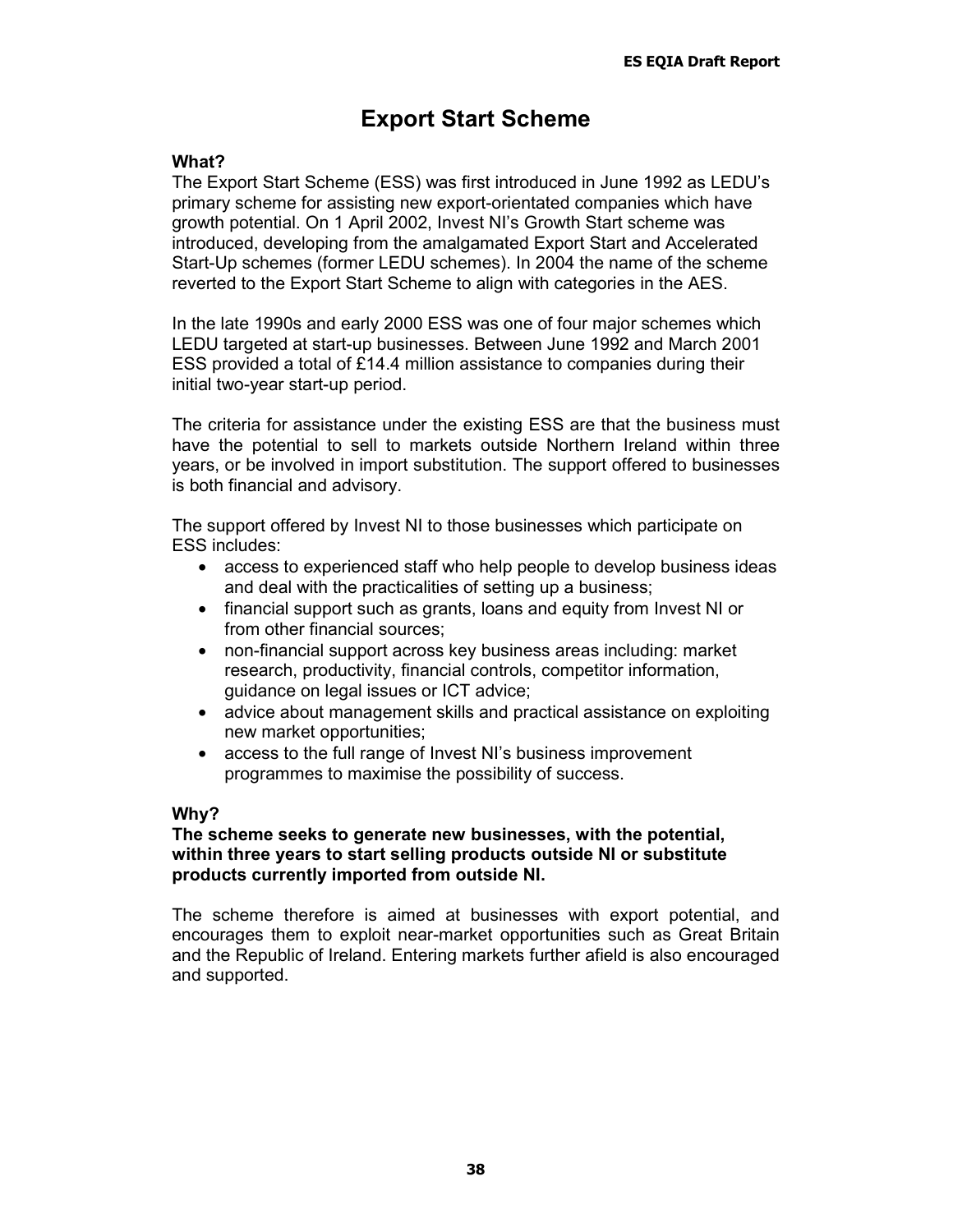The specific objectives of ESS are:

- to focus resources more clearly on opportunities which have the potential to contribute to the Northern Ireland economy;
- to encourage the development of well designed, quality and competitive products either selling outside of Northern Ireland or substituting for imports;
- to promote higher levels of economic growth.

### **Who?**

In total, 302 offers were made to businesses between 1998 and 2000.

| Year         | <b>Offers</b> |     |
|--------------|---------------|-----|
| 1998         | 115           | 38  |
| 1999         | ∩∩<br>ບປ      |     |
| 2000         | 94            |     |
| <b>Total</b> | 302           | 100 |

The value of the assistance offered under ESS during this period totalled £8,447,698, or an average of £27,973 for each business. The amount offered ranged from £140 to £268,000. Fifty-seven per cent of businesses were offered support of between £10,000 and £30,000, with 9% offered support of over £50,000 and 7% less than £10,000.

Of the total assistance provided by ESS, 67% was provided as revenue grants. Employment grants accounted for 11%, with marketing accounting for a further 9%. The remainder, for example, consultancy, capital, equity, and working capital, each accounted for less than 5% of the total assistance given.

As of December 2003, the number of staff employed by ESS clients was 1,829, with an average turnover per client of £469,474.

### **Where?**

Support is offered through Invest NI's local office network. Offices are located as follows:

- Eastern Local Office: Belfast
- North Eastern Local Office: Ballymena
- North Western Local Offices: Londonderry & Coleraine
- Western Local Offices: Omagh & Enniskillen
- Southern Local Offices: Newry & Craigavon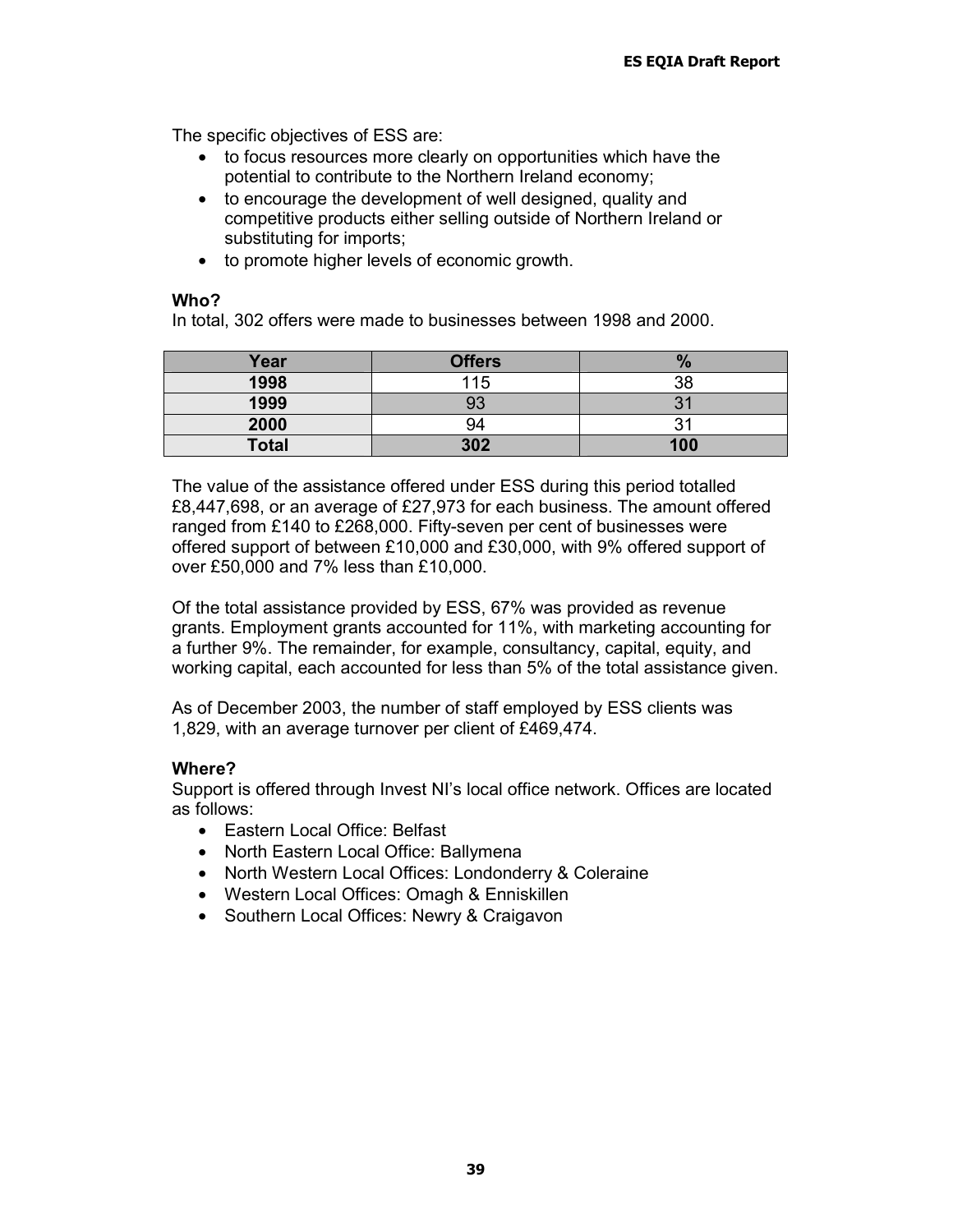A breakdown of offers made by local offices between 1998 and 2000 is shown below.

| <b>Office</b>        | No. of offers | $\%$ |
|----------------------|---------------|------|
| <b>Eastern</b>       | 91            | 30   |
| <b>North Eastern</b> | 41            | 14   |
| <b>North Western</b> | 51            | 17   |
| Western              | 65            | 22   |
| <b>Southern</b>      | 54            | 18   |
| <b>Total</b>         | 302           | 100  |

### **How?**

Invest NI client executives at the local offices manage the process of undertaking initial enquiries, application form submission and an appraisal of the business plan submitted by the applicant for ESS assistance. This assessment normally considers:

- commercial viability;
- export potential;
- value of the business to the local economy;
- adequacy of project funding;
- conditions which should be attached to Invest NI support.

Subject to the outcome of the appraisal, Invest NI negotiates the form and amount of support to be offered to the applicant. The exact level of financial assistance is determined by an appraisal of the business proposal. Normally, assistance from the scheme comprises:

- up to £40,000 employment-related grant, based on a maximum level of £4,000 per job created;
- up to £35,000 development incentive assistance, including marketing and product or process grants;
- up to £24,000 management salary grant.

Invest NI will not normally provide more than 40% of the overall cost of the project. Promoters are expected to secure the maximum available funding from other sources and normally to provide a minimum of 20% of the project costs themselves.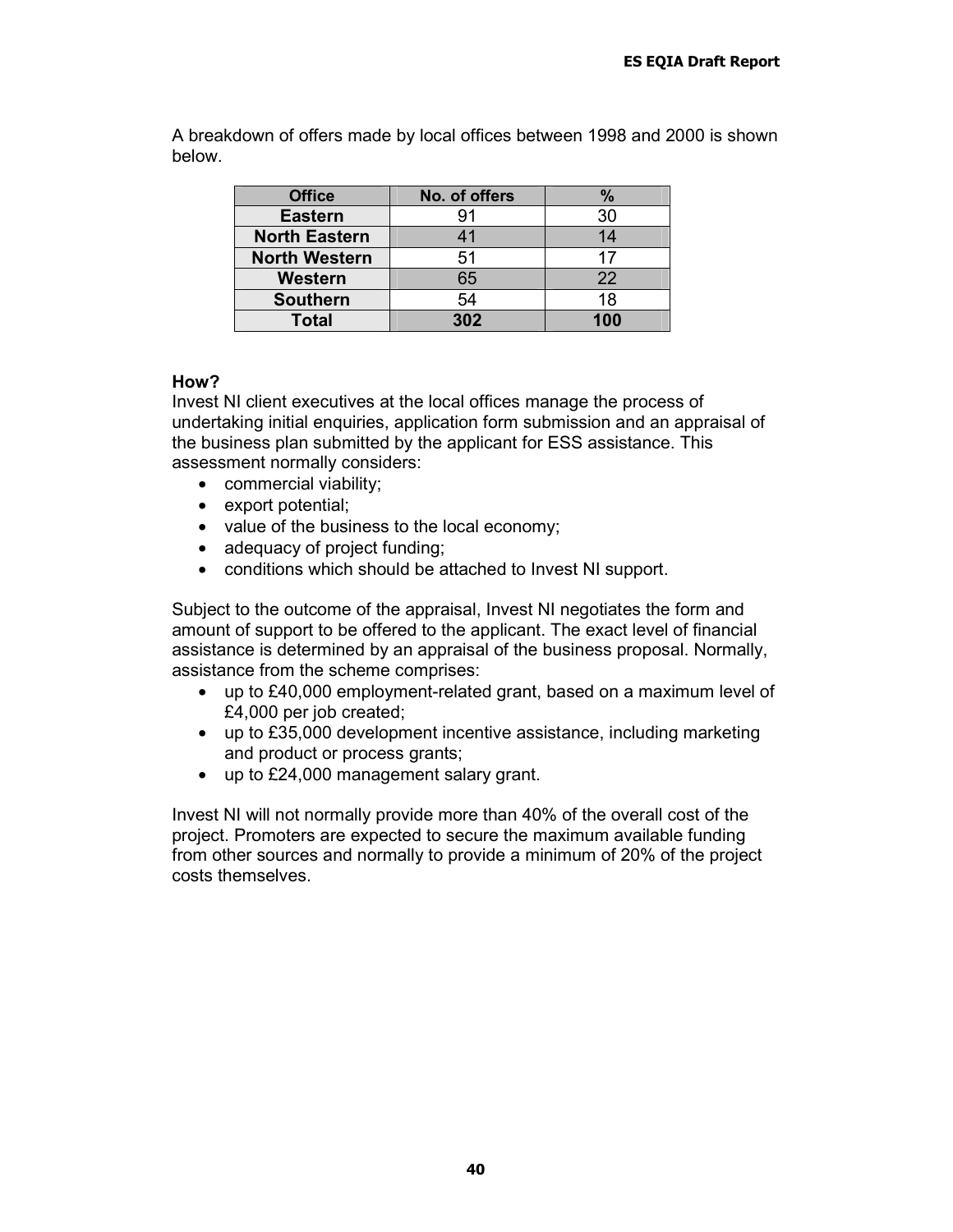ESS clients progress through nine steps from application through to assistance and monitoring. The nine steps are:

- **Step 1:** Is the project viable?
- **Step 2:** Is financial assistance required for pre-start activities?
- **Step 3: Project appraisal including import substitution and export,** additionality, viability, promoter sustainability
- **Step 4:** Assessment and negotiation of level and type of assistance required
- **Step 5:** Submission to delegated authority for consideration and approval
- **Step 6:** Letter of Offer issued
- **Step 7:** Assessment of performance against conditions of offer
- **Step 8:** If conditions achieved then assistance paid to client
- **Step 9:** Monitoring of client's performance including three visits per year, submission of quarterly or half-yearly accounts and grant inspections

A recent evaluation of ESS, carried out by Deloite MCS Ltd, included a telephone survey of 30 clients to obtain their views on ESS. In summary, the survey found that while there were a number of specific concerns with aspects of the application process, overall satisfaction with ESS was high.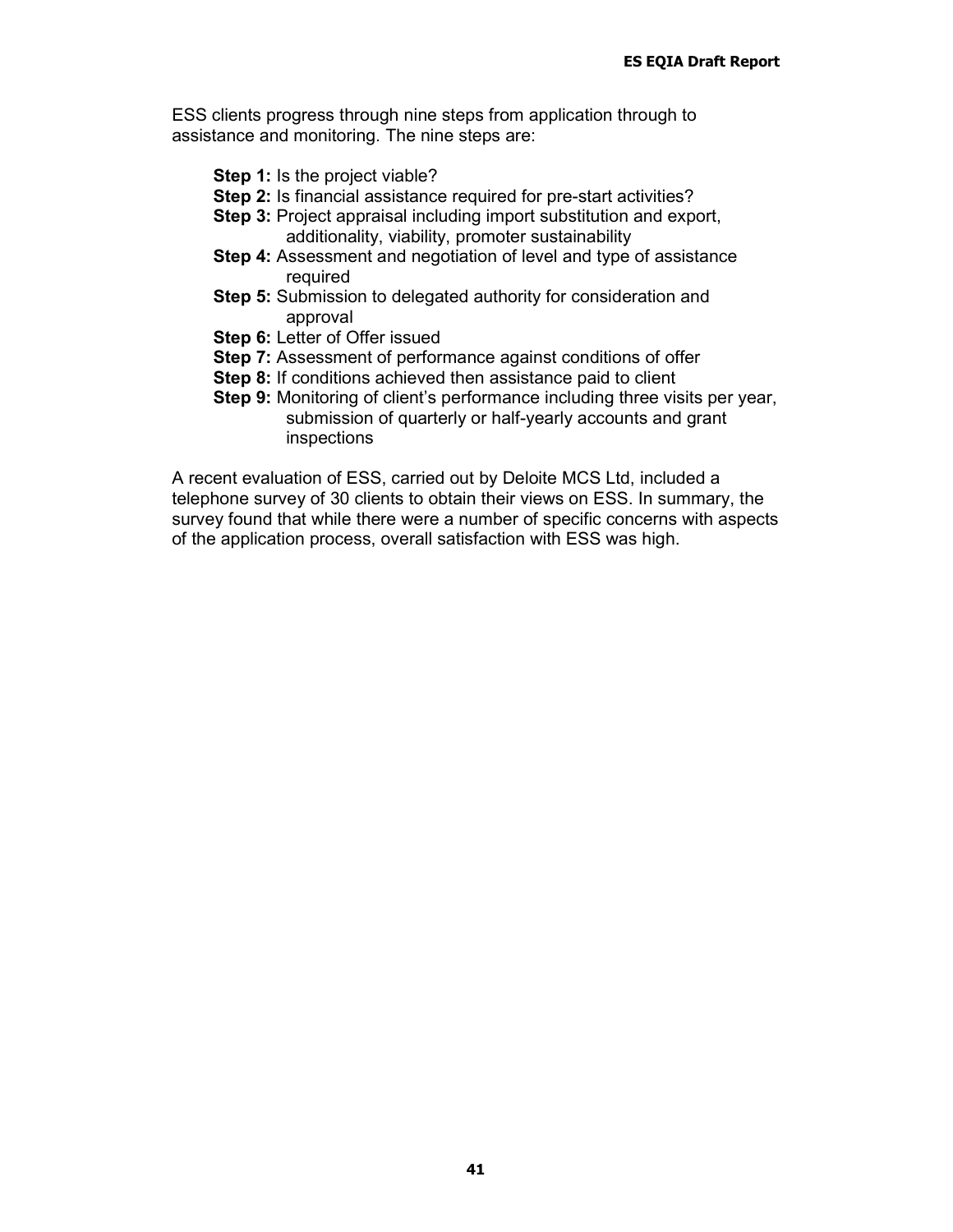# **Global Start**

### **What?**

Global Starts originated from the AES launched in June 2003. The Global Start Team was established in February 2004, as part of the Creative and Design Sector Division of Invest NI.

A Global Start company is outlined in the AES strategy as follows:

### *'A Global Start is a business that has the potential to trade on the world market from its earliest days, often seeking to exploit an innovative concept or fill an identified niche market opportunity.'*

Such businesses are based on the knowledge and intellectual capacity of the founders and aim to develop leading edge technologies. Some result from the commercialisation of research undertaken in universities while others develop from the ideas of employees.

The Global Start Team has a sales and prospecting role to locate companies with an entrepreneurial outlook that are ready to penetrate a global market.

### **Why?**

### **The Global Start Team has been established to:**

- accelerate the growth of global starts in Northern Ireland;
- provide access to global networks and contacts;
- introduce companies to sources of venture capital and other business capital;
- support client executives who wish to accelerate the path of Invest NI clients into global markets;
- attract new entrepreneurial clients to Northern Ireland.

### **Who?**

Global Start companies may be start-up companies trading globally from the inception or existing companies who are trading globally for the first time, with a base in Northern Ireland. Global Starts may come from overseas or be based in Northern Ireland.

It is intended that these companies will be primarily knowledge-based or information technology based and will have strong financial and management systems already in place.

A Global Start is defined as:

- a business with significant international market opportunity;
- having intellectual property or unique technology;
- with 5 to 10 employees;
- having a £1 million turnover target within 3 years, 30% overseas;
- having a product and identified customer pipeline;
- having a management team with a strong track record; and
- open to securing external funding.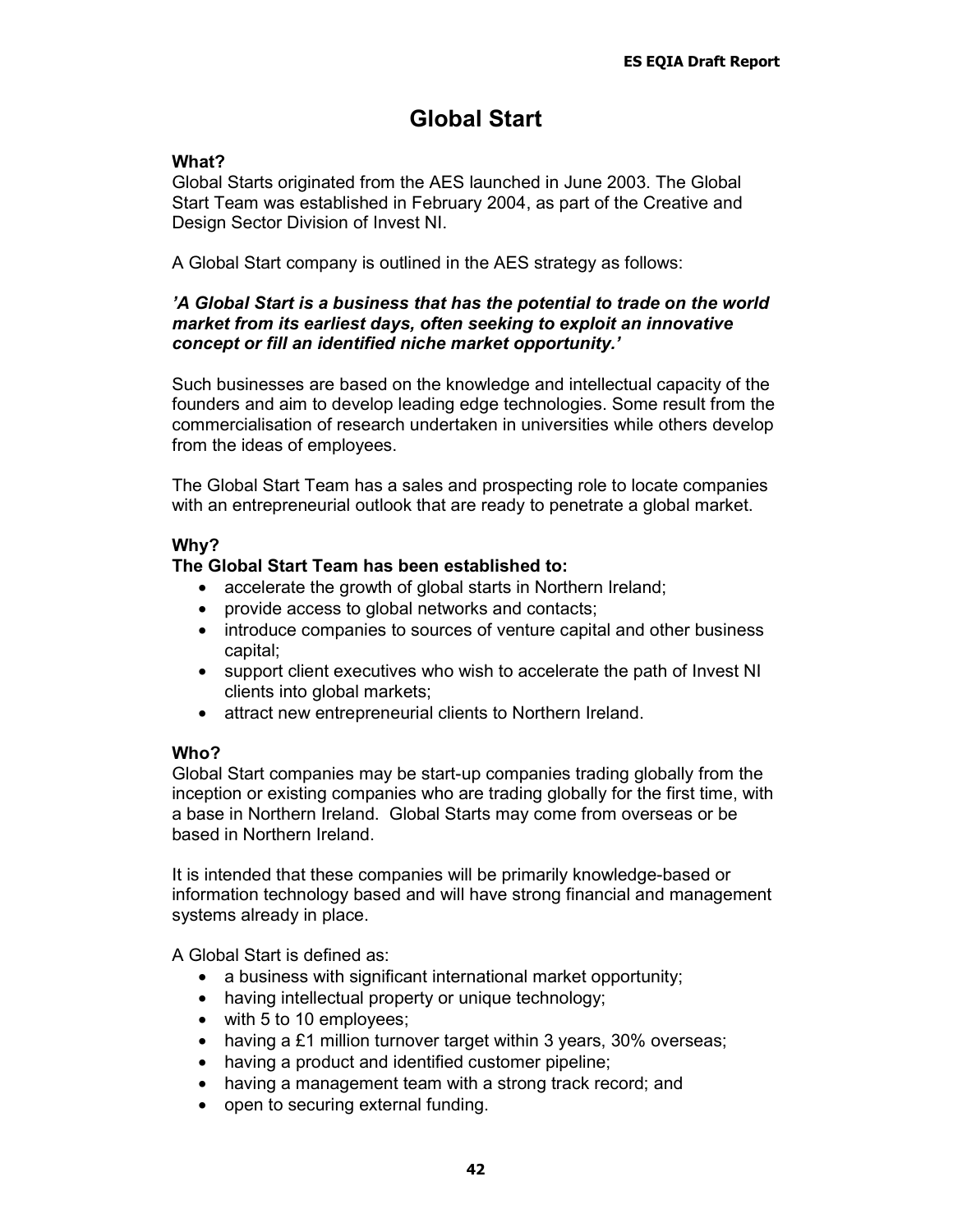### **Where?**

Global Start businesses are identified through the following mechanisms:

- direct contact with Global Start Team, via the Invest NI website, or through introductions at networking events;
- referral from Invest NI local offices;
- referral from Invest NI sector teams;
- referral from Invest NI's Innovation, Capability and Development Group;
- referral from Invest NI's overseas offices:
- referral from overseas agencies;
- referral from venture capital funds;
- referral from business leaders;
- referral from universities:
- referral from other external organisations such as banks and solicitors.

### **How?**

Following referral to the Global Start Team, the business development executive spends a half-day scoping the business proposal. If deemed eligible, the company must complete the standard Invest NI proposal form before consideration is given as to how Invest NI may best be able to offer support.

Financial and advisory support is provided through the Global Start Team, who work alongside these entrepreneurs who have the potential to establish world-class competitive companies.

Specifically, this support includes:

- grants, loans and equity;
- introductions to sources of venture capital and other finance providers;
- providing access to global networks and contacts; and
- access to expert knowledge and skills.

It is envisaged that the team will provide flexible support that may include grant aid, technical assistance, advice and help with sourcing match funding.

Furthermore, the Global Start Team can access the full range of Invest NI business development solutions.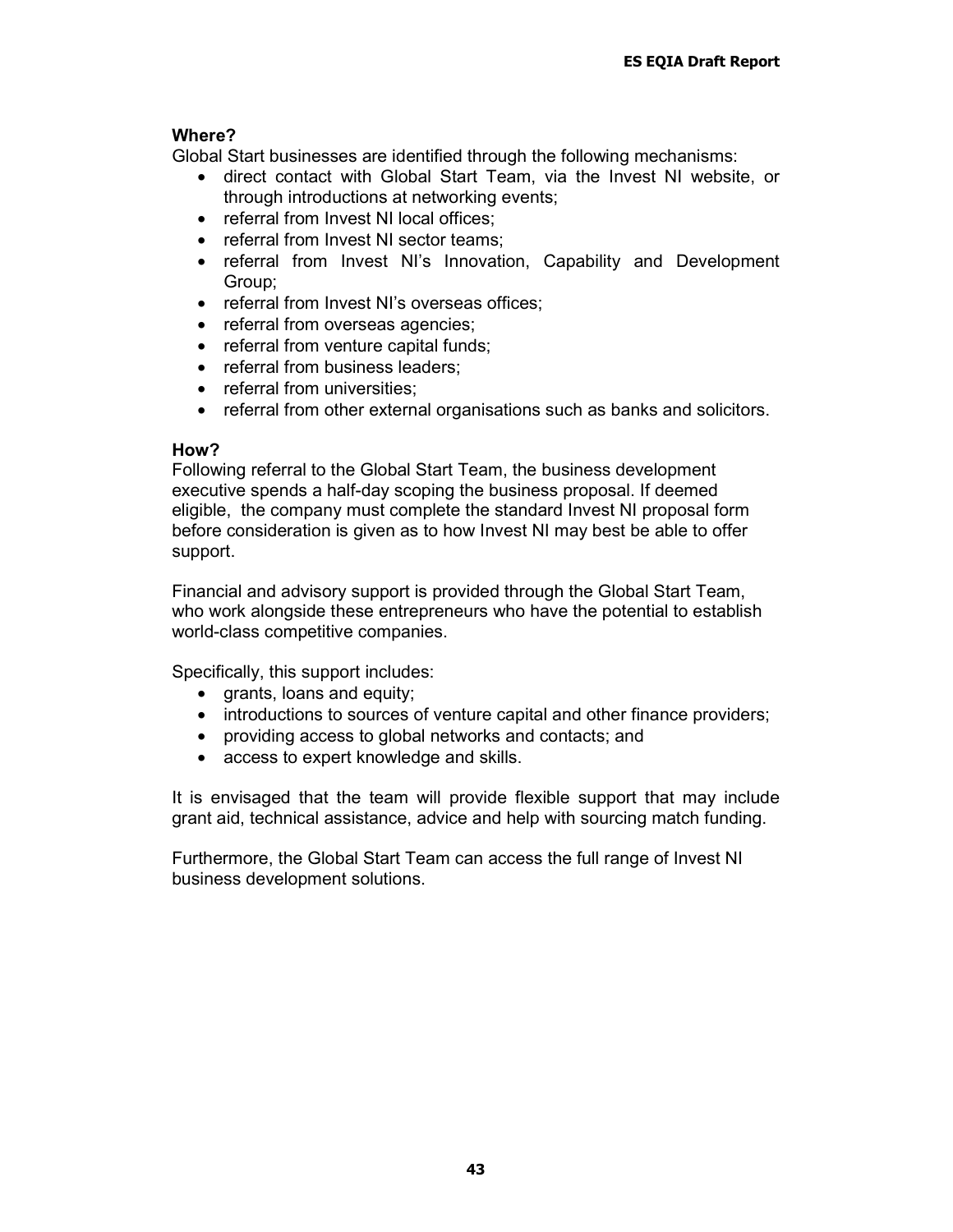# **Go for It Campaign**

### **What?**

The Go for It campaign aims to provide a single brand for entrepreneurship and will act as a gateway for potential entrepreneurs to access the enterprise support network in Northern Ireland.

The Go for It campaign was run on a pilot basis for five months, between October 2003 and February 2004.

The aim of the pilot phase was about raising awareness, capturing the public's attention and building a positive perception about entrepreneurship. It was a 'call to action' to the entire population of Northern Ireland.

The pilot phase was successful in its basic aim of establishing the brand identity of Go for It and in generating demand for enterprise support.

A positive economic appraisal was carried out leading to the approval of an extended campaign period. This appraisal demonstrated the need for a simplification of the enterprise support infrastructure in Northern Ireland, with the future Go for It campaign positioned as the single gateway and access point for customers. In effect, Go for It will remain key to generating the demand for enterprise support in Northern Ireland.

The future phase of the campaign will aim to address the cultural change dimension of promoting entrepreneurship as a valued career option. The campaign will be positioned to alleviate deeply rooted cultural and social norms in Northern Ireland that currently act as a major constraint to addressing the risk averse culture that prevails on a widespread basis in Northern Ireland.

The figure overleaf illustrates the proposed infrastructure and services that will be linked to the Go for It campaign over the medium term.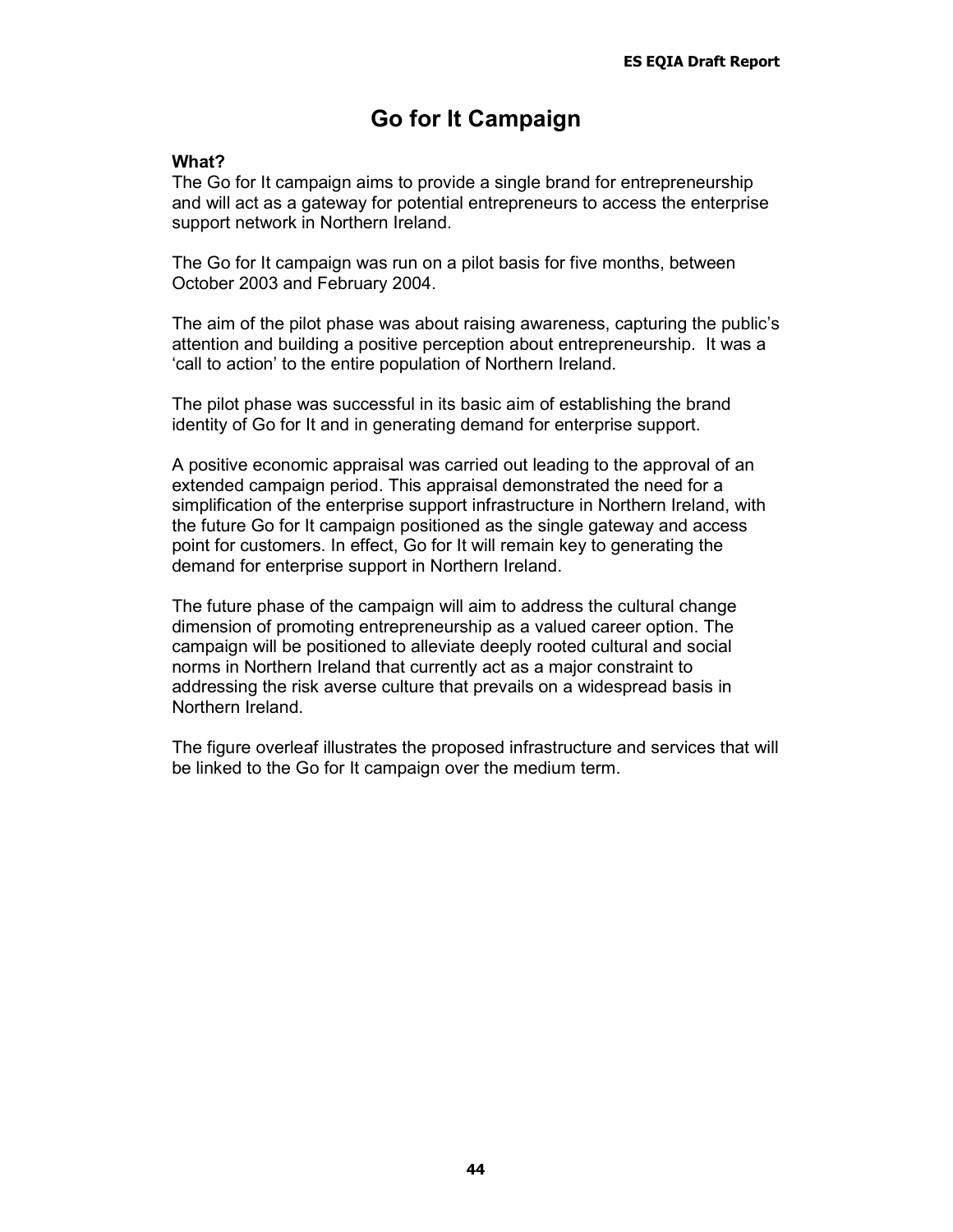

The indicative cost associated with the project over the proposed campaign duration is up £7.5 million over five years.

The proposed media campaign for the year 2005–2006 is as follows:

Television: 4,840 TV ratings up – £587,000 Radio: 454 advertisement spots – £10,000

The year one plan anticipates the use of only TV and radio options. However, in subsequent years the media mix may be altered to include other media opportunities focussed on exploiting demographic and social target groups.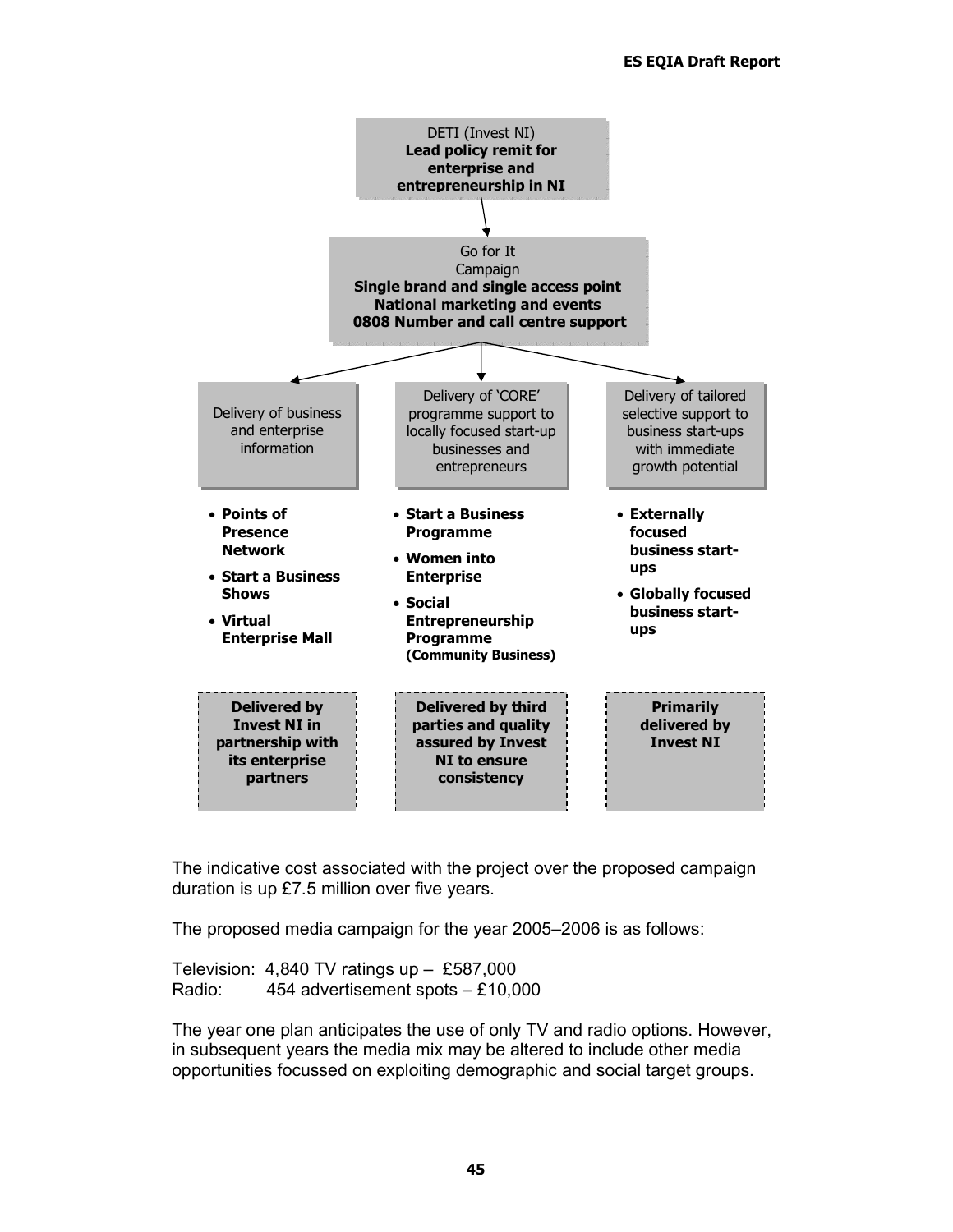### **Why?**

The basic aim of the Go for It campaign is:

**'To encourage more people, from a wider range of backgrounds, to start a business.'** 

The AES communication strategy and marketing plan states that the core goal of the Go for It campaign is 'to realise and bring to life the vision of the AES, namely: to make Northern Ireland an exemplar location for starting and growing a successful business'.

In line with the overall aim of AES, the three associated campaign objectives are:

- to mount a sustained campaign that will be noticed by the public in general and by potential entrepreneurs and support bodies in particular, and be easily recognised as being about promoting starting a business;
- to develop, from the outset, an appreciation that the campaign represents the start of a collective effort that involves a large number of bodies working together – it is not just another government initiative; *and*
- to present the campaign as an inclusive dynamic and evolving movement that needs to be sustained over the long term and welcomes, indeed needs, the input of a wide range of people.

It is intended that the Go for It campaign will reach, inform and engage a broad spectrum of people across Northern Ireland. It must also deliver specific messages that reach distinct target groups. In the short term, the key external audiences to be targeted are the general public, active entrepreneurs, the press and other key influencers.

### **Who?**

In terms of campaign tracking and monitoring with respect to the pilot phase of the campaign, there are essentially three mechanisms for measuring performance:

- activity levels at the call centre, that is, the number of enquiries generated;
- awareness of the Go for It identity and associated advertising;
- numbers attending the Start a Business shows.

The incoming enquiries to the Go for It telephone number (0808 127 0000) are handled by the AMA call centre in Bangor (IDS, Newry from July 2005). The call centre essentially acts as a referral service, capturing key details from callers and referring the information on to either the local enterprise agency or local Invest NI office as appropriate (and linked to whether the business idea is categorised as a local, external or global start-up). During the period of the pilot campaign, over 3,200 enquiries were handled as summarised overleaf.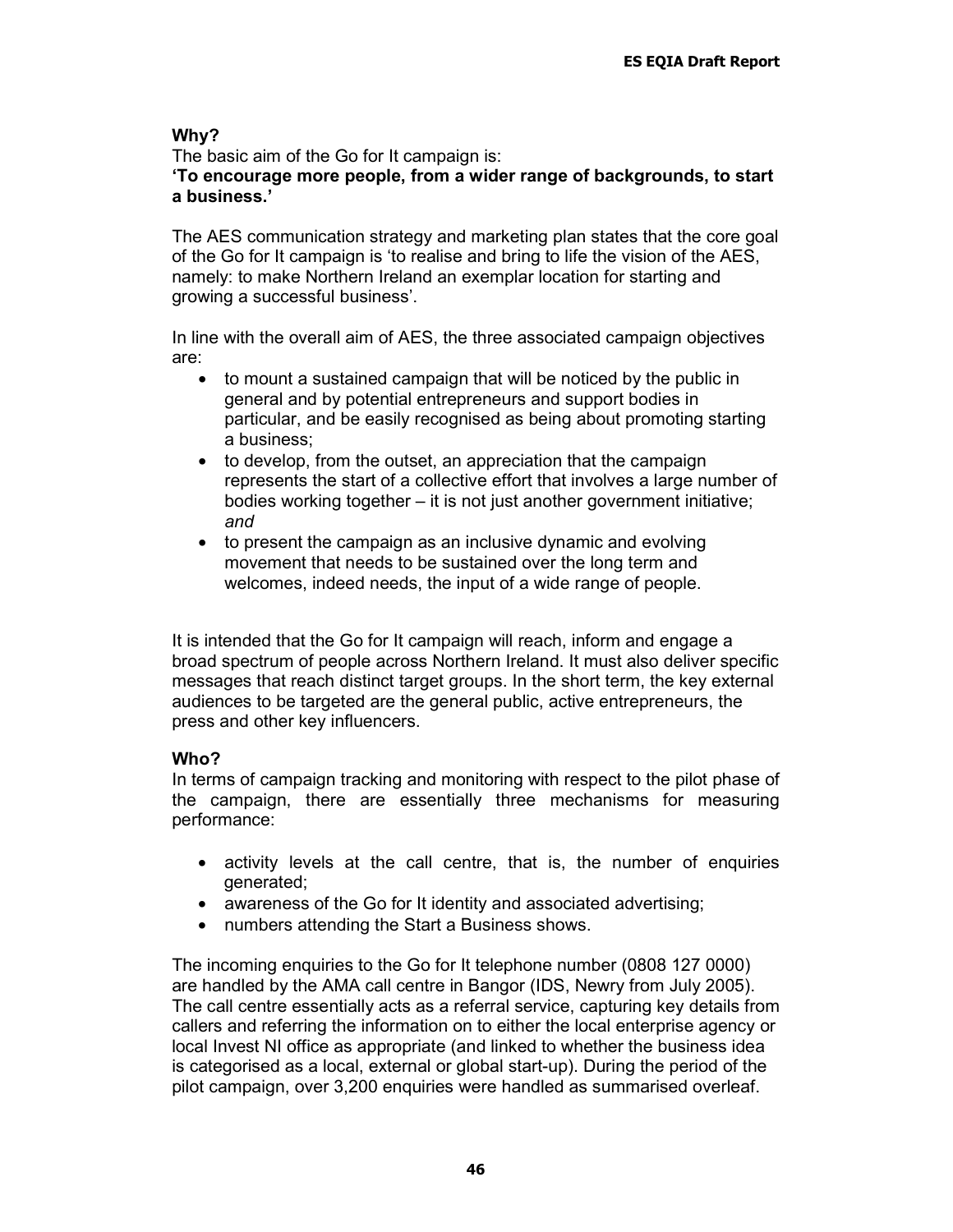| <b>Description</b>                            | <b>Enquiries</b> | <b>Percentage</b> |
|-----------------------------------------------|------------------|-------------------|
| Referral – new business, NI only              | 2388             | 74%               |
| Referral – new business, outside NI           | 269              | 8%                |
| Referral – existing business                  | 165              | 5%                |
| Second call – no contact from LEA             | 106              | 3%                |
| Second call – no contact from local<br>office | 34               | $1\%$             |
| <b>Company assessment</b>                     | 8                | $< 1\%$           |
| Dealt with at Helpdesk                        | 244              | 8%                |
| Total                                         | 3214             | 100%              |

Of the first time calls handled by the call centre, an overwhelming majority (93%) were from callers thinking of setting up a new business. Most were focused on the local market, however, 14% perceived that their business would be operating in export markets during the first two years.

Perhaps surprisingly, only 25% of calls received were from females.

In addition to the enquiries received at the call centre, the first Start a Business show at the Odyssey Arena in Belfast generated approximately 6,000 enquiries (4,168 attending plus a further 1,800 who registered but did not attend) against an expected turnout of 2,200 to 2,500.

Data on the awareness and penetration of the campaign to date are available from the Millward Brown Ulster Omnibus survey, involving 1,000 interviews with a representative sample of the adult (over 16) population. This survey was performed in October 2003 to provide a baseline study and then repeated in February 2004.

In both of these Omnibus surveys of October 2003 and February 2004, respondents were asked if they had seen or heard any advertising about starting a new business over the past six months. In October 2003, just over 4 in 10 (43%) could recall seeing or hearing some advertising; by February 2004 this had increased to almost 62%. Those who had claimed to have seen or heard advertising for starting a new business were then asked where they had seen or heard the advertising. In both surveys, close to 90% had been aware of the television advertising – despite this format representing less than 20% of the total spend. Additionally, television was quoted by almost 50% of callers to the call centre, reinforcing the importance of this medium to both raising awareness of the campaign and generating enquiries.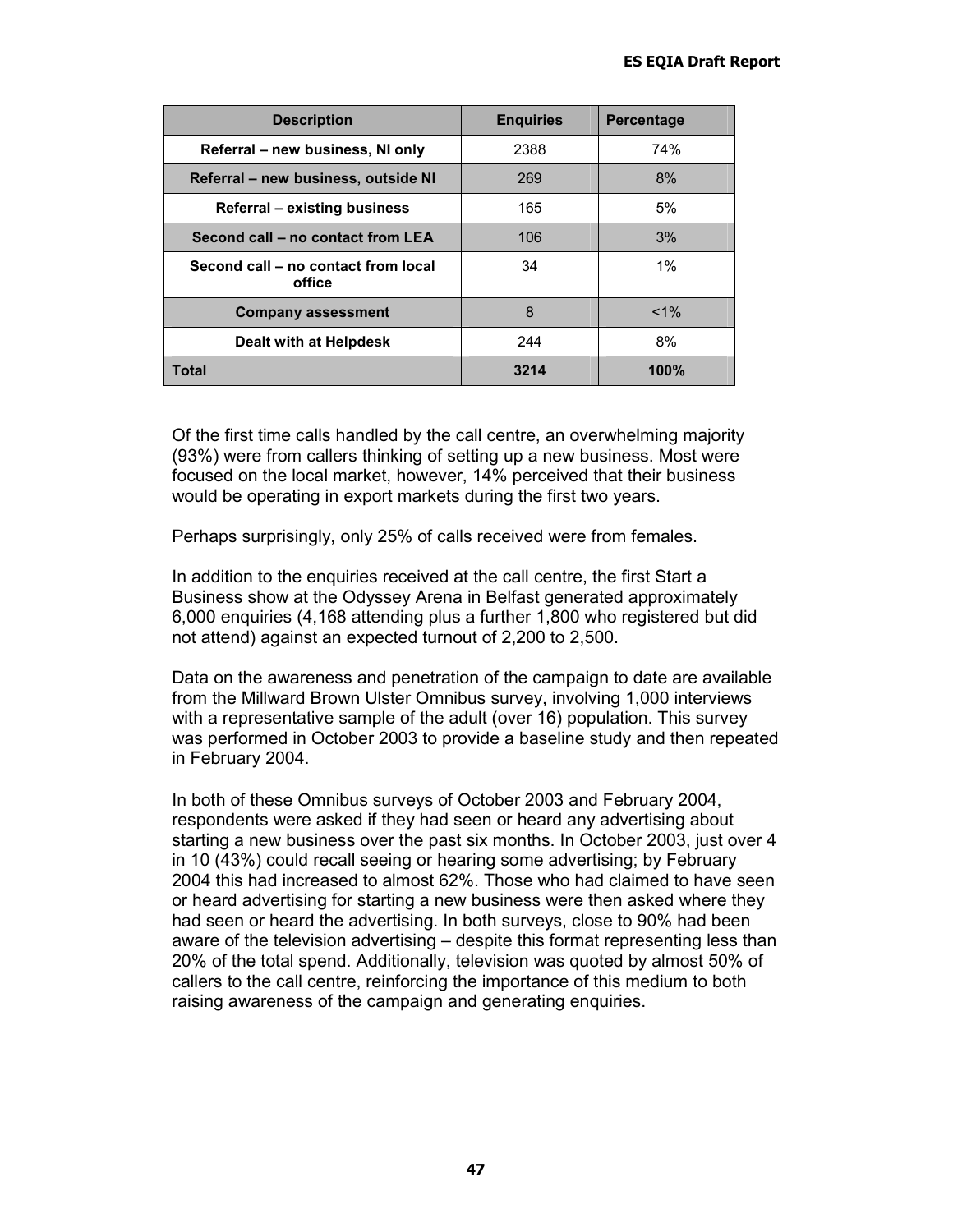There was a significant increase in awareness of the poster campaign over the pilot period, with posters also generating a significant proportion of enquiries to the call centre. Indeed, the television and poster advertising appears to be responsible for almost 7 out of every 10 enquiries received at the call centre.

Awareness of the newspaper advertising was relatively high, although it appeared to be less productive in terms of generating enquiries. At the other end of the scale, the awareness of and enquiry generation derived from magazine and cinema advertising was poor, suggesting that these media should be utilised more selectively in future to defined, niche audiences.

In the October 2003 survey, when shown picture stills of the Go for It campaign, only 25% of those interviewed claimed to have seen it. In February 2004, prompted awareness had increased dramatically to 68%, a clear indication that awareness of the campaign has increased significantly across the period of the pilot. The increase in prompted awareness was greatest for the television and poster advertising, with changes across other media being relatively minor.

#### **Where?**

Related to the Go for It campaign, and within the scope of this appraisal, is the **Points of Presence network**. The Points of Presence network aims to provide an integrated support infrastructure that will offer physical access and support for entrepreneurs throughout Northern Ireland. The network will advise entrepreneurs at all stages in the lifecycle of their business and will be focused on businesses with a local, export and global market orientation.

Initially the Points of Presence network will be operated throughout Northern Ireland by the Invest NI local office network and the Enterprise Northern Ireland network of local enterprise agencies.

Linkages will also be built with DEL Job Centres and DARD regional offices. Each of the nominated Points of Presence will develop linkages with organisations based in its local community and engage in outreach activities to achieve greater inclusivity.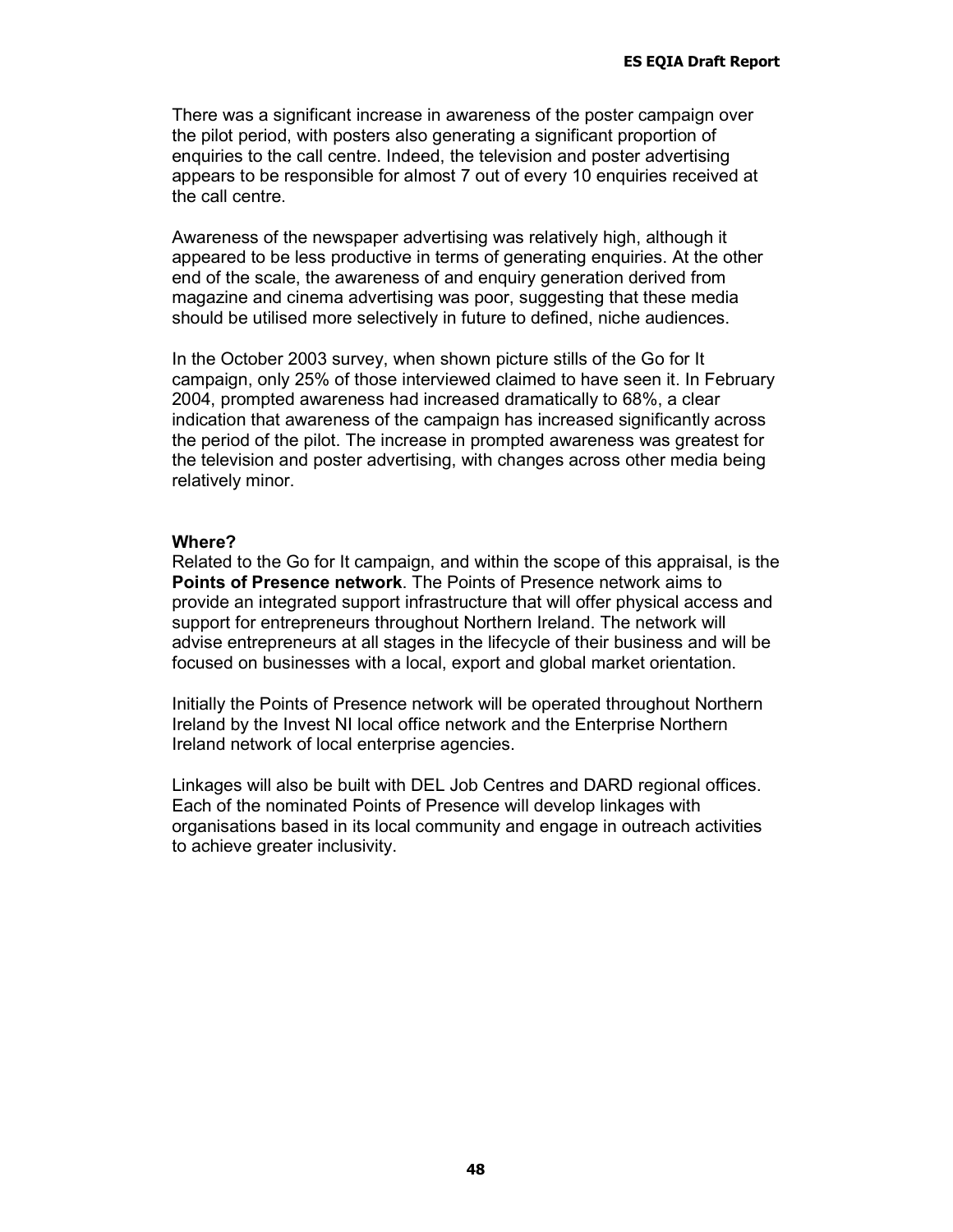

Currently it is proposed that the Points of Presence network will continue to be operated largely through the network of 32 local enterprise agencies, as members of Enterprise NI. These will provide local access points for entrepreneurs to gain information and be signposted to appropriate support within specified quality standards set within the bounds of a service level agreement between Invest NI and Enterprise NI.

### **How?**

The initial focus of the pilot phase of the Go for It campaign was on launching the identity and establishing the brand. Future phases of the campaign aim to address the cultural change dimension of promoting entrepreneurship, in particular addressing risk aversion, fear of failure and entrepreneurship as a valued career option.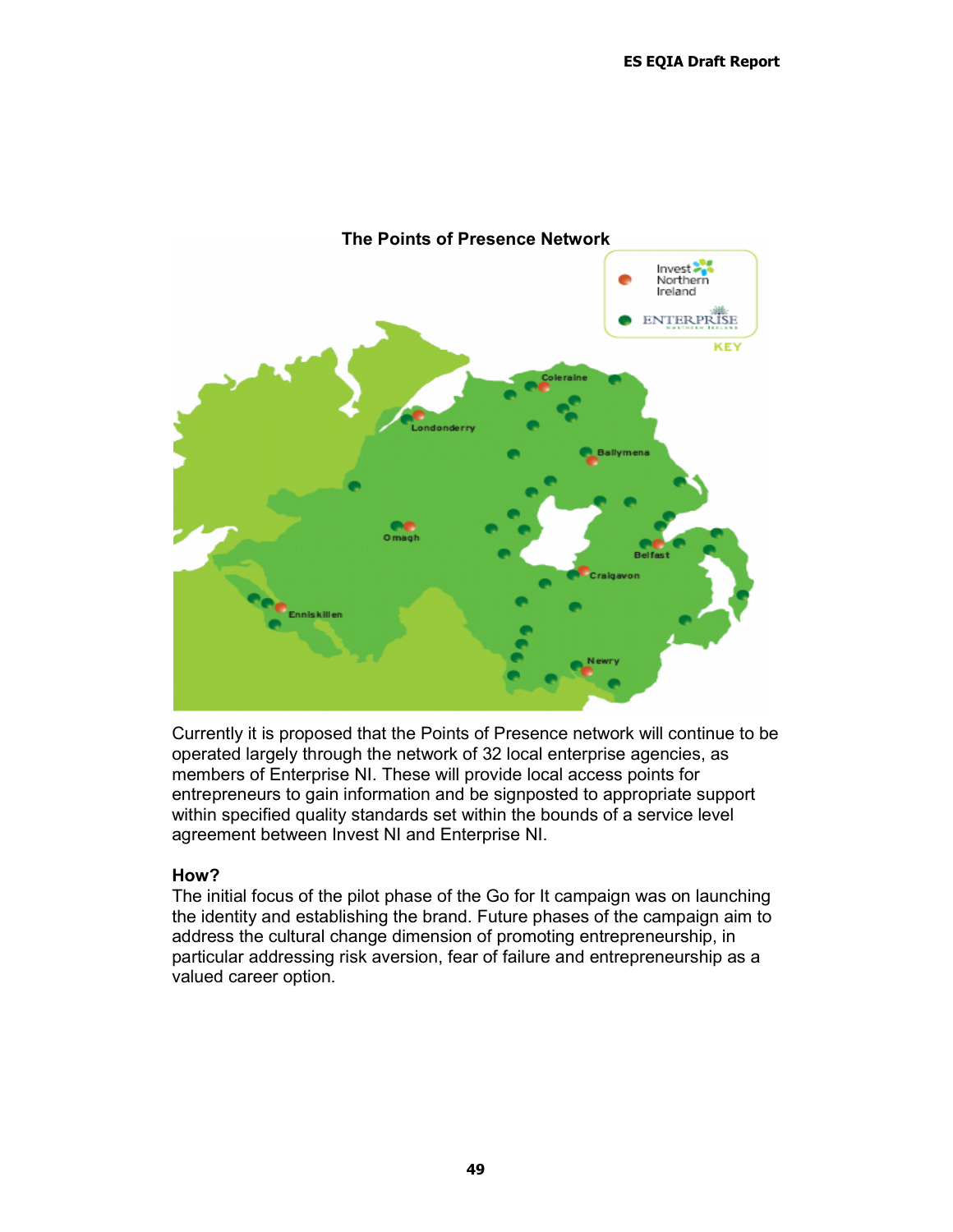Although an integrated, multi-channel approach will continue, future phases of the campaign will concentrate on three primary platforms (TV, radio and posters) all of which performed strongly in the pilot phase. Additionally mini posters, magazines and some ambient media will be used to target mentoring groups and educational outlets and schools. The basic premise in terms of the frequency of 'message exposure' will continue, with the view that every individual in Northern Ireland will be exposed to the message at least 100 times. This is necessary to maintain the broad call-to-action for entrepreneurship alongside the focus on educational audiences, that is schools, 16 to 24-year-olds and parents.

Subsequent phases of the campaign will take cognisance of feedback from the call centre, and particularly the relatively poor response from females. This will be addressed by altering the media used to reach the target audiences, by altering the presentation or content of the message, or by a combination of both. Further research, beyond the Omnibus survey, may be required to probe and explore attitudes to entrepreneurship among 'problem' audiences.

Invest NI has a proposed budget for the campaign of approximately £14.5 million over its duration. However, as previously detailed it is important to acknowledge that the Go for It campaign is much more than a TV advertising campaign. It is a brand concept leading to a more fundamental restructuring of enterprise support services in Northern Ireland, and therefore will encompass expenditure on items beyond core TV advertising. Furthermore, the proposed Go for It campaign will be a sustained campaign with 'drip' activity across the full year compared to previous campaigns, which involved 'burst' activity with periods of inactivity in between. Therefore the Go for It campaign is broader in scope and scale than its predecessors.

Of the proposed budget, over half will be spent on direct advertising with the balance allocated to a range of other support measures including literature, conference sponsorship, exhibitions, events and web marketing.

The Go for It budget includes a provision for events (over and above the Start a Business shows which are funded separately). Typical events are listed below.

- Belfast City Council Business Week January (entrepreneurship event in Belfast City Hall)
- Spirit of Enterprise Awards May (sponsorship in association with the Ulster Society of Chartered Accountants)
- Entrepreneurial breakfasts February and June (series of six in association with the Institute of Business Advisors and USCA)
- Bedroom Britain (an initiative focused on teenagers generating business ideas from their bedroom)
- Edward de Bono events Londonderry, June (a series of five events concentrating on stimulating creativity and innovation);
- National Enterprise Week (UK in November 2004)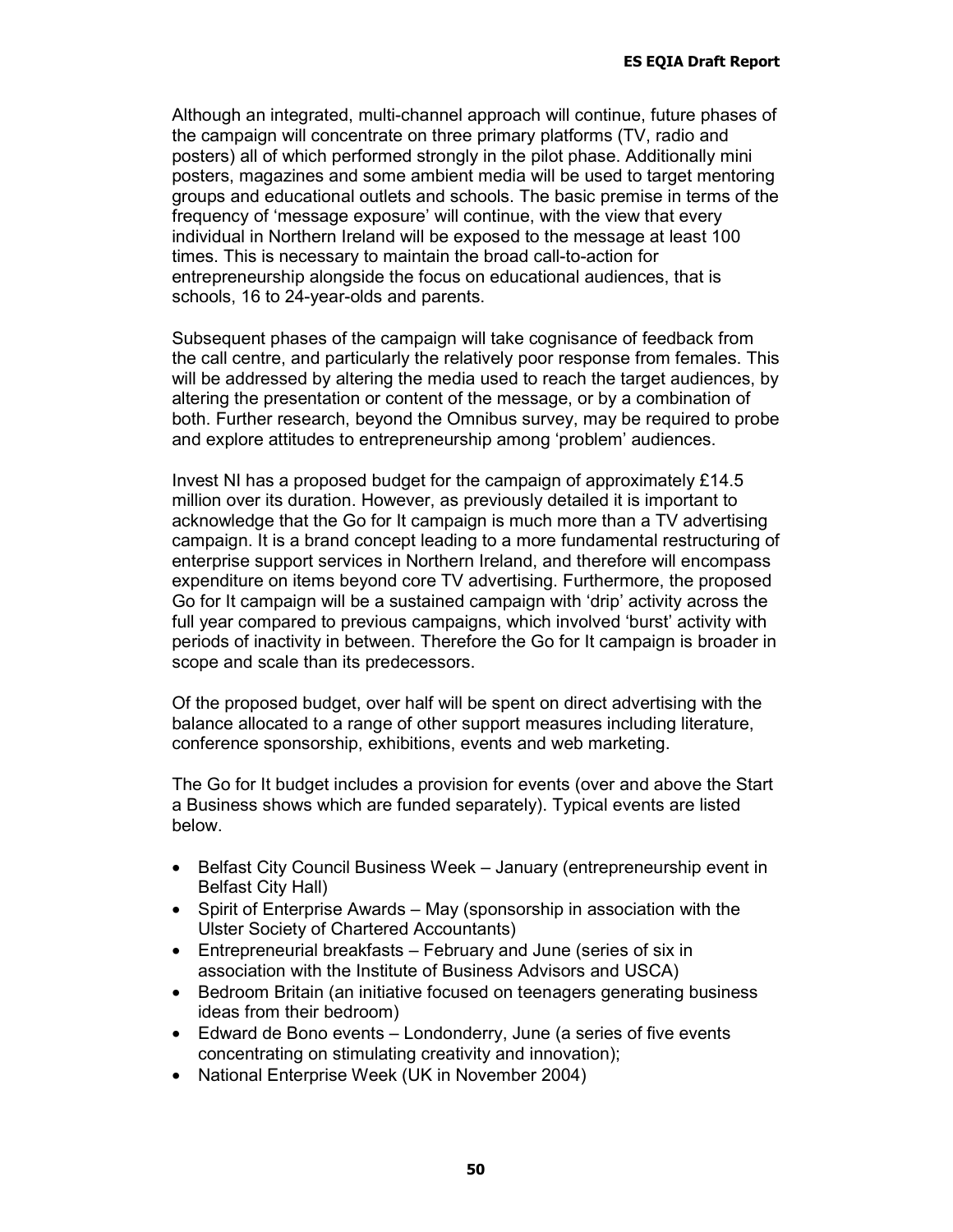- ANIC Conference June (stimulating entrepreneurial education links through colleges of further education)
- Entrepreneurial conference September or October (Invest NI sponsorship in association with the CIM & USCA); *and*
- North West Go for It Week (June 2004) the model to be rolled out to other district council areas.

In the longer term, the link with enterprise training in schools and colleges will become increasingly important and the Go for It campaign will engage with this. This is essentially about embedding some of the work already underway in terms of the youth elements of AES through promotional activity with parents, influencers of school children, and school children themselves.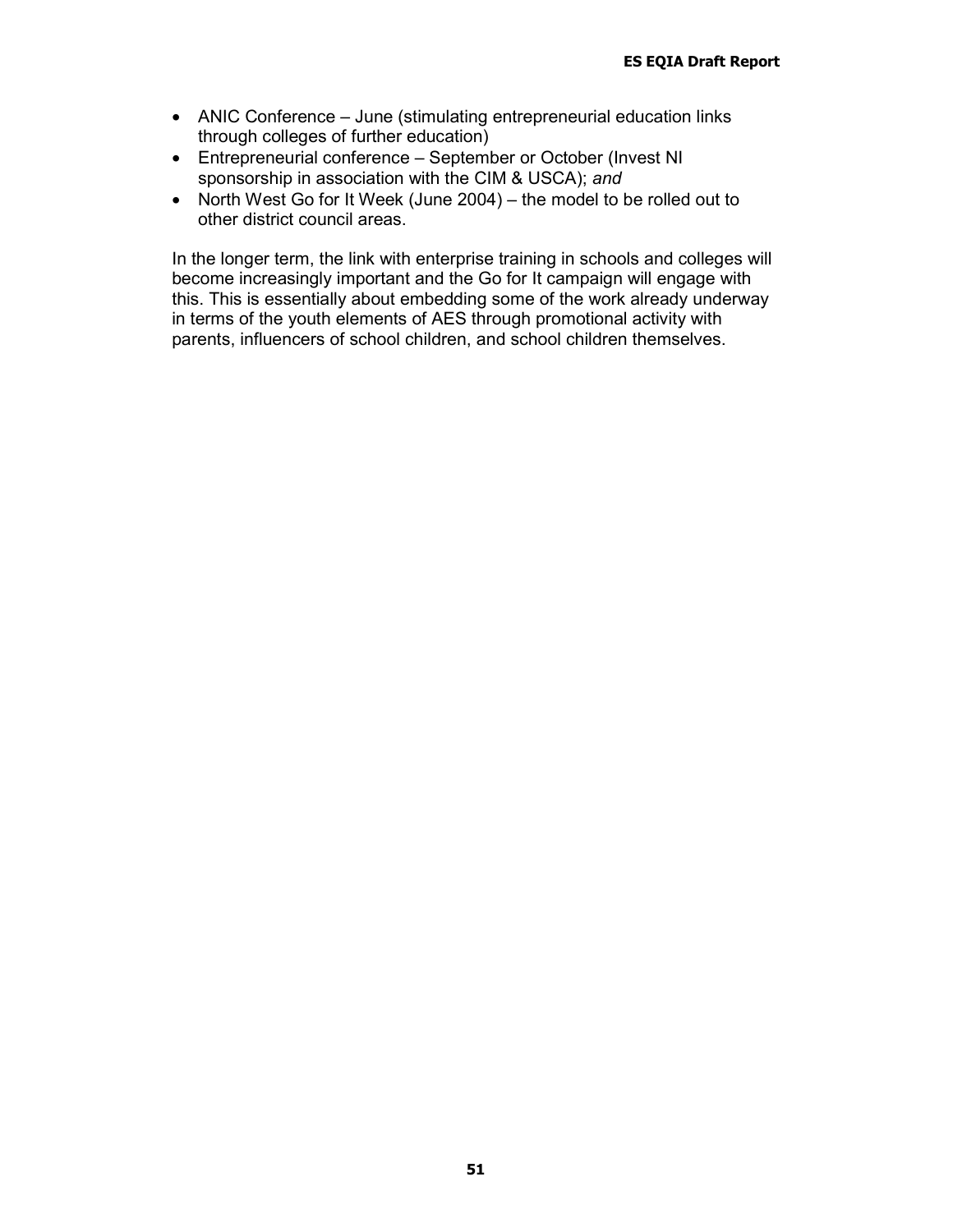# **CONSIDERATION OF AVAILABLE DATA AND RESEARCH**

In summary, in order to carry out this Equality Impact Assessment, the following sources of information have been considered and are reported on in the preceding sections.

### **General Information**

- Accelerating Entrepreneurship Strategy Document 2003
- Entrepreneurship Development Team Monthly Report January 2004
- Entrepreneurship Development Team Operating Plan 2003 04
- Operating Plan: Report on Achievements During 2002 03
- Operating Plan: Targets for 2003 04
- Letters of Offer
- LEDU Revised Business Start Programme EQIA 2001
- Global Entrepreneurship Monitor Northern Ireland 2004

### **Start a Business Programme**

- Programme manager's reports
- Marketing manager's report January 2004
- Invest NI monitoring data
- Start A Business Programme (SABP) Operating Manual November 2003 version 2.6
- Independent Validation of the Business Start Programme September 2002
- External Evaluation of NI Business Start Programme: October 2002
- External Evaluation of NI Business Start Programme: June 2003
- LEDU Business Start Programme II Economic Appraisal

# **Community Business Start Up Programme**

- PWC Partners for Change report
- Invest NI Social Entrepreneurship Programme Business Plan/Scoping Paper May 2004
- Community Business Start-Up Programme Operations Manual, version II, September 2003
- Application scoring and assessment sheets

### **Women's Initiative**

- Investing in Women report on strategy development and implementation
- Household Entrepreneurship Study NI Summary Report 2002

### **Prince's Trust Business Programme**

- Evaluation of the Prince's Trust Business Programme May 2004
- Evaluation of the Prince's Trust Business Programme February 2004

### **LiveWIRE Programme**

- Monitoring data on participants
- Shell/LiveWIRE Evaluation Report March 2003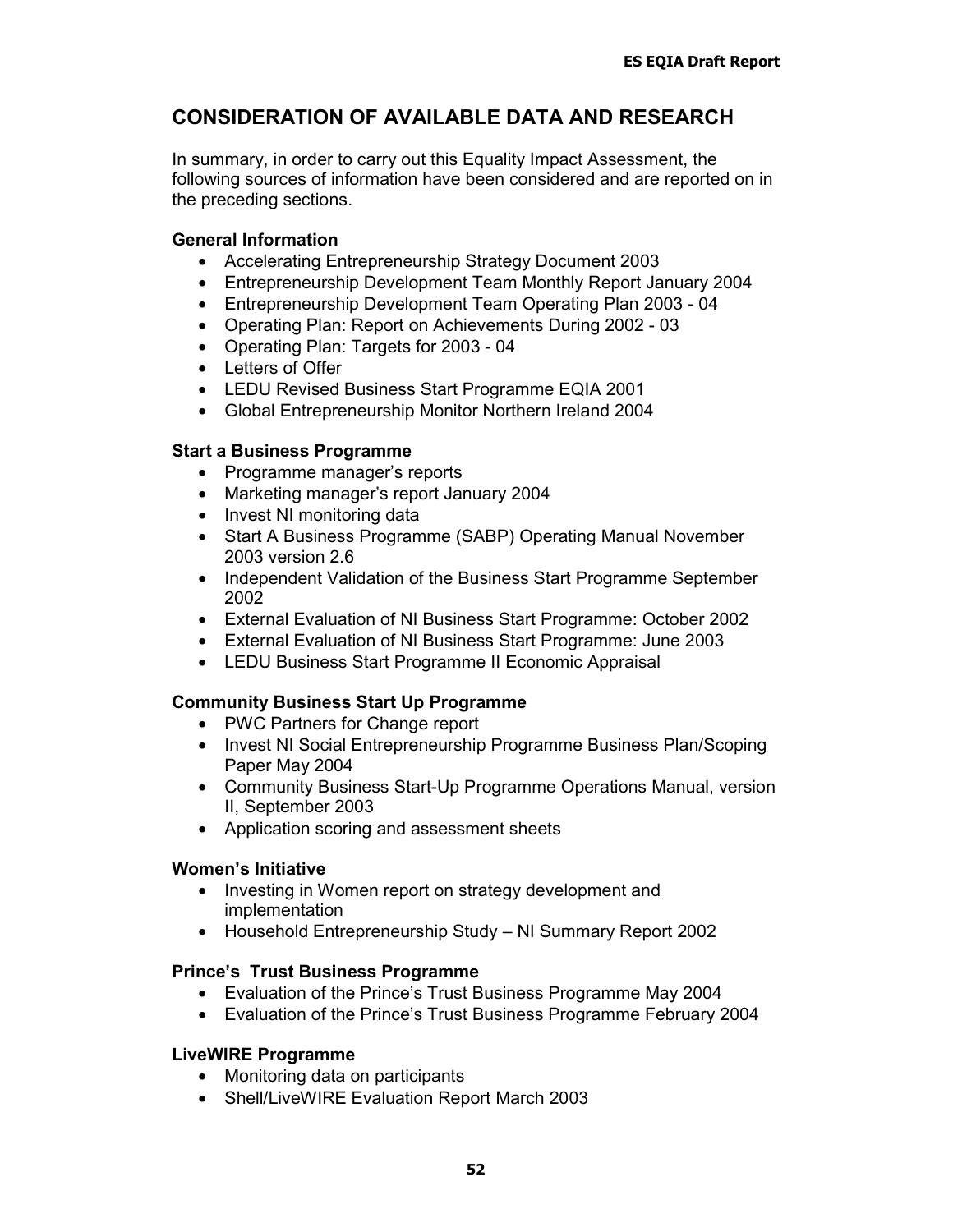### **Export Start Scheme**

- Proposal form
- Letters of Offer

### **Global Start Programme**

- Proposal form
- Letters of Offer

### **Go for It Campaign**

- Omnibus Survey Report October 2003
- Omnibus Survey Report February 2004
- Economic Appraisal 2004

# **CONSIDERATION OF ADVERSE IMPACT**

Each of the elements that make up the AES was examined in the light of information obtained to assess whether or not there was an adverse impact on any of the nine equality categories and to ascertain if action could be taken to promote good relations.

### **Start a Business Programme**

A review of the existing data indicates a lower uptake by women compared to men, however, the female participation rate has risen over time. Participation rates remain almost constant throughout the process at approximately 38% female and 62% male. Participation rates by members of the Protestant and Roman Catholic communities appear to have remained relatively consistent, being approximately 38% Protestant and 37% Catholic, apart from during the enquiry stage. However, the figures for those who have not disclosed community background is relatively high therefore the monitoring information may not be an accurate reflection of actual participation rates by religion. Of those making enquiries 1.2% were members of ethnic minorities, however, there is no further information on participation. Participation is primarily in the age group 31 to 50 years with the younger age group also being well represented. The low participation rate of those aged over 51 is significant.

Very little information exists in relation to disability. No monitoring information is collected in relation to political opinion, marital status, sexual orientation or dependants.

### **Community Business Start-Up Programme**

There is little known of the characteristics of the groups who have availed of this programme. As the programme ended in November 2004 it would be of no assistance to commence monitoring of these groups in order to make any determination of adverse impact. While it is noted that the locations at which the five main agents and subcontract arrangements are in predominantly Catholic areas, the contract network for the programme also includes other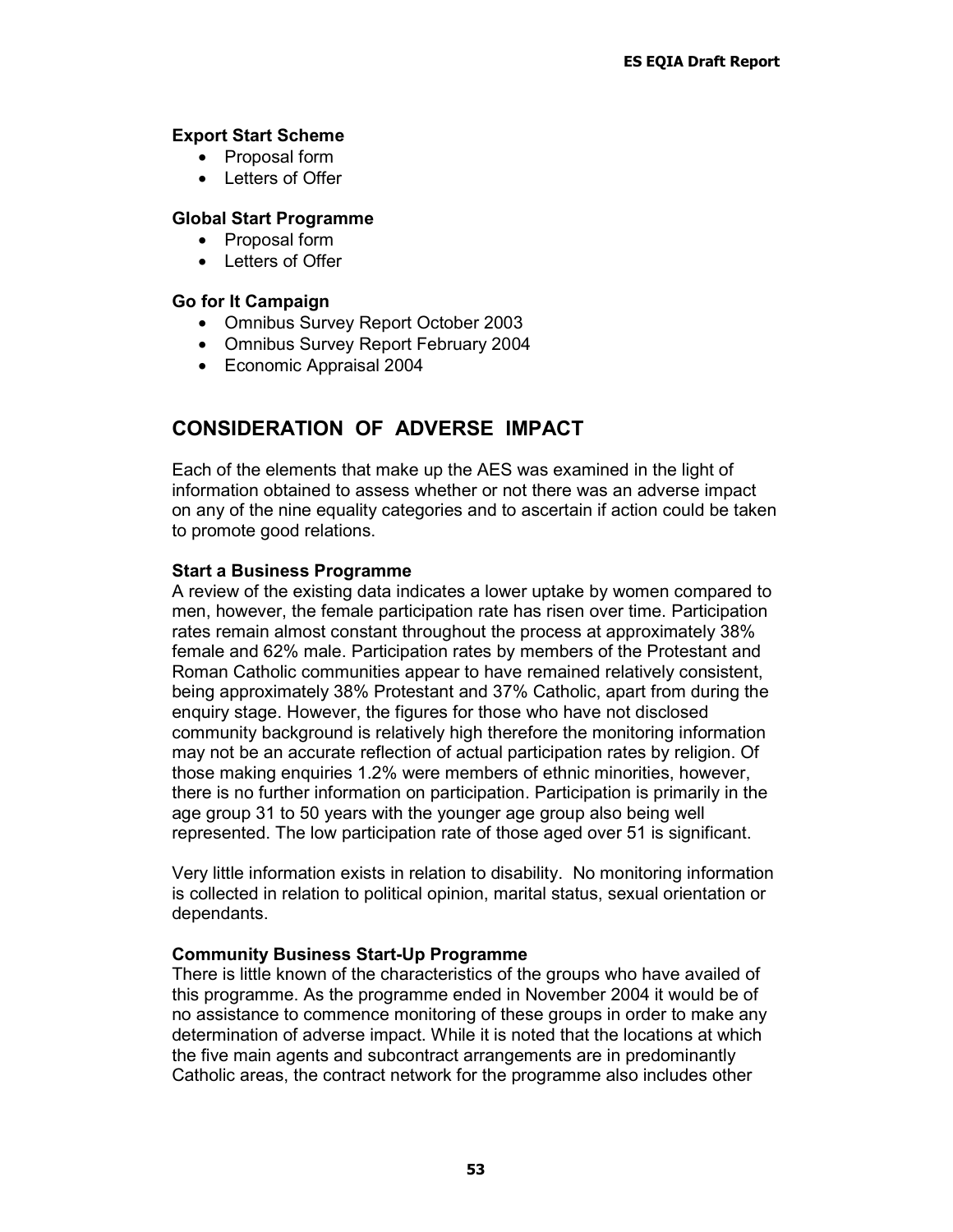Invest NI contact points. The location of those delivery points is being considered by Invest NI in relation to separate points of presence policy.

#### **Investing in Women Initiative**

This initiative is targeted specifically at women. Preferential treatment for women in the area of training is permissible under the Sex Discrimination (Northern Ireland) Order 1976. The initiative is time limited and Invest NI believes that it is a proportionate response to the continued underrepresentation of women in entrepreneurship. Whilst there is a differential impact of this policy on grounds of gender, that impact is not adverse.

There is no monitoring information on the participation rates of women in this initiative by any of the other eight equality dimensions.

#### **Prince's Trust Business Programme**

This programme is targeted specifically at young people. Preferential treatment of young people is currently lawful and may be required in order to promote equality of opportunity. Invest NI believes that while there is a differential impact of this policy on grounds of age, that impact is not adverse, and is in response to a well defined business need, coupled with local factors associated with young people's lack of engagement with entrepreneurship.

The participation rate of those from ethnic minorities is 1% and 13% of participants were lone parents. It is not considered that these rates constitute adverse impact.

The gender breakdown indicates that a higher proportion of young men engage with the programme than young women, although the extent to which this imbalance reflects on wider social trends or the programme itself remains to be determined.

The lack of monitoring information on grounds of religion makes it difficult to draw any conclusions regarding adverse impact at this time.

The level of participation of those who had a disability (13%) is lower than the overall working population but this may be understandable in view of the age profile of those being targeted.

#### **Shell LiveWIRE Programme**

This programme is targeted specifically at young people. Preferential treatment of young people is currently lawful and may be required in order to promote equality of opportunity. Invest NI believes that while there is a differential impact of this policy on grounds of age that impact is not adverse. There is low participation by females on this programme.

Almost 27% (26.9%) of participants had a disability and whilst this may be slightly greater than the general proportions amongst young people preferential treatment for those who have a disability is currently lawful under equality law and it is not considered that this constitutes an adverse impact.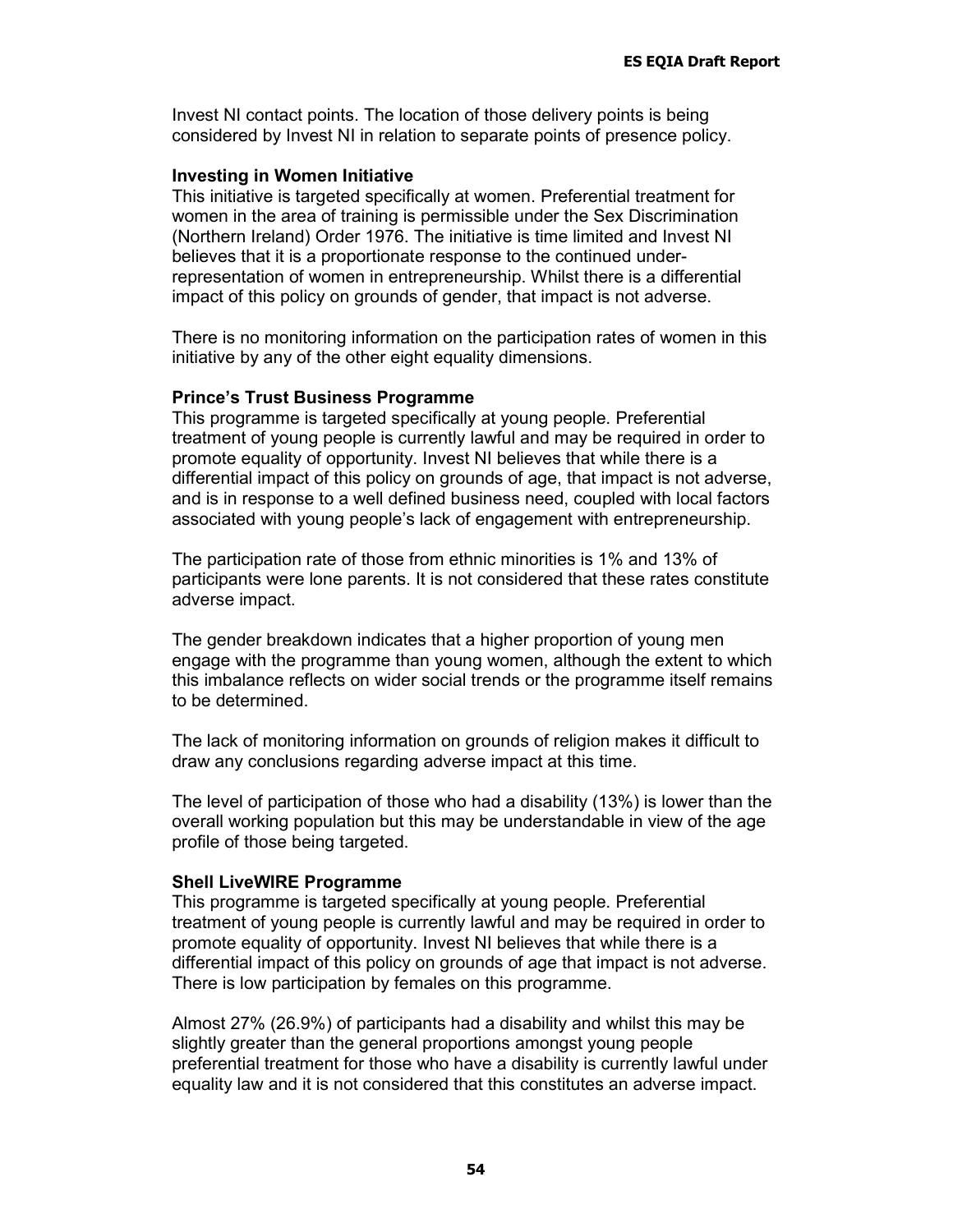The percentage uptake from those with ethnic minorities was 2.7% and this is not considered to constitute adverse impact.

### **Export Start Scheme**

None of the criteria used would appear to indicate adverse impact and while the lack of specific monitoring data should be rectified the existing data do not suggest that the policy has been a cause for concern or may lead to adverse impact.

### **Global Start**

As this programme commenced in February 2004 there is little available data in relation to uptake. A review of the criteria for obtaining support does not indicate any areas of concern in relation to adverse impact.

### **Go for It Campaign**

A review of the existing data does not suggest that the Go for It campaign raises any adverse impact issues.

# **MEASURES TO MITIGATE AND ALTERNATIVE POLICIES (Preliminary Recommendations)**

Having considered available data and research and considered any adverse impact which might arise out of existing policies, it is proposed that Invest NI takes the following action in respect of its AES programmes.

- 1. A systematic monitoring strategy and associated procedures will be put in place to encompass all programmes operating under AES. The strategy will need to look at realistic and appropriate methods for gathering Section 75 data from those companies seeking assistance under AES. Ultimately the intention will be to capture information relating to all nine Section 75 dimensions in line with the Equality Commission's emerging best practice recommendations.
- 2. The selection criteria used for each programme should be clearly defined and set out; any potential adverse impacts associated with these criteria must be considered.
- 3. Where any AES programme deliberately targets certain groups then the rationale for this targeting must be made transparent.
- 4. Available statistics on current uptake and economic activity would suggest that positive action measures in relation to training of women and those aged over 50, in particular, may be appropriate at this time.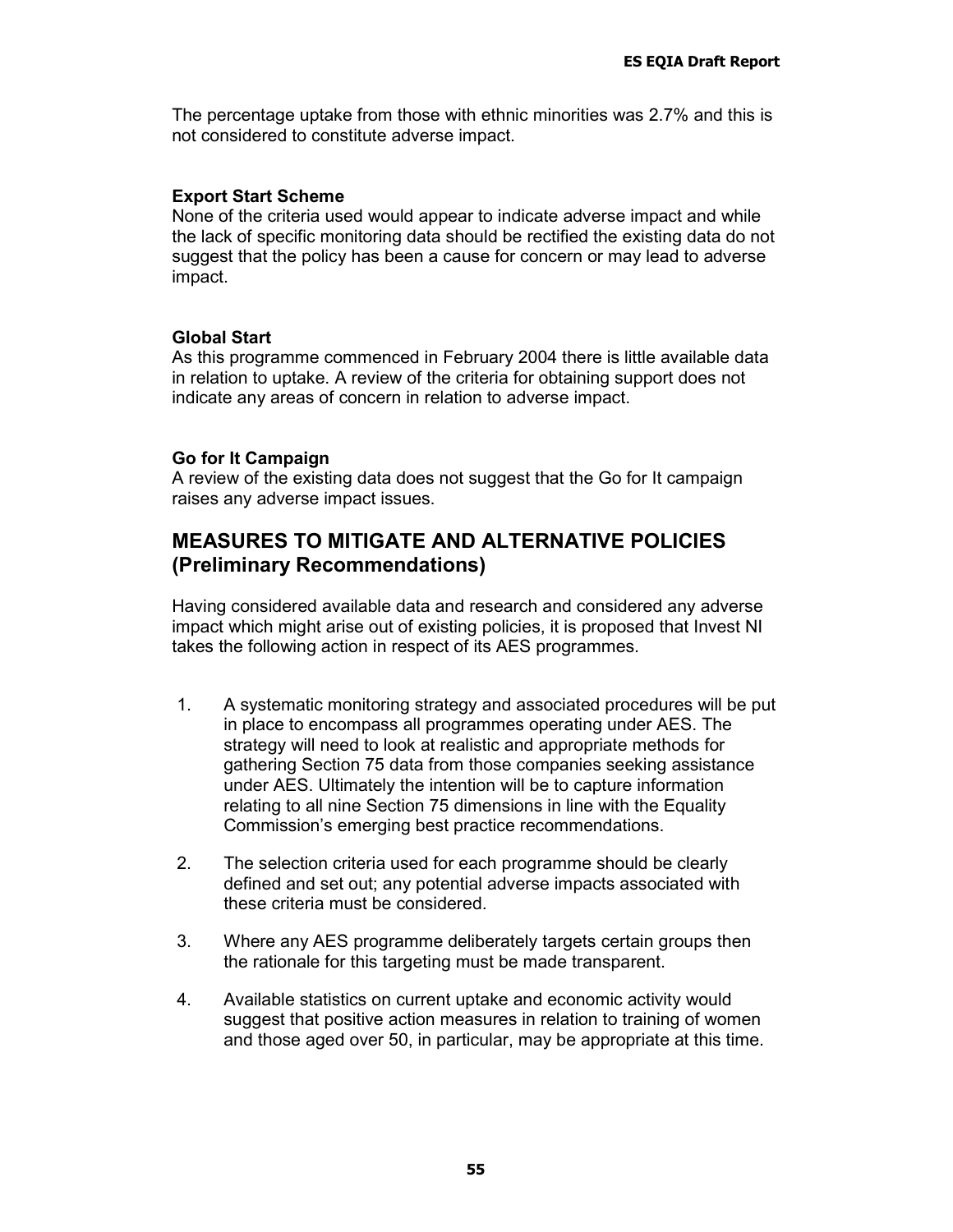- 5. The network of AES Points of Presence across Northern Ireland must be constantly reviewed to ensure an even distribution. At present the distribution seems imbalanced.
- 6. Community Business Start Up Programme (when relaunched as Social Entrepreneurship Programme) should ensure that the distribution of delivery agents across Northern Ireland affords reasonable access for all communities.
- 7. Community Business Start Up Programme ( when relaunched as Social Entrepreneurship Programme) should ensure that the criteria relating to designated disadvantaged NTSN areas do not discriminate on grounds of race or religion.
- 8. The Prince's Trust and LiveWIRE programmes should continue to monitor and reflect on the age ranges that they cater for and provide a sound rationale for their targeting procedures.
- 9. The Prince's Trust and LiveWIRE programmes should consider any affirmative action and outreach measures that may be appropriate to ensure equality of opportunity for under-represented groups.
- 10. SABP should ensure that the process of auditing each new Point of Presence is formalised to identify any 'chill factors' associated with the building or its location and to ensure that all venues enjoy equal access for those with special needs.
- 11. Each programme must ensure that all materials can be made available in alternative formats on request, and consider the marketing of these programmes (through Go for It) using alternatives to the written word.
- 12. All AES application forms must use a format with clear fonts, layout, colours and so on, that are accessible to those with special needs.<sup>12</sup>

These measures, when implemented, should further equality of opportunity generally, in compliance with Invest NI's obligations under Section 75 of the Northern Ireland Act 1998.

As previously stated in our Equality Scheme, the amended policies will be regularly monitored to ensure that no adverse impact occurs.

 <sup>12</sup> These issues will also be addressed through Invest NI's Making Information Accessible Guidelines.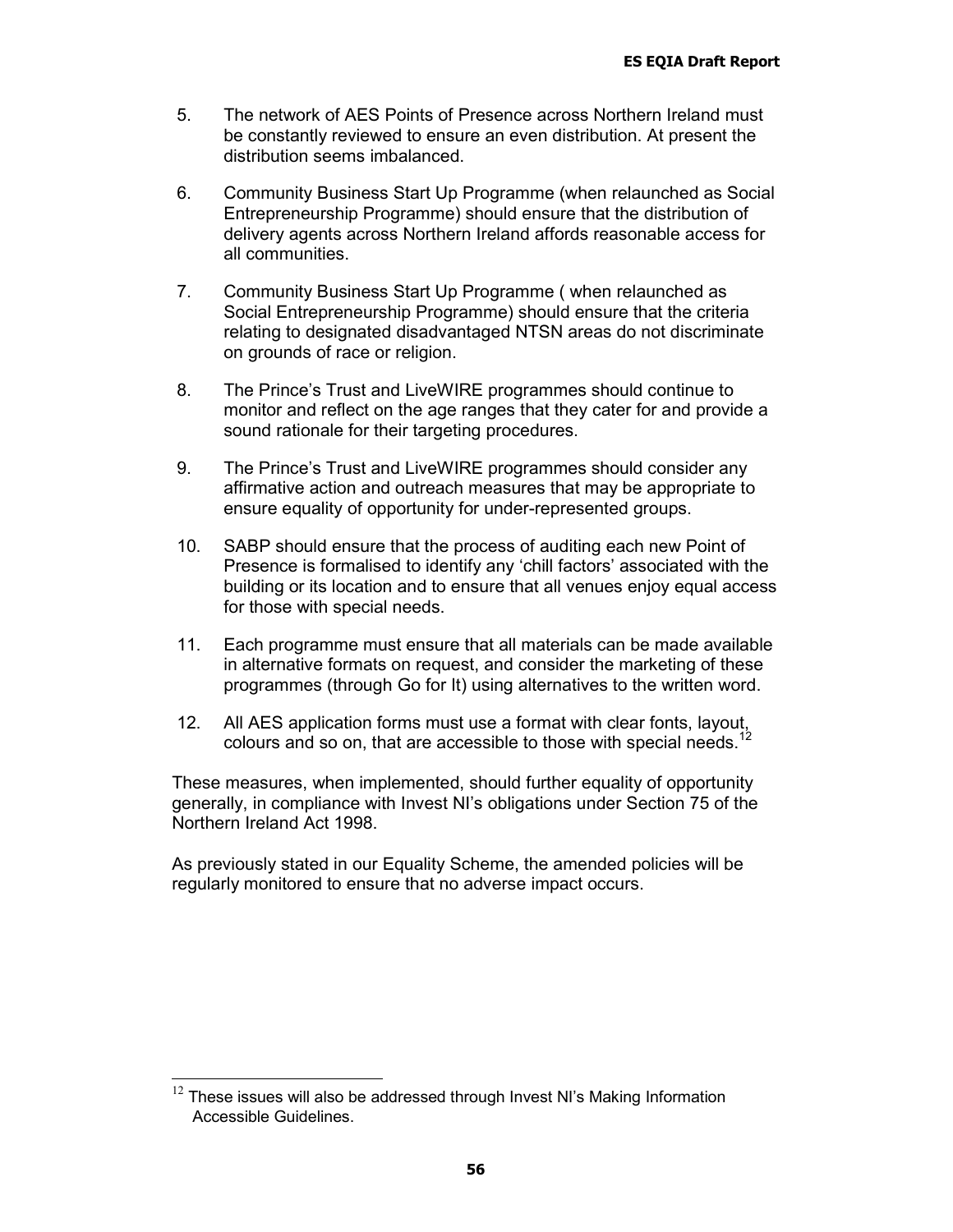# **FORMAL CONSULTATION**

Invest NI wishes to consult as widely as possible on the findings included in this EQIA, together with the preliminary recommendations offered above. The following actions are proposed:

- This report will be issued to all consultees listed in our Equality Scheme and to any members of the public on request.
- Prominent advertisements will be placed in the *Belfast Telegraph*, *Irish News* and *Newletter* newspapers, inviting the public to comment on this matter in accordance with normal practice.
- A copy will be posted on Invest NI's website and on the intranet.
- Individual consultation meetings will be arranged with staff on request and with representatives of particular interest groups if required.
- Invest NI will put in place systems to ensure that the scheme is available in accessible formats, and in a timely fashion.

The arrangements for consultation are being co-ordinated by the Equality Unit to which all enquiries should be made.

The closing date for responses is **31 October 2005**.

# **DECISION BY THE PUBLIC AUTHORITY**

Following the formal consultation period and consideration of the findings from the consultation, Invest NI will reach a decision in terms of the EQIA process and will ensure that such decisions are implemented through the AES.

# **PUBLICATION OF RESULTS OF EQUALITY IMPACT ASSESSMENT**

The outcomes of this EQIA will be published in the press and will also be posted on Invest NI's website. It will be made available in different formats on request where appropriate.

# **MONITORING FOR ADVERSE IMPACT IN THE FUTURE AND PUBLICATION OF THE RESULTS OF SUCH MONITORING**

Invest NI will establish a system to monitor annually the impact of the policy in the future on relevant groups. This will be reviewed on an annual basis. The results of the monitoring will be widely and openly revised. If this monitoring and evaluation shows that the revised policy results in greater adverse impact than predicted, or if opportunities arise which would allow for greater equality of opportunity to be promoted, Invest NI will ensure the policy is revised.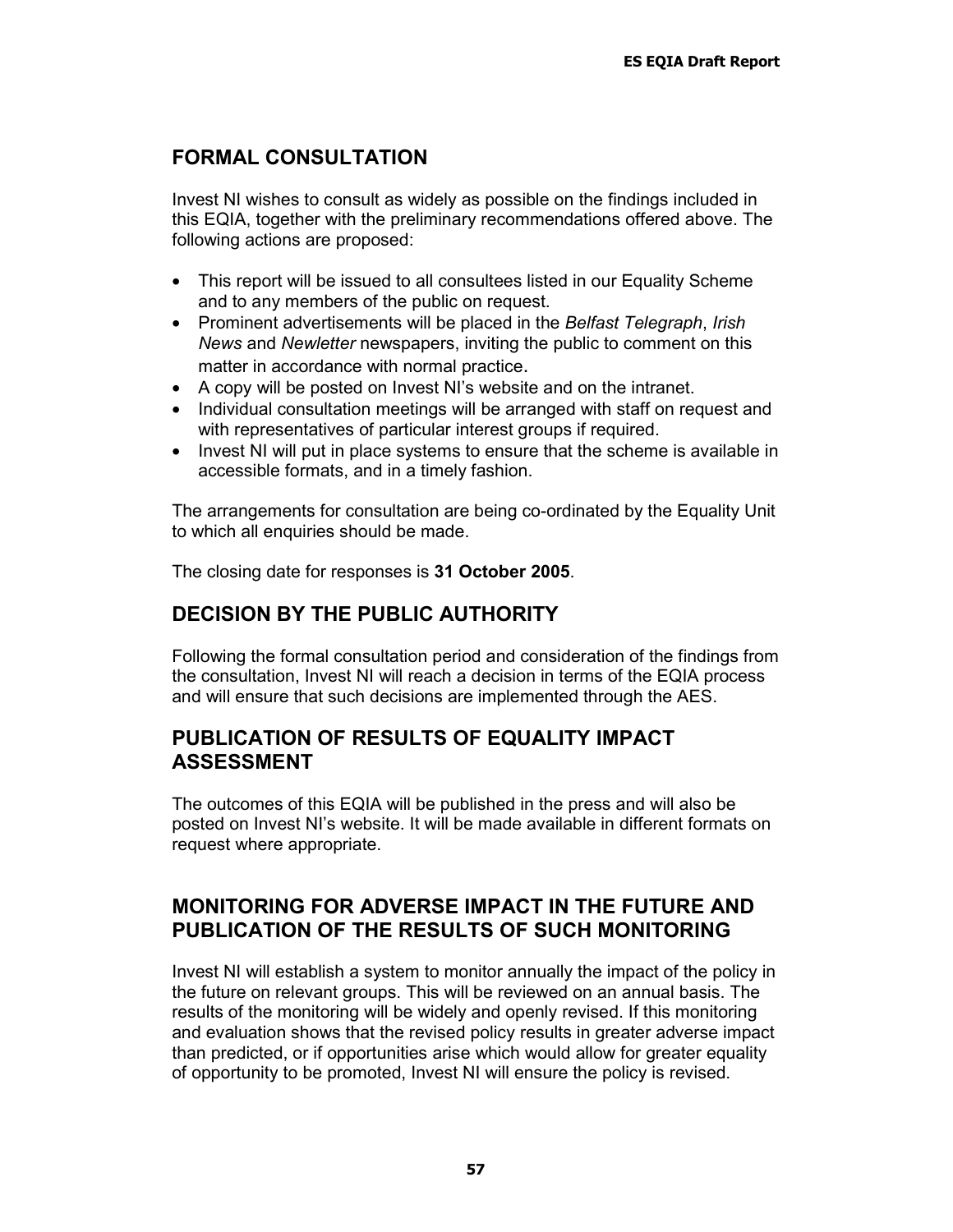# **APPENDIX 1: Examples of Section 75 Groups by Dimension**

### **'***Age'*

For most purposes, the main categories are: those under 18; people aged between 18 and 65; and people over 65. However, the definition of age groups will need to be sensitive to the policy under consideration. For example, (1) in relation to employment policies the middle aged are often a vulnerable group, pensionable age is different for men and women and legal ages for working and voting vary; (2) in relation to policies concerning young people then narrower age bands are likely to be more appropriate.

### *'Marital status'*

Married people; unmarried people; divorced or separated people; widowed people.

### *'Men and women generally'*

Men (including boys); women (including girls); transgender people; transsexual people.

### *'Persons with a disability'*

Persons with a disability as defined in Sections 1 and 2 and Schedules 1 and 2 of the Disability Discrimination Act 1995.

### *'Persons with dependants'*

Persons with primary responsibility for the care of a child; persons with personal responsibility for the care of a person with a disability; persons with primary responsibility for the care of a dependant elderly person.

### *'Political opinion'*

Unionists generally; Nationalists generally; members and supporters of any political party; other.

### *'Racial group'*

Chinese; Irish Traveller; Indian; Pakistani; Bangladeshi; Black African; Black Caribbean; White; Mixed Ethnic Group; any other ethnic group; nationality.

### *'Religious belief'*

Protestant; Catholic; Hindu; Jewish; Muslim; Sikh; Buddhist; other religion; people of no religious belief.

# *'Sexual orientation'*

Gay; lesbian; bisexual; heterosexual.

(This list may be amended or added to as appropriate.)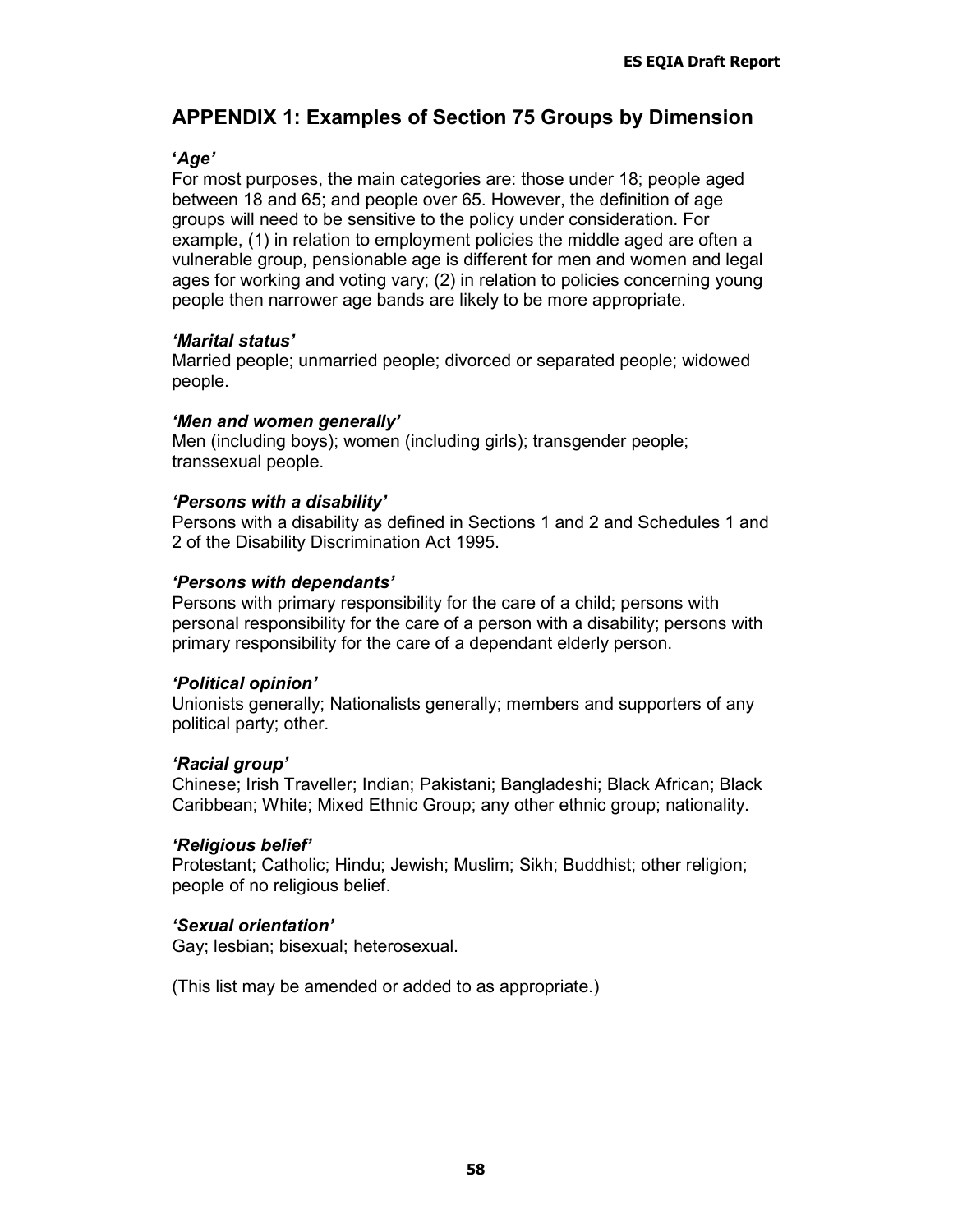# **APPENDIX 2: Start a Business Programme Centres**

| <b>Acorn the Business Centre</b>                                | <b>Antrim Enterprise Agency Ltd</b>                                        |  |  |
|-----------------------------------------------------------------|----------------------------------------------------------------------------|--|--|
| 2 Riada Avenue                                                  | 58 Greystone Road                                                          |  |  |
| Garryduff Road                                                  | Antrim BT41 1JZ                                                            |  |  |
| Ballymoney BT53 7LH                                             |                                                                            |  |  |
| Ards Business Centre Ltd                                        | <b>Armagh Business Centre Ltd</b>                                          |  |  |
| Jubilee Road                                                    | 2 Loughgall Road                                                           |  |  |
| Newtownards <b>BT23 4YH</b>                                     | Armagh BT61 7NJ                                                            |  |  |
| <b>Ballymena Business Devt Centre Ltd</b>                       | <b>Banbridge District Enterprises Ltd</b>                                  |  |  |
| <b>Galgorm Industrial Estate</b>                                | Scarva Road Industrial Estate                                              |  |  |
| 62 Fenaghy Road                                                 | Scarva Road                                                                |  |  |
| Ballymena BT42 1FL                                              | Banbridge BT32 3BQ                                                         |  |  |
| <b>Belfast First Stop Shop</b>                                  | <b>Carrickfergus Enterprise Agency Ltd</b>                                 |  |  |
| 14 Wellington Place                                             | 8 Meadowbank Road                                                          |  |  |
| Belfast BT1 6GE                                                 | Carrickfergus BT38 8YF                                                     |  |  |
| <b>Castlereagh Enterprises Ltd</b>                              | <b>Coleraine Enterprise Agency</b>                                         |  |  |
| Dundonald Enterprise Park                                       | Loughanhill Industrial Estate                                              |  |  |
| Enterprise Drive, Carrowreagh Road                              | Coleraine BT52 2NR                                                         |  |  |
| Dundonald BT16 0QT                                              |                                                                            |  |  |
| <b>Cookstown Enterprise Centre Ltd</b>                          | <b>Craigavon Industrial Development</b>                                    |  |  |
| Derryloran Industrial Estate                                    | <b>Organisation Ltd</b>                                                    |  |  |
| Sandholes Road                                                  | Carn Drive, Carn Industrial Area                                           |  |  |
| Cookstown BT80 9LU                                              | Portadown, Craigavon BT63 5RH                                              |  |  |
| <b>Down Business Centre</b>                                     | <b>Dungannon Enterprise Centre Ltd</b>                                     |  |  |
| 46 Belfast Road                                                 | 2 Coalisland Road                                                          |  |  |
| Downpatrick BT30 9UP                                            | Dungannon BT71 6JT                                                         |  |  |
| <b>East Belfast Enterprise</b>                                  | <b>Enterprise North West</b>                                               |  |  |
| 308 Albertbridge Road                                           | 16c Queen Street                                                           |  |  |
| Belfast BT5 4GX                                                 | Londonderry BT48 7EQ                                                       |  |  |
| <b>Fermanagh Enterprise Ltd</b>                                 | <b>Glenwood Enterprises Ltd</b>                                            |  |  |
| <b>Enniskillen Business Centre</b>                              | <b>Glenwood Business Centre</b>                                            |  |  |
| Lackaghboy Industrial Estate                                    | Springbank Industrial Estate                                               |  |  |
| Tempo Road, Enniskillen BT74 4RL                                | Poleglass, Belfast BT17 0QL                                                |  |  |
| Larne Enterprise Development Co Ltd                             | <b>Lisburn Enterprise Organisation Ltd</b>                                 |  |  |
| <b>LEDCOM Industrial Estate</b>                                 | <b>Enterprise Crescent</b>                                                 |  |  |
| Bank Road                                                       | <b>Ballinderry Road</b>                                                    |  |  |
| Larne BT40 3AW                                                  | Lisburn BT28 2BP                                                           |  |  |
| <b>Mallusk Enterprise Park Ltd</b>                              | <b>Moyle Enterprise Company Ltd</b>                                        |  |  |
| <b>Mallusk Drive</b>                                            | 61 Leyland Road                                                            |  |  |
| Newtownabbey BT36 4GN                                           | Ballycastle BT54 6EZ                                                       |  |  |
| <b>Newry and Mourne Enterprise Agency</b>                       | <b>North City Business Centre Ltd</b>                                      |  |  |
| <b>Enterprise House</b>                                         | 2 Duncairn Gardens                                                         |  |  |
| <b>WIN Business Park</b>                                        | Belfast BT15 2GG                                                           |  |  |
| Canal Quay, Newry                                               |                                                                            |  |  |
| North Down Development Organisation Ltd                         | <b>Omagh Enterprise Company Ltd</b>                                        |  |  |
| Enterprise House, Balloo Avenue                                 | <b>Great Northern Road</b>                                                 |  |  |
| Balloo Industrial Estate                                        | Omagh BT78 5LU                                                             |  |  |
| Bangor BT19 7QT                                                 |                                                                            |  |  |
| <b>Ormeau Enterprises Ltd</b>                                   | <b>ORTUS</b>                                                               |  |  |
| <b>Ormeau Business Park</b>                                     | <b>Twin Spires Centre</b>                                                  |  |  |
| 8 Cromac Avenue                                                 | 155 Northumberland Street                                                  |  |  |
| BELFAST BT7 1EL                                                 | Belfast BT13 2JF                                                           |  |  |
| <b>Roe Valley Enterprises Ltd</b><br>Aghanloo Industrial Estate | <b>Strabane Enterprise Agency</b><br><b>Orchard Road Industrial Estate</b> |  |  |
|                                                                 |                                                                            |  |  |
| Aghanloo Road                                                   | Orchard Road                                                               |  |  |
| Limavady BT49 OHE<br><b>Townsend Enterprise Park</b>            | Strabane BT82 9FR<br><b>Work West Enterprise Agency</b>                    |  |  |
| 28 Townsend Street                                              | 301 Glen Road                                                              |  |  |
| Belfast BT13 2ES                                                | Belfast BT11 8BU                                                           |  |  |
| Workspace (Draperstown) Ltd                                     |                                                                            |  |  |
| 7 Tobermore Road                                                |                                                                            |  |  |
| Draperstown BT45 7AG                                            |                                                                            |  |  |
|                                                                 |                                                                            |  |  |